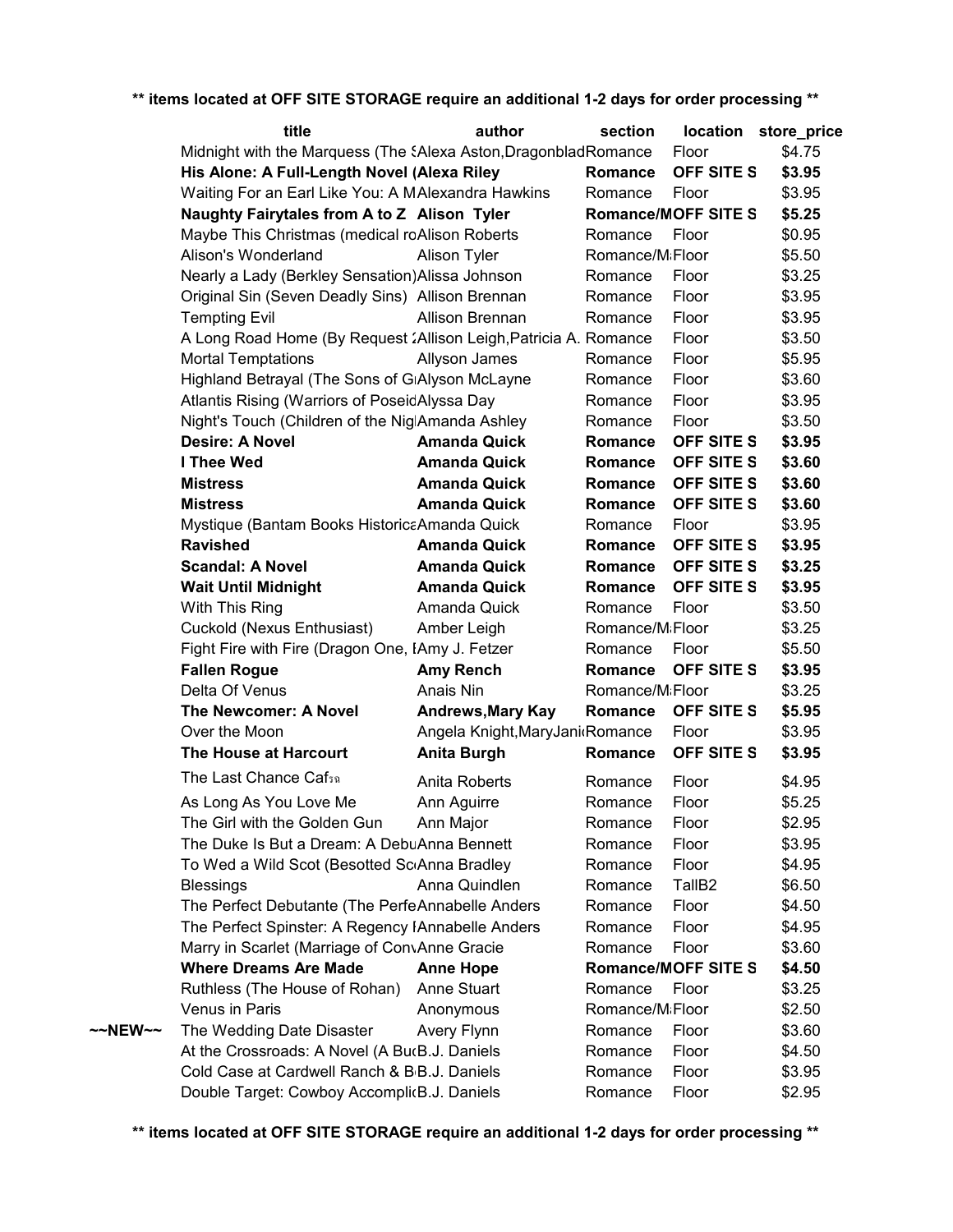| Unforgiven (Beartooth, MontanaB.J. Daniels                                    |                                 | Romance         | OFF SITE S                       | \$3.95 |
|-------------------------------------------------------------------------------|---------------------------------|-----------------|----------------------------------|--------|
| Wild Horses (The Montana HamiB.J. Daniels                                     |                                 | Romance         | OFF SITE S                       | \$3.95 |
| A Matter of Circumstance & The NB.J. Daniels, Heather Gr:Romance              |                                 |                 | B <sub>3</sub>                   | \$3.60 |
| The Mammoth Book of Uniform Barbara Cardy                                     |                                 |                 | <b>Romance/MOFF SITE S</b>       | \$4.95 |
| Before and Again: A Novel                                                     | Barbara Delinsky                | Romance         | Floor                            | \$3.95 |
| <b>Blueprints: A Novel</b>                                                    | Barbara Delinsky                | Romance         | Floor                            | \$3.95 |
| Dream Man: An Anthology (HarlecBarbara Delinsky                               |                                 | Romance         | Floor                            | \$2.95 |
| Escape                                                                        | Barbara Delinsky                | Romance         | Floor                            | \$6.50 |
| Escape                                                                        | Barbara Delinsky                | Romance         | Floor                            | \$3.95 |
| Eternity: The Dream UnfoldsFatheBarbara Delinsky                              |                                 | Romance         | Floor                            | \$3.95 |
| <b>Family Tree</b>                                                            | Barbara Delinsky                | Romance         | Floor                            | \$4.95 |
| More Than Friends: A Novel                                                    | Barbara Delinsky                | Romance         | Floor                            | \$4.50 |
| Not My Daughter                                                               | Barbara Delinsky                | Romance         | Floor                            | \$3.50 |
| Sweet Salt Air: A Novel                                                       | Barbara Delinsky                | Romance         | Floor                            | \$5.50 |
| The Passions of Chelsea Kane                                                  | Barbara Delinsky                | Romance         | Floor                            | \$6.50 |
| The Secret Between Us                                                         | Barbara Delinsky                | Romance         | Floor                            | \$3.95 |
| The Woman Next Door                                                           | Barbara Delinsky                | Romance         | Floor                            | \$4.50 |
| The Woman Next Door                                                           | Barbara Delinsky                | Romance         | Floor                            | \$3.95 |
| Somewhere Only We Know (The Barbara Freethy                                   |                                 |                 | <b>Romance/MOFF SITE S</b>       | \$5.75 |
| The Wicked Ways of a True Hero Barbara Metzger                                |                                 | Romance         | Floor                            | \$3.95 |
| The Guardian (Sonnet Books)                                                   | <b>Barbara Miller</b>           | Romance         | Floor                            | \$3.95 |
| A Secret Affair                                                               | Barbara Taylor Bradford Romance |                 | B <sub>3</sub>                   | \$4.95 |
|                                                                               |                                 |                 | B <sub>3</sub>                   | \$5.95 |
| A Sudden Change of Heart                                                      | Barbara Taylor Bradford Romance |                 |                                  | \$3.95 |
| Being Elizabeth: A Novel (Ravens <sub>'</sub> Barbara Taylor Bradford Romance |                                 |                 | Cubby 8 - P                      |        |
| <b>Breaking the Rules</b>                                                     | Barbara Taylor Bradford Romance |                 | Cubby 8 - P<br>B <sub>3</sub>    | \$3.95 |
| Emma's Secret (Harte Family Sag Barbara Taylor Bradford Romance               |                                 |                 |                                  | \$3.95 |
| Everything to Gain                                                            | Barbara Taylor Bradford Romance |                 | B <sub>3</sub><br>B <sub>3</sub> | \$3.25 |
| Love in Another Town                                                          | Barbara Taylor Bradford Romance |                 |                                  | \$4.95 |
| The Triumph of Katie Byrne: A No Barbara Taylor Bradford Romance              |                                 |                 | Cubby 8 - P                      | \$6.50 |
| Where You Belong                                                              | Barbara Taylor Bradford Romance |                 | B <sub>3</sub>                   | \$3.95 |
| Always On My Mind (The Sullivan: Bella Andre                                  |                                 | Romance         | Floor                            | \$3.95 |
| Let Me Be the One (The Sullivans Bella Andre                                  |                                 | Romance         | Floor                            | \$3.60 |
| Home Sweet Home (An Emerald IBella Riley                                      |                                 | Romance         | Floor                            | \$3.95 |
| All the Sweet Tomorrows                                                       | <b>Bertrice Small</b>           | Romance         | Floor                            | \$4.50 |
| <b>Private Pleasures (Pleasures SeBertrice Small</b>                          |                                 |                 | <b>Romance/MOFF SITE S</b>       | \$4.50 |
| The Marriage Test                                                             | Betina Krahn                    | Romance         | Floor                            | \$3.50 |
| <b>Love Arrives in Pieces</b>                                                 | <b>Betsy St. Amant</b>          | Romance         | <b>OFF SITE S</b>                | \$4.50 |
| A Betty Neels Christmas                                                       | <b>Betty Neels</b>              | Romance         | Floor                            | \$3.25 |
| Britannia All at Sea and Wish with Betty Neels                                |                                 | Romance         | Floor                            | \$3.50 |
| Matilda's Wedding & Nanny by Chbetty neels                                    |                                 | Romance         | Floor                            | \$2.95 |
| Close Enough To Kill                                                          | <b>Beverly Barton</b>           | Romance         | Floor                            | \$3.95 |
| The Redemption of Sarah Cain                                                  | <b>Beverly Lewis</b>            | Romance         | Floor                            | \$4.95 |
| The Shunning (The Heritage of LaBeverly Lewis                                 |                                 | Romance/ArFloor |                                  | \$4.95 |
| Secrets: The Best in Women's RoBonnie Hamre, Susan P: Romance/M: Floor        |                                 |                 |                                  | \$4.95 |
| Slow Burn: A Madaris Novel (MaBrenda Jackson                                  |                                 |                 | <b>Romance/MOFF SITE S</b>       | \$5.50 |
| Duty or Desire & Single Man MeetBrenda Jackson, Jules BRomance                |                                 |                 | Floor                            | \$3.95 |
| Trust Me (The Last Stand Trilogy, Brenda Novak                                |                                 | Romance         | Floor                            | \$3.95 |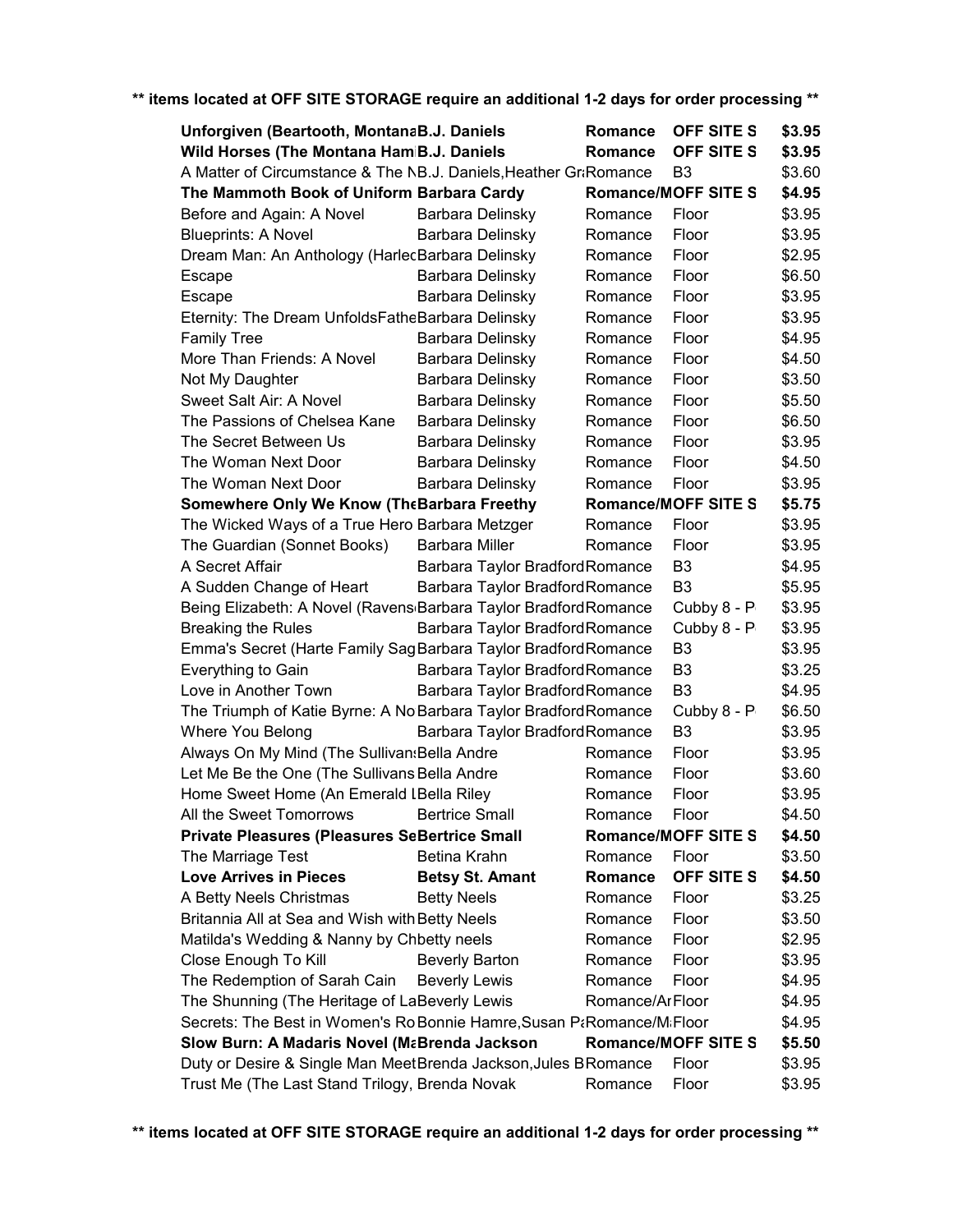|                   | Watch Me (Last Stand, Book 3) Brenda Novak                                    |                                 | Romance | Floor              | \$3.50 |
|-------------------|-------------------------------------------------------------------------------|---------------------------------|---------|--------------------|--------|
|                   | The Brides of Lancaster County Brunstetter, Wanda E. Romance/ArFloor          |                                 |         |                    | \$7.95 |
|                   | Luscious Craving (Candace Ste Cameron Dean                                    |                                 | Romance | <b>OFF SITE S</b>  | \$3.95 |
|                   | A Winter Scandal (1) (Legend of SCandace Camp                                 |                                 | Romance | Floor              | \$3.50 |
|                   | Her Scandalous Pursuit (The Mad Candace Camp                                  |                                 | Romance | Floor              | \$3.95 |
|                   | Mesmerized                                                                    | <b>CANDACE CAMP</b>             | Romance | Floor              | \$3.50 |
| $\sim$ NEW $\sim$ | <b>September Moon</b>                                                         | <b>Candice Proctor</b>          | Romance | OFF SITE S         | \$3.95 |
|                   | Sweet Surprise (Sweet, Texas)                                                 | <b>Candis Terry</b>             | Romance | Floor              | \$3.95 |
|                   | Tangled Up in Tinsel: A Sunshine Candis Terry                                 |                                 | Romance | Floor              | \$3.50 |
|                   | Meant To Be Mine: A Regency RoCara Maxwell                                    |                                 | Romance | Floor              | \$3.95 |
|                   | Abandon (Mira Romantic SuspensCarla Neggers                                   |                                 | Romance | Floor              | \$3.95 |
|                   | Heron's Cove (Sharpe & Donovan Carla Neggers                                  |                                 | Romance | Floor              | \$6.50 |
|                   | Thief's Mark (Sharpe & Donovan, Carla Neggers                                 |                                 | Romance | Floor              | \$3.50 |
|                   | Hot Property (Hot Zone)                                                       | <b>Carly Phillips</b>           | Romance | Floor              | \$2.95 |
|                   | Lucky Break (Corwin Curse, Book Carly Phillips                                |                                 | Romance | Floor              | \$3.95 |
|                   | Sealed with a Kiss (Ty and HunterCarly Phillips                               |                                 | Romance | Floor              | \$3.60 |
|                   | Simply Scandalous (The Simply SCarly Phillips                                 |                                 | Romance | Floor              | \$3.50 |
|                   | The Bachelor (The Chandler Broth Carly Phillips                               |                                 | Romance | Floor              | \$3.95 |
|                   | Invitations To Seduction: 3 Nov Carly Phillips, Janelle   Romance             |                                 |         | OFF SITE S         | \$3.95 |
|                   | More Than Words, Volume 7: An <sub>/</sub> Carly Phillips, Donna Hill Romance |                                 |         | Floor              | \$3.95 |
|                   | Liam's Secret Son                                                             | Carole Mortimer                 | Romance | TallB <sub>2</sub> | \$3.50 |
|                   | Blame It on Bath: The Truth AboulCaroline Linden                              |                                 | Romance | Floor              | \$3.60 |
|                   | Christmas with a Cowboy: Include Carolyn Brown                                |                                 | Romance | Floor              | \$3.95 |
|                   | Cowboy Strong: Includes a Bonus Carolyn Brown                                 |                                 | Romance | Floor              | \$3.95 |
|                   |                                                                               |                                 |         |                    |        |
|                   | <b>Emily's Reasons Why Not: A NoCarrie Gerlach</b>                            |                                 | Romance | OFF SITE S         | \$4.50 |
|                   | Midnight Ride (Midnight Cowboys) Cat Johnson                                  |                                 | Romance | Floor              | \$3.60 |
|                   | <b>The Offer</b>                                                              | <b>Catherine Coulter</b>        | Romance | OFF SITE S         | \$3.95 |
| $\sim$ NEW $\sim$ | Secret Life Of Evie Hamilton, The Catherine Alliott                           |                                 | Romance | OFF SITE S         | \$4.50 |
|                   | Here to Stay (Harrigan Family)                                                | Catherine Anderson              | Romance | Floor              | \$3.95 |
|                   | New Leaf (Mystic Creek)                                                       | <b>Catherine Anderson</b>       | Romance | Floor              | \$3.60 |
|                   | A House Divided: A Novel                                                      | <b>Catherine Cookson</b>        | Romance | B <sub>3</sub>     | \$5.95 |
|                   | Heritage of Folly                                                             | Catherine Cookson               | Romance | B <sub>3</sub>     | \$3.50 |
|                   | <b>JUSTICE IS A WOMAN</b>                                                     | <b>Catherine Cookson</b>        | Romance | B <sub>3</sub>     | \$3.95 |
|                   | Kate Hannigan's Girl                                                          | Catherine Cookson               | Romance | B <sub>3</sub>     | \$5.95 |
|                   | Kate Hannigan's Girl: A Novel                                                 | <b>Catherine Cookson</b>        | Romance | B <sub>3</sub>     | \$5.95 |
|                   | My Beloved Son                                                                | CATHERINE COOKSOIRomance        |         | B <sub>3</sub>     | \$5.50 |
|                   | My Beloved Son                                                                | CATHERINE COOKSOIRomance        |         | B <sub>3</sub>     | \$3.95 |
|                   | Riley                                                                         | <b>CATHERINE COOKSOIRomance</b> |         | B <sub>3</sub>     | \$3.25 |
|                   | Selected Works, Vol. 2: The MalleCatherine Cookson                            |                                 | Romance | B <sub>3</sub>     | \$6.50 |
|                   | The Glass Virgin                                                              | <b>Catherine Cookson</b>        | Romance | Floor              | \$3.50 |
|                   | THE HARROGATE SECRET                                                          | CATHERINE COOKSOIRomance        |         | B <sub>3</sub>     | \$3.50 |
|                   | The Lady On My Left                                                           | <b>Catherine Cookson</b>        | Romance | B <sub>3</sub>     | \$4.95 |
|                   | The Lady on My Left                                                           | CATHERINE COOKSOIRomance        |         | Floor              | \$3.50 |
|                   | The Mallen Streak, The Mallen GirCatherine Cookson                            |                                 | Romance | B <sub>3</sub>     | \$5.95 |
|                   | THE RAG NYMPH                                                                 | <b>Catherine Cookson</b>        | Romance | Cubby 13-P         | \$3.25 |
|                   | The Tinker's Girl by Catherine CocCatherine Cookson                           |                                 | Romance | B <sub>3</sub>     | \$3.95 |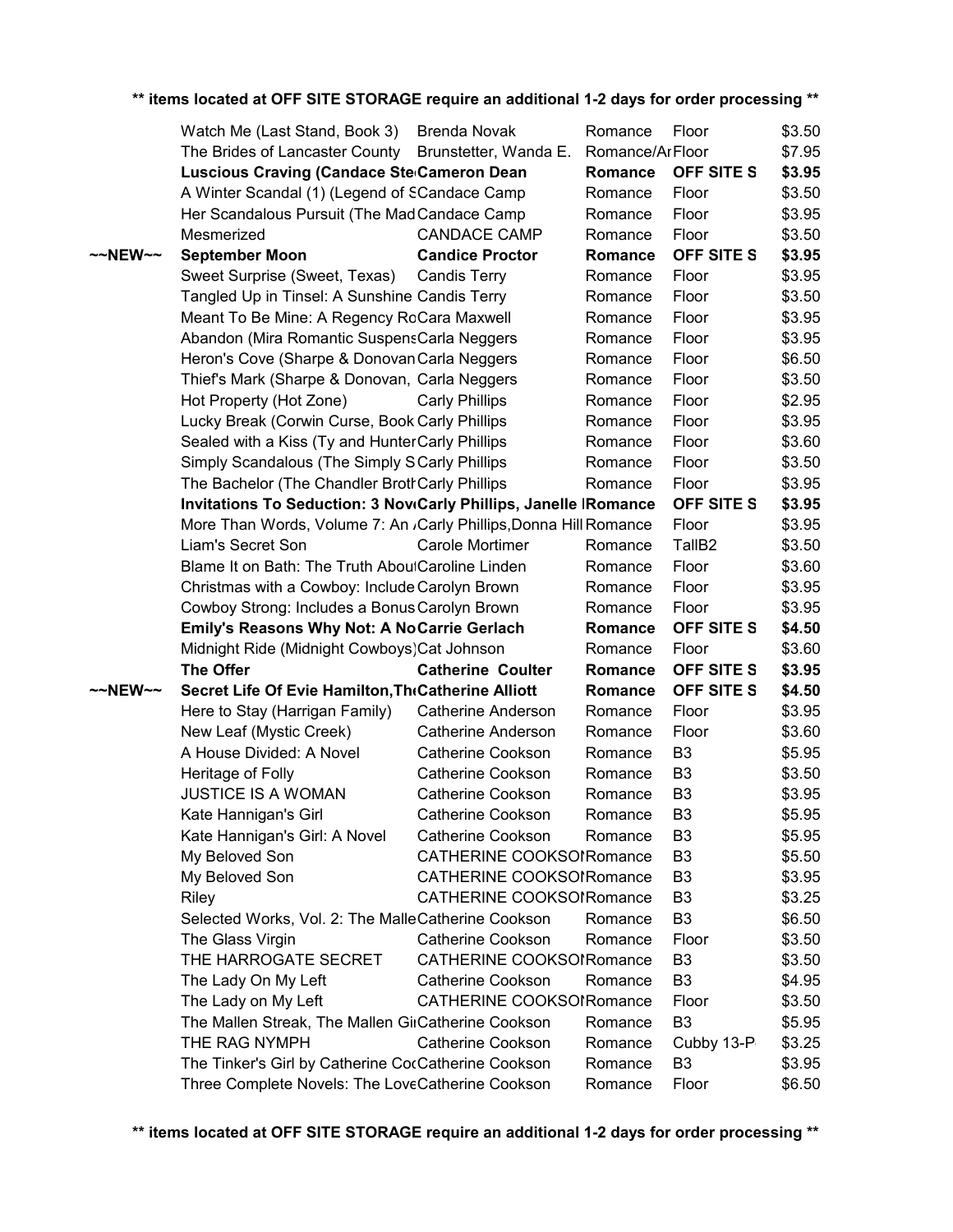|                    | Night Fire (Night Fire Trilogy, 1) Catherine Coulter               |                                   | Romance | Floor                      | \$3.50 |
|--------------------|--------------------------------------------------------------------|-----------------------------------|---------|----------------------------|--------|
| $\sim$ NEW $\sim$  | Wizard's Daughter: Bride Series Catherine Coulter                  |                                   | Romance | Floor                      | \$3.95 |
|                    | Wizard's Daughter: Bride SeriesCatherine Coulter                   |                                   | Romance | OFF SITE S                 | \$3.95 |
|                    | Something Borrowed (The RomanCatherine Hapka                       |                                   | Romance | Floor                      | \$3.50 |
|                    | Shelter Me (Second Chance RancCatherine Mann                       |                                   | Romance | Floor                      | \$3.95 |
|                    | Billionaire's Jet Set Babies and ThCatherine Mann, Michell Romance |                                   |         | Floor                      | \$3.25 |
|                    | The Cowboy's Surprise: A 2-in-1 CCathy Gillen Thacker, AliRomance  |                                   |         | Floor                      | \$3.95 |
|                    | Home on the Ranch: Texas HolidaCathy Gillen Thacker, Ju Romance    |                                   |         | Floor                      | \$3.95 |
|                    | Claiming the Texan's Heart                                         | Cathy Gillen Thacker, Tir Romance |         | Floor                      | \$3.25 |
|                    | Serendipity                                                        | <b>Cathy Hake</b>                 | Romance | Floor                      | \$4.50 |
|                    | A Match Made in Bed: A Spinster Cathy Maxwell                      |                                   | Romance | Floor                      | \$3.95 |
|                    | If Ever I Should Love You: A SpiCathy Maxwell                      |                                   | Romance | OFF SITE S                 | \$3.95 |
|                    | The Duke That I Marry: A SpinsterCathy Maxwell                     |                                   | Romance | Floor                      | \$3.95 |
|                    | Arizona Country Legacy: The Bull Cathy McDavid, Heidi HcRomance    |                                   |         | Floor                      | \$3.50 |
|                    | Wyoming Country Legacy: A CowlCathy McDavid, Rebecca Romance       |                                   |         | Floor                      | \$3.60 |
|                    | Must Be Love: The Talyton St G Cathy Woodman                       |                                   | Romance | OFF SITE S                 | \$3.95 |
|                    | <b>The Sweetest Thing</b>                                          | <b>Cathy Woodman</b>              | Romance | OFF SITE S                 | \$3.95 |
|                    | Trust Me, I'm a Vet: (Talyton St (Cathy Woodman                    |                                   | Romance | <b>OFF SITE S</b>          | \$3.95 |
| $~\sim$ NEW $\sim$ | Crave (Avon Red)                                                   | <b>Cathy Yardley</b>              |         | <b>Romance/MOFF SITE S</b> | \$4.50 |
|                    | Thanks for the Memories                                            | Cecelia Ahern                     | Romance | Floor                      | \$4.95 |
|                    | If You Could See Me Now                                            | Cecilia Ahern                     | Romance | Floor                      | \$3.95 |
|                    | Ps, I Love You                                                     | Cecilia Ahern                     | Romance | Floor                      | \$3.95 |
| ~~NEW~~            | One Night with a Spy (Royal ForCeleste Bradley                     |                                   | Romance | OFF SITE S                 | \$3.95 |
| ~~NEW~~            | Seducing the Spy (Royal Four, ECeleste Bradley                     |                                   | Romance | OFF SITE S                 | \$3.95 |
| ~~NEW~~            | <b>Surrender to a Wicked Spy (The Celeste Bradley</b>              |                                   | Romance | OFF SITE S                 | \$3.95 |
| ~~NEW~~            | The Impostor (The Liars Club, BCeleste Bradley                     |                                   | Romance | OFF SITE S                 | \$3.50 |
| $\sim$ NEW $\sim$  | The Rogue (Liar's Club, Book 5) Celeste Bradley                    |                                   | Romance | OFF SITE S                 | \$3.95 |
| ~~NEW~~            | To Wed a Scandalous Spy (Roy:Celeste Bradley                       |                                   | Romance | OFF SITE S                 | \$3.95 |
|                    | Regency Romance: A Race AgainCharlotte Darcy                       |                                   | Romance | Floor                      | \$4.50 |
|                    | Regency Romance: The Duke's A Charlotte Darcy                      |                                   | Romance | Floor                      | \$3.95 |
|                    | Hot Shot                                                           | <b>Charlotte Hughes</b>           | Romance | Floor                      | \$3.95 |
|                    | Fall of the Lyon: The Lyon's DerChasity Bowlin, The Ly Romance     |                                   |         | OFF SITE S                 | \$4.75 |
|                    | Night Fall: A Novel                                                | <b>Cherry Adair</b>               | Romance | Floor                      | \$3.95 |
|                    | Night Shadow: A Novel                                              | Cherry Adair                      | Romance | Floor                      | \$6.50 |
|                    | <b>Best In Bed</b>                                                 | <b>Cheryl Dragon</b>              |         | <b>Romance/MOFF SITE S</b> | \$5.50 |
| ~~NEW~~            | <b>Deeper than Desire</b>                                          | <b>Cheryl Holt</b>                | Romance | <b>OFF SITE S</b>          | \$3.95 |
| ~~NEW~~            | <b>Further Than Passion</b>                                        | <b>Cheryl Holt</b>                | Romance | OFF SITE S                 | \$3.50 |
| ~~NEW~~            | <b>More Than Seduction</b>                                         | <b>Cheryl Holt</b>                | Romance | <b>OFF SITE S</b>          | \$3.95 |
|                    | Forbidden Magic (Magic Series, B Cheyenne McCray                   |                                   | Romance | Floor                      | \$3.95 |
|                    | Shadow Magic (Magic Series, BocCheyenne McCray                     |                                   | Romance | Floor                      | \$3.95 |
|                    | In the Dark with the Duke (Lost LoChristi Caldwell                 |                                   | Romance | Floor                      | \$4.95 |
|                    | Undressed with the Marquess (Lo:Christi Caldwell                   |                                   | Romance | Floor                      | \$4.95 |
|                    | Mad About the Earl (The Ministry (Christina Brooke                 |                                   | Romance | Floor                      | \$3.50 |
|                    | Candle in the Window: Castles #Christina Dodd                      |                                   | Romance | OFF SITE S                 | \$3.50 |
|                    | In Bed with the Duke                                               | Christina Dodd                    | Romance | Floor                      | \$3.50 |
|                    | Revenge at Bella Terra: A Scarlet Christina Dodd                   |                                   | Romance | Floor                      | \$3.95 |
|                    | Some Enchanted Evening: The LcChristina Dodd                       |                                   | Romance | Floor                      | \$3.50 |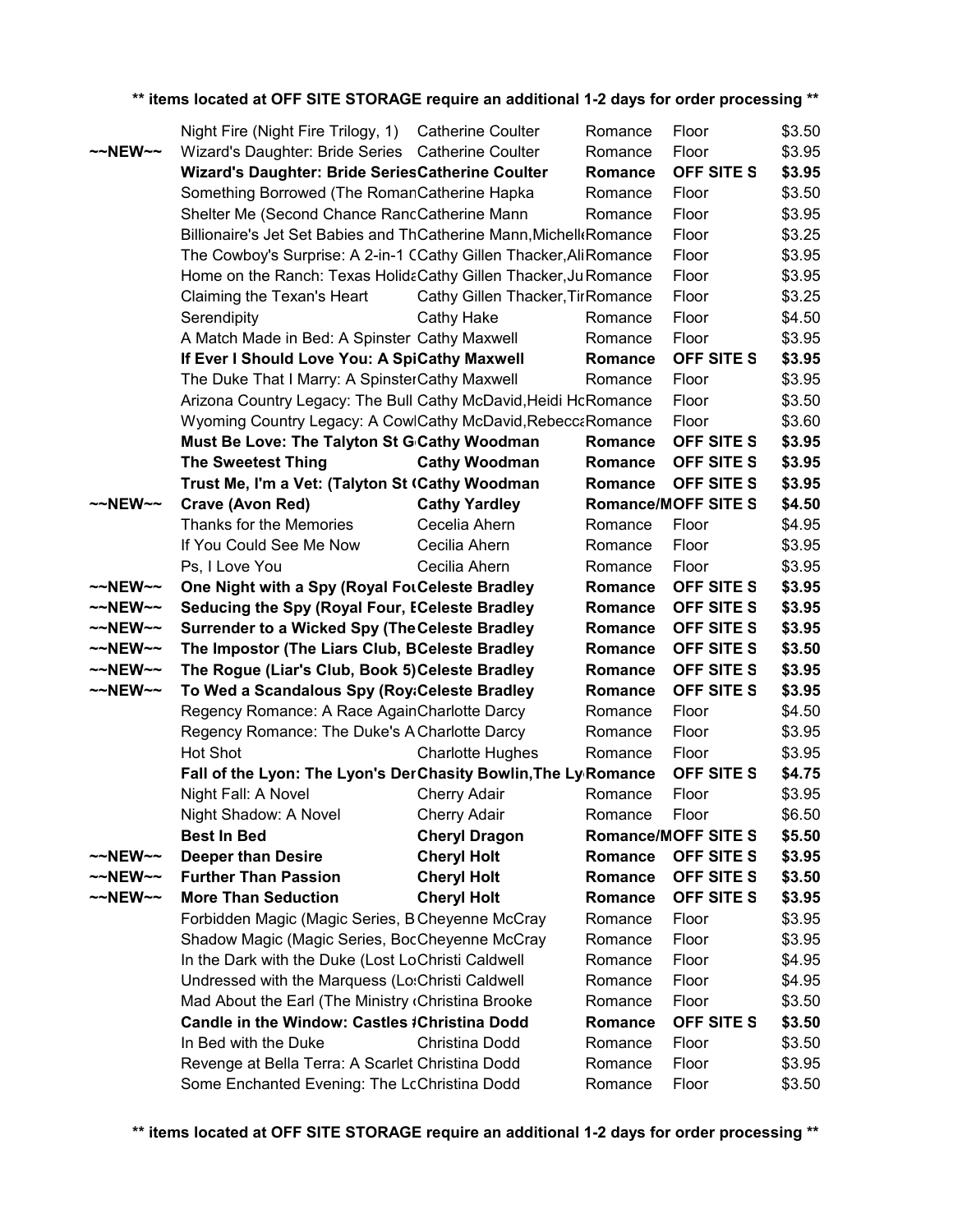| Bound by Dreams (NYT BestsellinChristina Skye                   |                 |                                  | Romance | Floor              | \$3.95 |
|-----------------------------------------------------------------|-----------------|----------------------------------|---------|--------------------|--------|
| Dark Prince (The Carpathians (DaChristine Feehan                |                 |                                  | Romance | Floor              | \$3.60 |
| Judgment Road (Torpedo Ink) Christine Feehan                    |                 |                                  | Romance | <b>OFF SITE S</b>  | \$3.95 |
| Murder Game (GhostWalkers, BorChristine Feehan                  |                 |                                  | Romance | Floor              | \$3.95 |
| Predatory Game (GhostWalkers, IChristine Feehan                 |                 |                                  | Romance | Floor              | \$3.95 |
| Shadow Game (GhostWalkers, BcChristine Feehan                   |                 |                                  | Romance | Floor              | \$3.95 |
| Montana Country Legacy: An Une Christine Rimmer, Christ Romance |                 |                                  |         | Floor              | \$3.60 |
| Montana Country Legacy: The Co'Christine Rimmer, Rebec Romance  |                 |                                  |         | Floor              | \$3.95 |
| <b>Huntress</b>                                                 |                 | Christine Warren, Marjor Romance |         | Floor              | \$3.95 |
| Just One of the Groomsmen (GettCindi Madsen                     |                 |                                  | Romance | Floor              | \$3.95 |
| Risk No Secrets (Black Ops, Inc.) Cindy Gerard                  |                 |                                  | Romance | Floor              | \$3.25 |
| Montana Country Legacy: How to Cindy Kirk, Teresa South Romance |                 |                                  |         | Floor              | \$3.95 |
| Embrace the Night Eternal: Env Colleen Gleason, Joss Romance    |                 |                                  |         | <b>OFF SITE S</b>  | \$3.50 |
| Only a Duke Would Dare: A Rege Collette Cameron, SeducRomance   |                 |                                  |         | Floor              | \$4.50 |
| Lionheart                                                       | Connie Mason    |                                  | Romance | Floor              | \$3.95 |
| The House of Women                                              | <b>COOKSON</b>  |                                  | Romance | B <sub>3</sub>     | \$5.95 |
| The Last Princess                                               | Cynthia Freeman |                                  | Romance | Floor              | \$3.95 |
| Marriage                                                        | Dallas Schulze  |                                  | Romance | Floor              | \$3.95 |
| 44 Charles Street: A Novel                                      | Danielle Steel  |                                  | Romance | B <sub>3</sub>     | \$2.95 |
| A Perfect Life                                                  | Danielle Steel  |                                  | Romance | B <sub>3</sub>     | \$5.95 |
| A Perfect Stranger                                              | Danielle Steel  |                                  | Romance | B <sub>3</sub>     | \$3.50 |
| Accident                                                        | Danielle Steel  |                                  | Romance | B <sub>3</sub>     | \$3.95 |
| Accidental Heroes: A Novel                                      | Danielle Steel  |                                  | Romance | B <sub>3</sub>     | \$3.95 |
| Against All Odds: A Novel                                       | Danielle Steel  |                                  | Romance | B <sub>3</sub>     | \$3.95 |
| Against All Odds: A Novel                                       | Danielle Steel  |                                  | Romance | B <sub>3</sub>     | \$3.95 |
| Amazing Grace: A Novel                                          | Danielle Steel  |                                  | Romance | B <sub>3</sub>     | \$3.95 |
| Answered Prayers (Danielle Steel) Danielle Steel                |                 |                                  | Romance | TallB <sub>2</sub> | \$4.95 |
| Answered Prayers: A Novel                                       | Danielle Steel  |                                  | Romance | B <sub>3</sub>     | \$3.95 |
| Beauchamp Hall: A Novel                                         | Danielle Steel  |                                  | Romance | B <sub>3</sub>     | \$3.95 |
| Betrayal: A Novel                                               | Danielle Steel  |                                  | Romance | B <sub>3</sub>     | \$3.95 |
| <b>Bittersweet</b>                                              | Danielle Steel  |                                  | Romance | B <sub>3</sub>     | \$3.95 |
| Blessing in Disguise: A Novel                                   | Danielle Steel  |                                  | Romance | B <sub>3</sub>     | \$4.50 |
| <b>Blue</b>                                                     | Danielle Steel  |                                  | Romance | B <sub>3</sub>     | \$3.95 |
| Coming Out                                                      | Danielle Steel  |                                  | Romance | B <sub>3</sub>     | \$3.95 |
| Daddy's Girls: A Novel                                          | Danielle Steel  |                                  | Romance | <b>Recently Pu</b> | \$4.25 |
| Dangerous Games: A Novel                                        | Danielle Steel  |                                  | Romance | B <sub>3</sub>     | \$4.50 |
| Echoes (Danielle Steel)                                         | Danielle Steel  |                                  | Romance | TallB <sub>2</sub> | \$4.95 |
| Fall from Grace: A Novel                                        | Danielle Steel  |                                  | Romance | B <sub>3</sub>     | \$4.95 |
| Family Ties: A Novel                                            | Danielle Steel  |                                  | Romance | B <sub>3</sub>     | \$3.95 |
| First Sight: A Novel                                            | Danielle Steel  |                                  | Romance | B3                 | \$3.95 |
| <b>Full Circle</b>                                              | Danielle Steel  |                                  | Romance | B <sub>3</sub>     | \$3.95 |
| Going Home                                                      | Danielle Steel  |                                  | Romance | B <sub>3</sub>     | \$3.75 |
| H.R.H.: A Novel                                                 | Danielle Steel  |                                  | Romance | B <sub>3</sub>     | \$3.95 |
| Happy Birthday: A Novel                                         | Danielle Steel  |                                  | Romance | B <sub>3</sub>     | \$3.95 |
| Honor Thyself                                                   | Danielle Steel  |                                  | Romance | B <sub>3</sub>     | \$3.60 |
| In His Father's Footsteps: A NovelDanielle Steel                |                 |                                  | Romance | B <sub>3</sub>     | \$3.95 |
| Irresistible Forces                                             | Danielle Steel  |                                  | Romance | B <sub>3</sub>     | \$4.95 |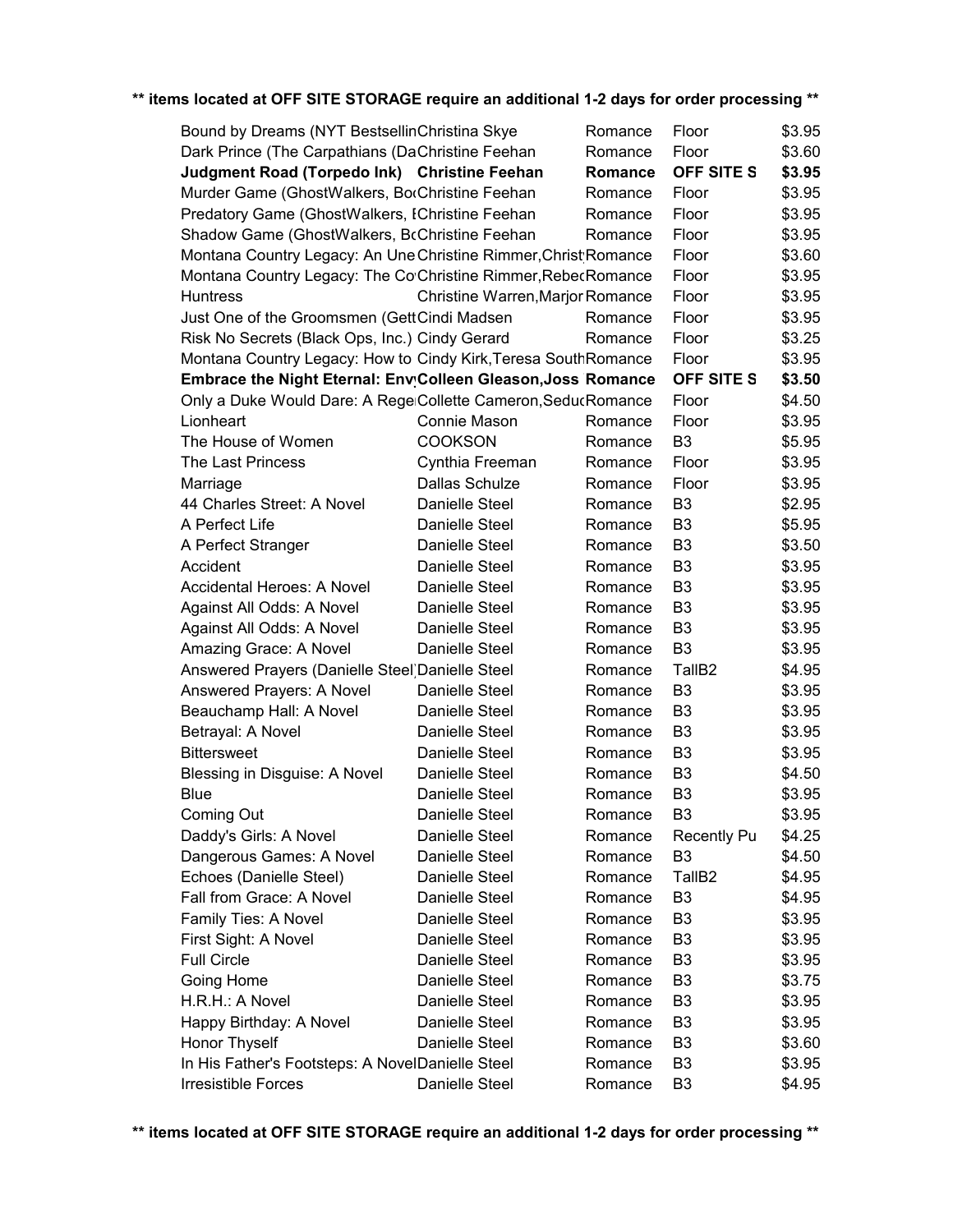|         | Johnny Angel                                  | Danielle Steel | Romance | B3                 | \$3.60 |
|---------|-----------------------------------------------|----------------|---------|--------------------|--------|
|         | Journey                                       | Danielle Steel | Romance | B <sub>3</sub>     | \$4.95 |
|         | Leap of Faith                                 | Danielle Steel | Romance | B <sub>3</sub>     | \$3.95 |
|         | Legacy: A Novel                               | Danielle Steel | Romance | B <sub>3</sub>     | \$3.95 |
|         | Lightning                                     | Danielle Steel | Romance | B <sub>3</sub>     | \$1.95 |
|         | Magic: A Novel                                | Danielle Steel | Romance | B <sub>3</sub>     | \$3.95 |
|         | Matters of the Heart: A Novel                 | Danielle Steel | Romance | B <sub>3</sub>     | \$3.75 |
|         | Miracle                                       | Danielle Steel | Romance | B <sub>3</sub>     | \$5.95 |
|         | Mirror Image                                  | Danielle Steel | Romance | B <sub>3</sub>     | \$2.95 |
|         | Moral Compass: A Novel                        | Danielle Steel | Romance | B <sub>3</sub>     | \$3.95 |
|         | No Greater Love                               | Danielle Steel | Romance | B <sub>3</sub>     | \$2.95 |
|         | Now and Forever                               | Danielle Steel | Romance | B <sub>3</sub>     | \$2.95 |
|         | Once in a Lifetime                            | Danielle Steel | Romance | B <sub>3</sub>     | \$3.95 |
|         | Pegasus: A Novel                              | Danielle Steel | Romance | B <sub>3</sub>     | \$3.95 |
|         | Power Play: A Novel                           | Danielle Steel | Romance | B <sub>3</sub>     | \$6.50 |
|         | Precious Gifts: A Novel                       | Danielle Steel | Romance | B <sub>3</sub>     | \$4.50 |
|         | Precious Gifts: A Novel                       | Danielle Steel | Romance | B <sub>3</sub>     | \$3.95 |
|         | Prodigal Son: A Novel                         | Danielle Steel | Romance | B <sub>3</sub>     | \$4.25 |
|         | Property of a Noblewoman: A NovDanielle Steel |                | Romance | B <sub>3</sub>     | \$3.95 |
|         | Remembrance                                   | Danielle Steel | Romance | B <sub>3</sub>     | \$2.95 |
|         | Rogue                                         | Danielle Steel | Romance | B <sub>3</sub>     | \$3.95 |
|         | Royal: A Novel                                | Danielle Steel | Romance | B <sub>3</sub>     | \$4.25 |
|         | Rushing Waters: A Novel                       | Danielle Steel | Romance | B <sub>3</sub>     | \$3.95 |
|         | Safe Harbour                                  | Danielle Steel | Romance | B <sub>3</sub>     | \$3.95 |
|         | Season of Passion                             | Danielle Steel | Romance | B <sub>3</sub>     | \$2.95 |
|         | Secrets: A Novel                              | Danielle Steel | Romance | B <sub>3</sub>     | \$3.25 |
|         | Silent Honor                                  | Danielle Steel | Romance | B <sub>3</sub>     | \$4.25 |
|         | Silent Night: A Novel                         | Danielle Steel | Romance | <b>Recently Pu</b> | \$6.50 |
|         | Silent Night: A Novel                         | Danielle Steel | Romance | B <sub>3</sub>     | \$3.95 |
|         | <b>Sisters</b>                                | Danielle Steel | Romance | B <sub>3</sub>     | \$5.95 |
|         | Southern Lights: A Novel                      | Danielle Steel | Romance | B <sub>3</sub>     | \$3.95 |
|         | Spy: A Novel                                  | Danielle Steel | Romance | B <sub>3</sub>     | \$5.95 |
| ~~NEW~~ | Spy: A Novel                                  | Danielle Steel | Romance | B <sub>3</sub>     | \$3.95 |
|         | Sunset in St. Tropez                          | Danielle Steel | Romance | B <sub>3</sub>     | \$3.75 |
|         | The Apartment: A Novel                        | Danielle Steel | Romance | B3                 | \$6.50 |
|         | The Dark Side: A Novel                        | Danielle Steel | Romance | B3                 | \$3.25 |
|         | The Ghost                                     | Danielle Steel | Romance | B3                 | \$3.50 |
|         | The Gift                                      | Danielle Steel | Romance | B3                 | \$3.95 |
|         | The House                                     | Danielle Steel | Romance | B3                 | \$3.95 |
|         | The Kiss                                      | Danielle Steel | Romance | TallB <sub>2</sub> | \$4.95 |
|         | The Klone and I                               | Danielle Steel | Romance | B3                 | \$5.95 |
|         | The Long Road Home                            | Danielle Steel | Romance | B3                 | \$3.95 |
|         | The Mistress: A Novel                         | Danielle Steel | Romance | B3                 | \$3.95 |
|         | The Ranch                                     | Danielle Steel | Romance | B3                 | \$3.95 |
|         | The Sins of the Mother: A Novel               | Danielle Steel | Romance | B3                 | \$3.95 |
|         | <b>Thurston House</b>                         | Danielle Steel | Romance | B3                 | \$3.50 |
|         | Toxic Bachelors (1st Edition)                 | Danielle Steel | Romance | B3                 | \$6.50 |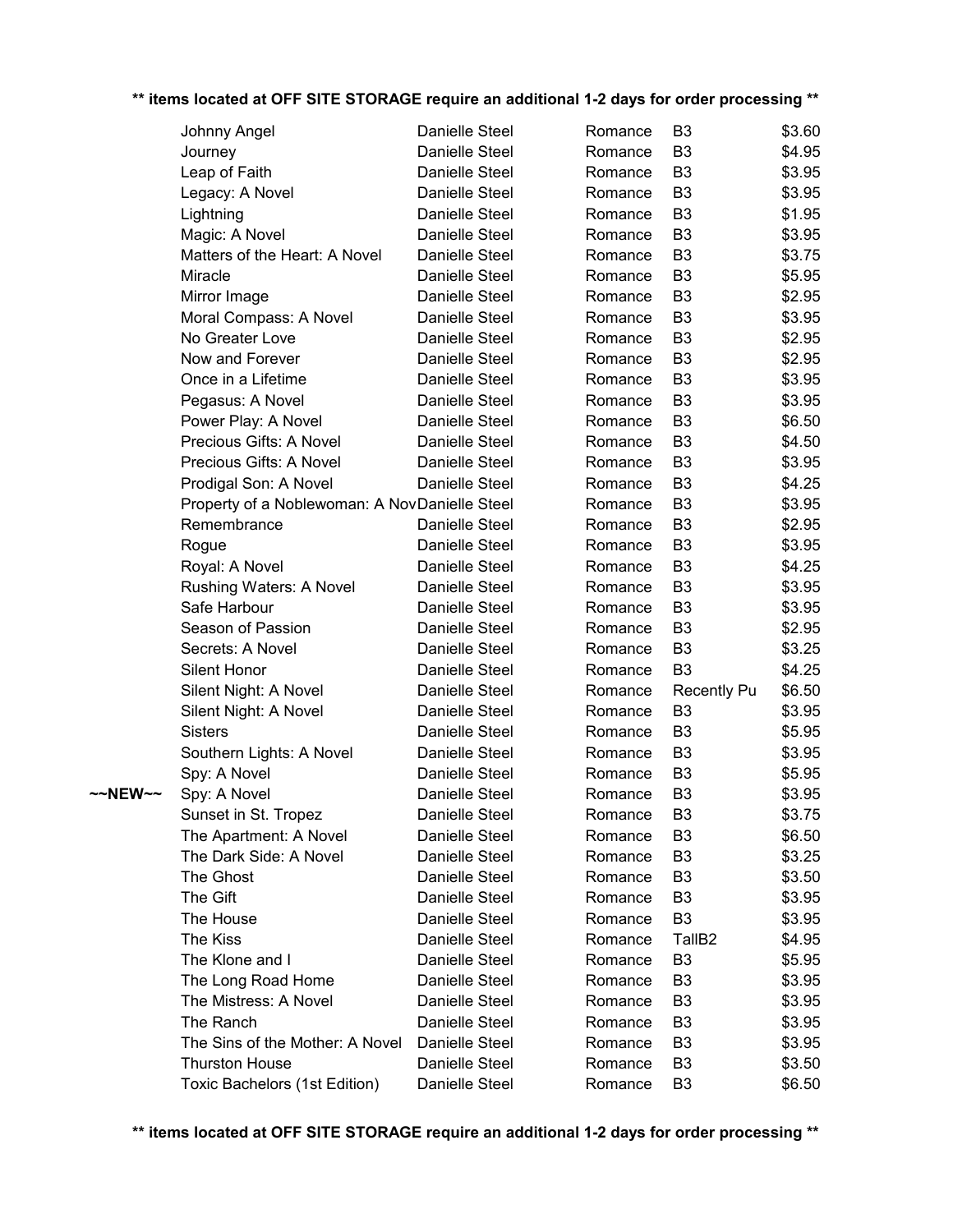| Turning Point: A Novel                                      | Danielle Steel  | Romance | B3             | \$6.50 |
|-------------------------------------------------------------|-----------------|---------|----------------|--------|
| <b>Undercover: A Novel</b>                                  | Danielle Steel  | Romance | B <sub>3</sub> | \$3.95 |
| Until the End of Time: A Novel                              | Danielle Steel  | Romance | B <sub>3</sub> | \$4.95 |
| Vanished: A Novel                                           | Danielle Steel  | Romance | B <sub>3</sub> | \$3.95 |
| Wings                                                       | Danielle Steel  | Romance | B <sub>3</sub> | \$3.50 |
| Winners                                                     | Danielle Steel  | Romance | B <sub>3</sub> | \$3.95 |
| Malice                                                      | Danielle Steel. | Romance | B <sub>3</sub> | \$4.00 |
| A Rogue to Ruin (The Untouchabl Darcy Burke                 |                 | Romance | Floor          | \$3.95 |
| Never Love a Scoundrel (Secrets Darcy Burke                 |                 | Romance | Floor          | \$3.95 |
| Close to the Edge: An Unbroken FDawn Ryder                  |                 | Romance | Floor          | \$3.95 |
| Dare You to Run: An Unbroken H(Dawn Ryder                   |                 | Romance | Floor          | \$3.95 |
| Deep Into Trouble: An Unbroken I Dawn Ryder                 |                 | Romance | Floor          | \$3.95 |
| Take to the Limit: An Unbroken HeDawn Ryder                 |                 | Romance | Floor          | \$3.95 |
| Stolen Wishes (Zebra Splendor HiDeb Stover                  |                 | Romance | Floor          | \$3.95 |
| 204 Rosewood Lane                                           | Debbie Macomber | Romance | Floor          | \$3.95 |
| A Good Yarn (Blossom Street, No Debbie Macomber             |                 | Romance | Floor          | \$3.95 |
| Alaska Nights: Daddy's Little Help Debbie Macomber          |                 | Romance | Floor          | \$3.60 |
| Alaska Skies: Brides for Brothers\ Debbie Macomber          |                 | Romance | Floor          | \$3.95 |
| Always Dakota (The Dakota Serie:Debbie Macomber             |                 | Romance | Floor          | \$3.95 |
| An Engagement in Seattle: An AntDebbie Macomber             |                 | Romance | Floor          | \$3.95 |
| An Engagement in Seattle: An AntDebbie Macomber             |                 | Romance | Floor          | \$3.95 |
| Angels at Christmas: Those ChristDebbie Macomber            |                 | Romance | Floor          | \$3.95 |
| Angels at Christmas: Those ChristDebbie Macomber            |                 | Romance | Floor          | \$3.95 |
| Angels Everywhere (A Season of <sub>J</sub> Debbie Macomber |                 | Romance | Floor          | \$3.95 |
| <b>Between Friends</b>                                      | Debbie Macomber | Romance | Floor          | \$5.50 |
| <b>Between Friends</b>                                      | Debbie Macomber | Romance | Floor          | \$3.50 |
| Blossom Street Brides: A Blossom Debbie Macomber            |                 | Romance | Floor          | \$3.95 |
| Call Me Mrs. Miracle                                        | Debbie Macomber | Romance | Floor          | \$3.95 |
| <b>Christmas Wishes</b>                                     | Debbie Macomber | Romance | Floor          | \$3.95 |
| Cottage by the Sea: A Novel                                 | Debbie Macomber | Romance | Floor          | \$5.95 |
| Country Brides: A Little Bit CountrDebbie Macomber          |                 | Romance | Floor          | \$3.95 |
| Dakota Born: An Anthology (The LDebbie Macomber             |                 | Romance | Floor          | \$3.95 |
| Dakota Home                                                 | Debbie Macomber | Romance | Floor          | \$3.95 |
| Fairy Tale Weddings: An AnthologDebbie Macomber             |                 | Romance | Floor          | \$3.95 |
| Fairy-Tale Forever                                          | Debbie Macomber | Romance | Floor          | \$4.25 |
| <b>Finally You</b>                                          | Debbie Macomber | Romance | Floor          | \$4.50 |
| Home For The Holidays: The ForgDebbie Macomber              |                 | Romance | Floor          | \$3.95 |
| Home in Seattle: The Playboy and Debbie Macomber            |                 | Romance | Floor          | \$3.95 |
| I Left My Heart: A Friend or TwoN(Debbie Macomber           |                 | Romance | Floor          | \$3.95 |
| Last One Home: A Novel                                      | Debbie Macomber | Romance | Floor          | \$3.95 |
| Last One Home: A Novel                                      | Debbie Macomber | Romance | Floor          | \$3.95 |
| Learning to Love: Sugar and Spic Debbie Macomber            |                 | Romance | Floor          | \$3.95 |
| Married In Seattle: First Comes M:Debbie Macomber           |                 | Romance | Floor          | \$3.95 |
| Midnight Sons Volume 1: Brides f(Debbie Macomber            |                 | Romance | Floor          | \$3.95 |
| Midnight Sons Volume 3: Falling f(Debbie Macomber           |                 | Romance | Floor          | \$4.95 |
| Montana                                                     | Debbie Macomber | Romance | Floor          | \$3.95 |
| Morning Comes Softly (Harper MoDebbie Macomber              |                 | Romance | Floor          | \$3.95 |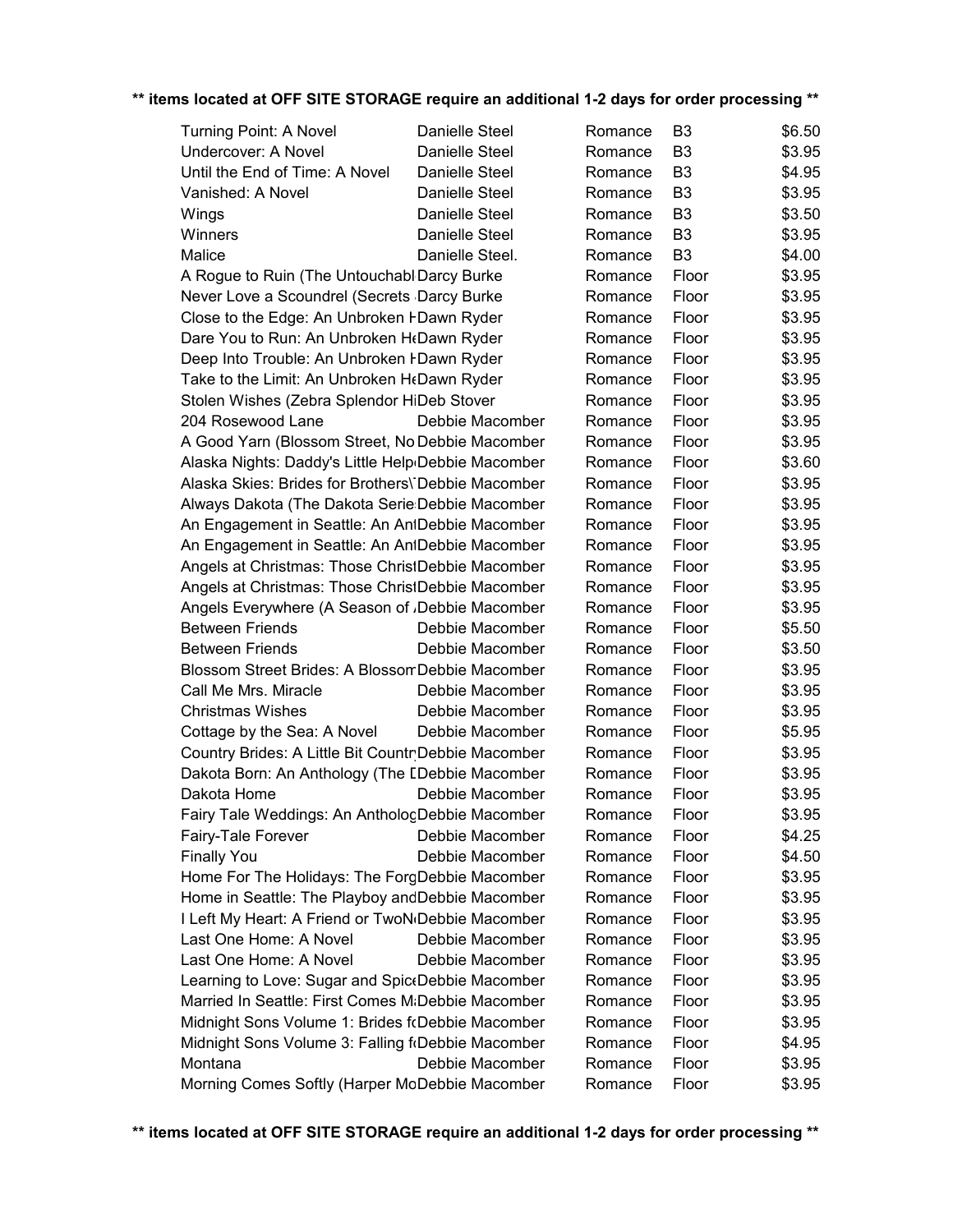|         | NO PLACE LIKE HOME- PB                                          | Debbie Macomber                           | Romance | Floor              | \$4.50 |
|---------|-----------------------------------------------------------------|-------------------------------------------|---------|--------------------|--------|
|         | On a Snowy Night: An Anthology                                  | Debbie Macomber                           | Romance | Floor              | \$3.95 |
|         | One Night (Avon Romance)                                        | Debbie Macomber                           | Romance | Floor              | \$3.95 |
|         | Orchard Valley Brides: NorahLoneDebbie Macomber                 |                                           | Romance | Floor              | \$3.95 |
|         | Orchard Valley Brides: NorahLoneDebbie Macomber                 |                                           | Romance | Floor              | \$3.95 |
|         | Orchard Valley Grooms: ValerieStDebbie Macomber                 |                                           | Romance | Floor              | \$3.95 |
|         | Promise, Texas (Heart of Texas) Debbie Macomber                 |                                           | Romance | Floor              | \$4.95 |
|         | Right Next Door: An Anthology                                   | Debbie Macomber                           | Romance | Floor              | \$3.95 |
|         | Snow Bride                                                      | Debbie Macomber                           | Romance | Floor              | \$5.50 |
|         | Someday Soon (Deliverance ComDebbie Macomber                    |                                           | Romance | Floor              | \$3.95 |
|         | Sooner or Later (Deliverance ComDebbie Macomber                 |                                           | Romance | Floor              | \$3.95 |
|         | Starry Night: A Christmas Novel Debbie Macomber                 |                                           | Romance | Floor              | \$3.95 |
| ~~NEW~~ | Starting Now: A Blossom Street N <sub>Debbie</sub> Macomber     |                                           | Romance | Floor              | \$5.95 |
|         | The Man You'll Marry                                            | Debbie Macomber                           | Romance | Floor              | \$3.95 |
|         | The Manning Brides: An Antholog Debbie Macomber                 |                                           | Romance | Floor              | \$3.95 |
|         | The Manning Sisters: The Cowbo Debbie Macomber                  |                                           | Romance | Floor              | \$3.95 |
|         | The Perfect Christmas                                           | Debbie Macomber                           | Romance | Floor              | \$3.95 |
|         | The Perfect Christmas: Can This EDebbie Macomber                |                                           | Romance | Floor              | \$4.95 |
|         | The Shop on Blossom Street (Blo:Debbie Macomber                 |                                           | Romance | Floor              | \$3.95 |
|         | This Matter Of Marriage                                         | Debbie Macomber                           | Romance | Floor              | \$3.95 |
|         | Thursdays at Eight                                              | Debbie Macomber                           | Romance | Floor              | \$4.50 |
|         | Time for Love                                                   | Debbie Macomber                           | Romance | Floor              | \$3.95 |
|         | Twenty Wishes (A Blossom StreetDebbie Macomber                  |                                           | Romance | Floor              | \$3.95 |
|         | Twenty Wishes (Blossom Street) (Debbie Macomber                 |                                           | Romance | Floor              | \$3.95 |
|         | Window on the Bay: A Novel                                      | Debbie Macomber                           | Romance | Floor              | \$3.95 |
|         | Winter Weddings                                                 | Debbie Macomber                           | Romance | Floor              | \$4.50 |
|         | Wyoming Brides: An Anthology                                    | Debbie Macomber                           | Romance | Floor              | \$3.95 |
|         | Yours and Mine: The Bachelor Do Debbie Macomber, CarcRomance    |                                           |         | Floor              | \$3.95 |
|         | Seaside Springtime                                              | Debbie Macomber, Bren <sub>(Romance</sub> |         | <b>Recently Pu</b> | \$4.50 |
|         | The Night We Met                                                | Debbie Macomber, Lee 1Romance             |         | Floor              | \$3.95 |
|         | Wanted: Perfect Partner & Fully IgDebbie Macomber, ShanRomance  |                                           |         | Floor              | \$3.95 |
|         | That Holiday Feeling: An AnthologDebbie Macomber, SheriRomance  |                                           |         | Floor              | \$3.95 |
|         | The Knitting Diaries: The Twenty-IDebbie Macomber, Susa Romance |                                           |         | Floor              | \$3.95 |
|         | The Trouble with Christmas: Th Debbie Mason                     |                                           | Romance | OFF SITE S         | \$3.95 |
|         | Dangerous Desires (An A-Tac N Dee Davis                         |                                           | Romance | OFF SITE S         | \$3.95 |
|         | <b>Dark Deceptions</b>                                          | <b>Dee Davis</b>                          | Romance | OFF SITE S         | \$3.95 |
|         | Deadly Dance (An A-Tac Novel) Dee Davis                         |                                           | Romance | OFF SITE S         | \$3.95 |
|         | Deadly Dance (An A-Tac Novel) Dee Davis                         |                                           | Romance | OFF SITE S         | \$3.95 |
|         | <b>Negotiator</b>                                               | Dee Henderson                             | Romance | OFF SITE S         | \$3.95 |
|         | Parallel Heat (Midnight Warriors, EDeidre Knight                |                                           | Romance | Floor              | \$3.50 |
|         | Once Upon a Scandal (The ScandDelilah Marvelle                  |                                           | Romance | Floor              | \$3.95 |
|         | Christmas at Colts Creek (Last RicDelores Fossen                |                                           | Romance | Floor              | \$4.50 |
|         | Spring at Saddle Run (Last Ride, Delores Fossen                 |                                           | Romance | Floor              | \$4.50 |
|         | The Wild One (Zebra Historical IDenise Eagan                    |                                           | Romance | OFF SITE S         | \$3.95 |
|         | <b>Wicked Woman (Zebra Debut)</b>                               | <b>Denise Eagan</b>                       | Romance | OFF SITE S         | \$3.95 |
|         | A Love Like This                                                | Diana Palmer                              | Romance | Floor              | \$4.50 |
|         | Cowboy True: A 2-in-1 Collection Diana Palmer                   |                                           | Romance | Floor              | \$3.95 |
|         |                                                                 |                                           |         |                    |        |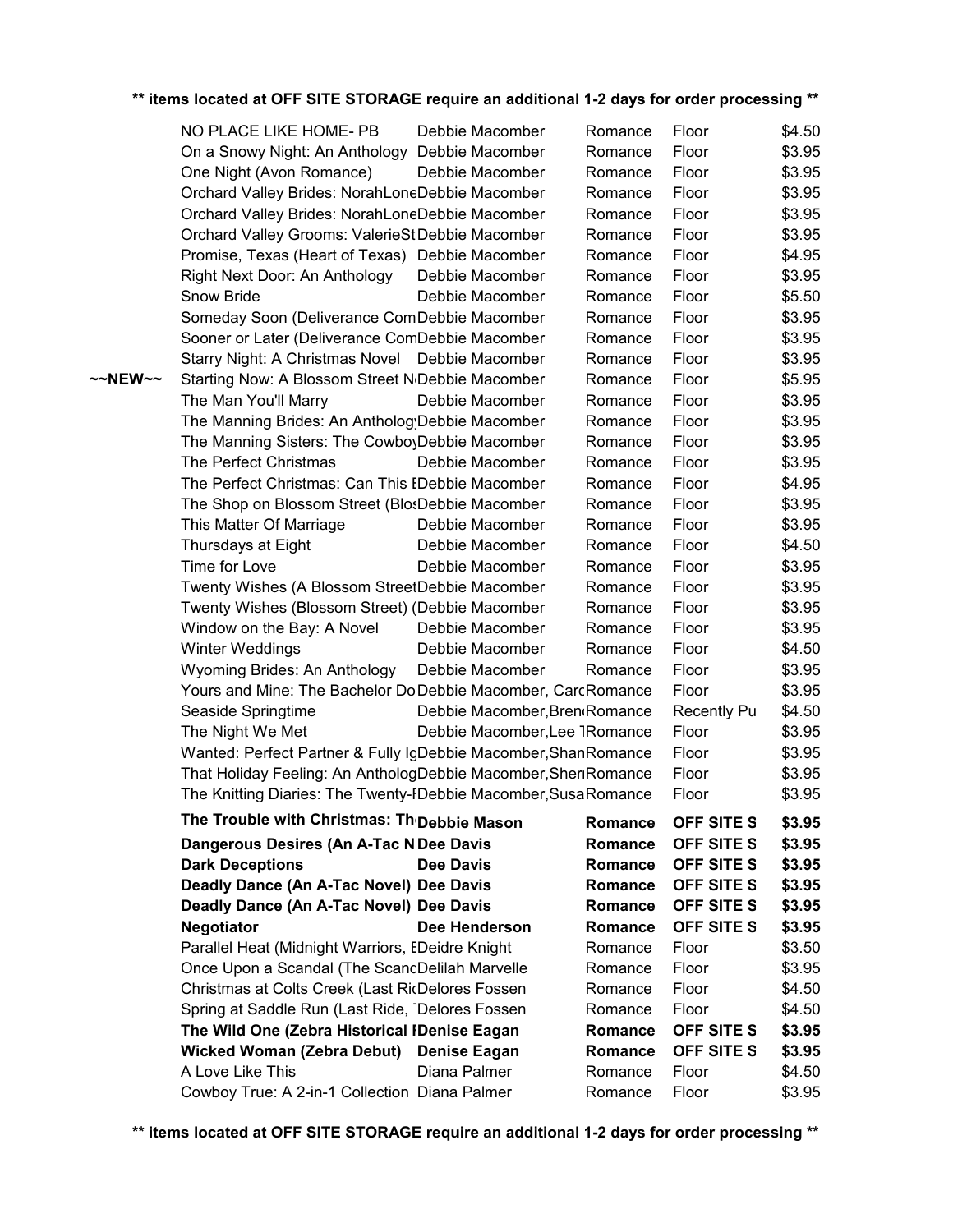|         | Fearless                                                      |             | Diana Palmer            | Romance                      | Floor             | \$3.95  |
|---------|---------------------------------------------------------------|-------------|-------------------------|------------------------------|-------------------|---------|
|         | Hard To Handle: HunterMan In CcDiana Palmer                   |             |                         | Romance                      | Floor             | \$5.50  |
|         | Long, Tall Texans: Donavan/EmmDiana Palmer                    |             |                         | Romance                      | Floor             | \$3.60  |
|         | Montana Protector                                             |             | Diana Palmer            | Romance                      | Floor             | \$4.50  |
|         | Protector (Long, Tall Texans)                                 |             | Diana Palmer            | Romance                      | Floor             | \$6.50  |
|         | The Savage Heart                                              |             | Diana Palmer            | Romance                      | Floor             | \$3.50  |
|         | The Winter Man: An Anthology                                  |             | Diana Palmer            | Romance                      | Floor             | \$5.50  |
|         | Unleashed (Long, Tall Texans)                                 |             | Diana Palmer            | Romance                      | Floor             | \$4.95  |
|         | Unleashed (Long, Tall Texans)                                 |             | Diana Palmer            | Romance                      | Floor             | \$4.95  |
|         | <b>Wyoming Tough</b>                                          |             | Diana Palmer            | Romance                      | Floor             | \$3.95  |
|         | <b>Wyoming Tough</b>                                          |             | Diana Palmer            | Romance                      | Floor             | \$3.95  |
|         | Wyoming True (Wyoming Men, 10Diana Palmer                     |             |                         | Romance                      | Floor             | \$4.25  |
|         | Wyoming True (Wyoming Men, 10Diana Palmer                     |             |                         | Romance                      | Floor             | \$4.25  |
|         | <b>Wyoming Winter</b>                                         |             | Diana Palmer            | Romance                      | Floor             | \$3.50  |
|         | Man in Control & Take Me, CowbcDiana Palmer, Maisey YaRomance |             |                         |                              | Floor             | \$3.95  |
|         | Born to Scandal                                               |             | Diane Gaston            | Romance                      | Floor             | \$3.50  |
|         | Pledged To A Highlander (HighlanDonna Fletcher                |             |                         | Romance                      | Floor             | \$4.95  |
|         | A Great Kisser                                                |             | Donna Kauffman          | Romance                      | Floor             | \$5.50  |
|         | <b>Here Comes Trouble</b>                                     |             | Donna Kauffman          | Romance                      | Floor             | \$5.50  |
|         | The Black Sheep and the English Donna Kauffman                |             |                         | Romance                      | Floor             | \$5.50  |
|         | The Black Sheep and The Hidden Donna Kauffman                 |             |                         | Romance                      | Floor             | \$5.50  |
|         | The Black Sheep and the PrincessDonna Kauffman                |             |                         | Romance                      | Floor             | \$5.50  |
|         | <b>Wolf Tales VI</b>                                          | Douglas     |                         | Romance/MiFloor              |                   | \$5.50  |
|         | Fifty Shades Freed: Book Three o E L James                    |             |                         | Romance                      | Out Front         | \$5.50  |
|         | Fifty Shades Freed: Book Three o E L James                    |             |                         | Romance/MiFloor              |                   | \$5.50  |
|         | Fifty Shades of Grey: Book One of EL James                    |             |                         | Romance/MiFloor              |                   | \$4.95  |
|         | Fifty Shades Trilogy: Fifty Shades E L James                  |             |                         | Romance/M <sub>i</sub> Floor |                   | \$11.95 |
|         | Fifty Shades Trilogy: Fifty Shades E L James                  |             |                         | Romance                      | Floor             | \$9.95  |
|         | <b>Fifty Shades Darker</b>                                    | E. L. James |                         | Romance/MiFloor              |                   | \$5.95  |
| ~~NEW~~ | The Beauty of Surrender: A NovEden Bradley                    |             |                         | <b>Romance/MOFF SITE S</b>   |                   | \$4.50  |
|         | Otherwise Engaged                                             |             | Eileen Goudge           | Romance                      | Floor             | \$3.95  |
|         | Such Devoted Sisters (Signet)                                 |             | Eileen Goudge           | Romance                      | Floor             | \$3.50  |
|         | <b>Heaven Knows</b>                                           |             | <b>Elaine Coffman</b>   | Romance                      | OFF SITE S        | \$3.95  |
|         | The Highlander                                                |             | Elaine Coffman          | Romance                      | Floor             | \$3.50  |
|         | <b>Bedtime for Bonsai</b>                                     | Elaine Fox  |                         | Romance                      | Floor             | \$3.95  |
|         | Hunter by Night (Chronicles of Ya\Elisabeth Staab             |             |                         | Romance                      | Floor             | \$3.95  |
|         | Hunter by Night (Chronicles of <i>IElisabeth Staab</i>        |             |                         | Romance                      | <b>OFF SITE S</b> | \$3.95  |
|         | To Seduce A Sinner (The Legend Elizabeth Hoyt                 |             |                         | Romance                      | Floor             | \$3.15  |
|         | When a Rogue Meets His Match: Elizabeth Hoyt                  |             |                         | Romance                      | Floor             | \$3.95  |
|         | A Woman Without Lies                                          |             | Elizabeth Lowell        | Romance                      | Floor             | \$3.50  |
|         | Always Time to Die: A Novel                                   |             | <b>Elizabeth Lowell</b> | Romance                      | Floor             | \$5.95  |
|         | Death Echo                                                    |             | Elizabeth Lowell        | Romance                      | Floor             | \$6.50  |
|         | My Last Duchess                                               |             | Eloisa James            | Romance                      | Floor             | \$3.60  |
|         | Say No to the Duke: The Wildes oEloisa James                  |             |                         | Romance                      | Floor             | \$3.95  |
|         | Blessed Is The Busybody (Ministry Emilie Richards             |             |                         | Romance                      | Floor             | \$3.50  |
|         | Endless Chain (A Shenandoah AllEmilie Richards                |             |                         | Romance                      | Floor             | \$4.50  |
|         | Fox River                                                     |             | <b>Emilie Richards</b>  | Romance                      | Floor             | \$4.95  |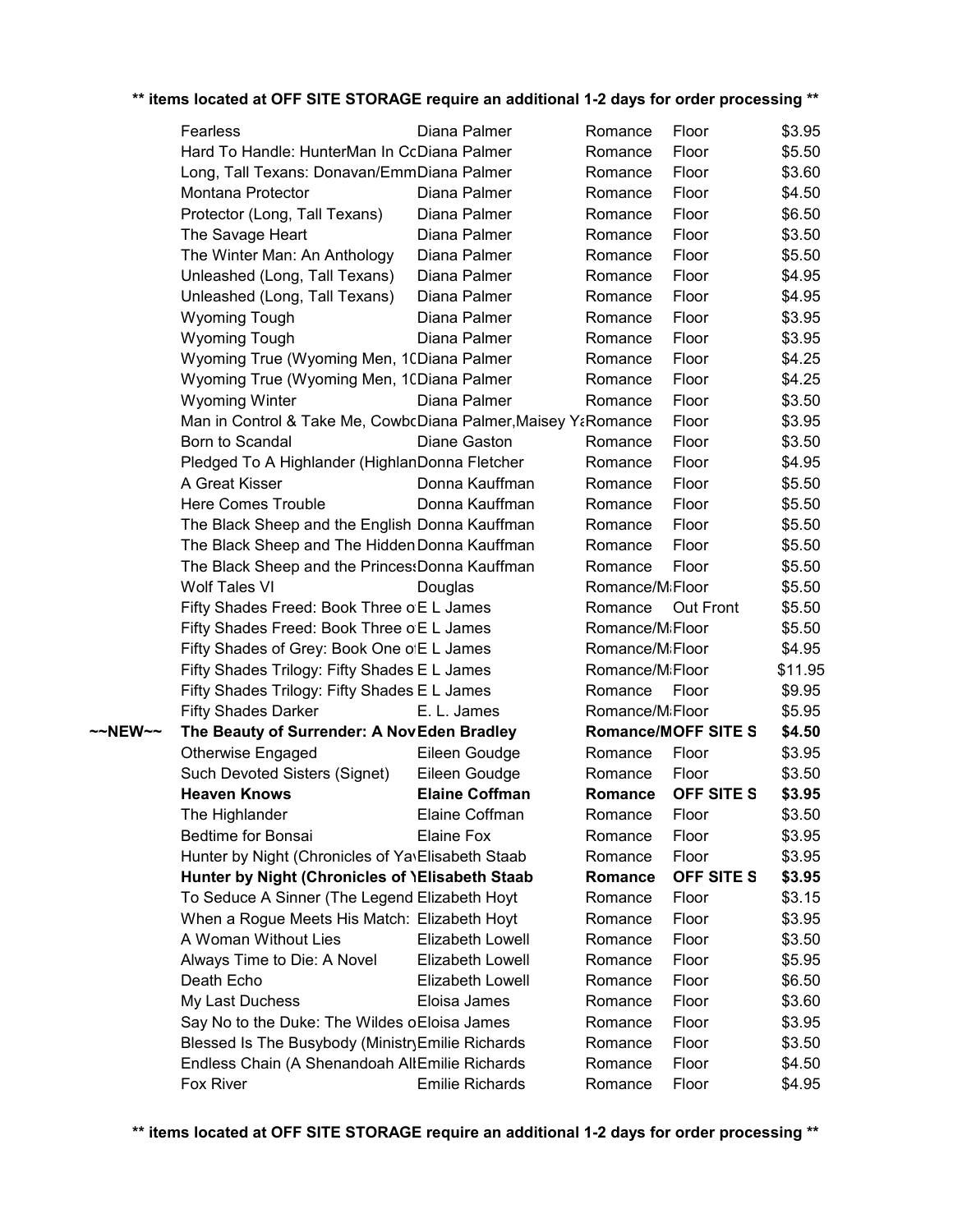|                     | <b>How Not To Fall</b>                                     | <b>Emily Foster</b>  | Romance | OFF SITE S                 | \$4.95 |
|---------------------|------------------------------------------------------------|----------------------|---------|----------------------------|--------|
|                     | Heartsong Cottage (Eternity Sprin <sub>!</sub> Emily March |                      | Romance | Floor                      | \$3.95 |
|                     | <b>Sustained (The Legal Briefs Ser Emma Chase</b>          |                      |         | <b>Romance/MOFF SITE S</b> | \$5.50 |
|                     | <b>Tangled (The Tangled Series)</b>                        | <b>Emma Chase</b>    |         | <b>Romance/MOFF SITE S</b> | \$5.50 |
|                     | <b>Beyond Desire</b>                                       | <b>Emma Holly</b>    |         | <b>Romance/MOFF SITE S</b> | \$4.95 |
|                     | <b>Fairyville (Berkley Sensation)</b>                      | <b>Emma Holly</b>    |         | <b>Romance/MOFF SITE S</b> | \$5.50 |
|                     | Prince of Ice (Tales of the DemoEmma Holly                 |                      | Romance | OFF SITE S                 | \$3.95 |
|                     | Ensnared by the Laird (Four Hors(Emma Prince               |                      | Romance | Floor                      | \$4.95 |
|                     | <b>The Book of Summers</b>                                 | <b>Emylia Hall</b>   | Romance | OFF SITE S                 | \$4.95 |
| $\sim$ NEW $\sim$   | its the little things                                      | erica james          | Romance | OFF SITE S                 | \$4.50 |
|                     | Changing the Rules                                         | Erin Kern            | Romance | Floor                      | \$3.95 |
|                     | <b>Sweet (True Believers)</b>                              | <b>Erin McCarthy</b> | Romance | OFF SITE S                 | \$4.95 |
| $\sim$ NEW $\sim$   | Temptations of a Wallflower: The 'Eva Leigh                |                      | Romance | Floor                      | \$3.60 |
|                     | Waiting for a Scot Like You: The LEva Leigh                |                      | Romance | Floor                      | \$3.60 |
|                     | Would I Lie to the Duke: The Unio Eva Leigh                |                      | Romance | Floor                      | \$3.60 |
|                     | Would I Lie to the Duke: The Unio Eva Leigh                |                      | Romance | Floor                      | \$3.60 |
| $~\sim$ NEW $~\sim$ | <b>Pleasure's Edge</b>                                     | <b>Eve Berlin</b>    |         | <b>Romance/MOFF SITE S</b> | \$4.50 |
|                     | A Family Affair                                            | Fern Michaels        | Romance | Floor                      | \$3.95 |
|                     | Bitter Pill (Sisterhood)                                   | Fern Michaels        | Romance | Floor                      | \$3.95 |
|                     | Celebration                                                | Fern Michaels        | Romance | Floor                      | \$3.50 |
|                     | Celebration                                                | Fern Michaels        | Romance | Floor                      | \$3.50 |
|                     | Collateral Damage (The SisterhooFern Michaels              |                      | Romance | Floor                      | \$3.25 |
|                     | Coming Home for Christmas                                  | Fern Michaels        | Romance | Floor                      | \$3.95 |
|                     | Cross Roads (The Sisterhood)                               | Fern Michaels        | Romance | Floor                      | \$4.00 |
|                     | Cross Roads (The Sisterhood)                               | Fern Michaels        | Romance | Floor                      | \$3.60 |
|                     | Cut and Run (Sisterhood)                                   | Fern Michaels        | Romance | Floor                      | \$3.95 |
|                     | Deadly Deals (The Sisterhood)                              | Fern Michaels        | Romance | Floor                      | \$3.95 |
|                     | Dear Emily                                                 | Fern Michaels        | Romance | Floor                      | \$3.75 |
|                     | Deep Harbor: A Saga of Loss and Fern Michaels              |                      | Romance | Floor                      | \$3.95 |
|                     | Deep Harbor: A Saga of Loss and Fern Michaels              |                      | Romance | Floor                      | \$3.50 |
|                     | Deja Vu (The Sisterhood)                                   | Fern Michaels        | Romance | Floor                      | \$3.95 |
|                     | Deja Vu (The Sisterhood)                                   | Fern Michaels        | Romance | Floor                      | \$3.95 |
|                     | Eyes Only (Sisterhood)                                     | Fern Michaels        | Romance | Floor                      | \$3.50 |
|                     | Fast and Loose (The Men Of The Fern Michaels               |                      | Romance | Floor                      | \$3.25 |
|                     | Fast Track (The Sisterhood: RulesFern Michaels             |                      | Romance | Floor                      | \$3.50 |
|                     | Free Fall: Sisterhood Series #7 (RFern Michaels            |                      | Romance | Floor                      | \$3.50 |
|                     | Free Fall: Sisterhood Series #7 (RFern Michaels            |                      | Romance | Floor                      | \$3.50 |
|                     | Game Over (The Sisterhood)                                 | Fern Michaels        | Romance | Floor                      | \$3.95 |
|                     | Game Over (The Sisterhood)                                 | Fern Michaels        | Romance | Floor                      | \$3.95 |
|                     | Hey, Good Looking: A Novel                                 | Fern Michaels        | Romance | Floor                      | \$3.95 |
|                     | Hey, Good Looking: A Novel                                 | Fern Michaels        | Romance | Floor                      | \$3.95 |
|                     | Hidden: An Exciting Novel of SuspFern Michaels             |                      | Romance | Floor                      | \$4.50 |
|                     | Hidden: An Exciting Novel of SuspFern Michaels             |                      | Romance | <b>Recently Pu</b>         | \$4.50 |
|                     | Hide and Seek (Sisterhood)                                 | Fern Michaels        | Romance | Floor                      | \$3.60 |
|                     | Hide and Seek (The Sisterhood: RFern Michaels              |                      | Romance | Floor                      | \$3.50 |
|                     | Hide and Seek (The Sisterhood: RFern Michaels              |                      | Romance | Floor                      | \$3.50 |
|                     | High Stakes (The Men Of The SistFern Michaels              |                      | Romance | Floor                      | \$3.95 |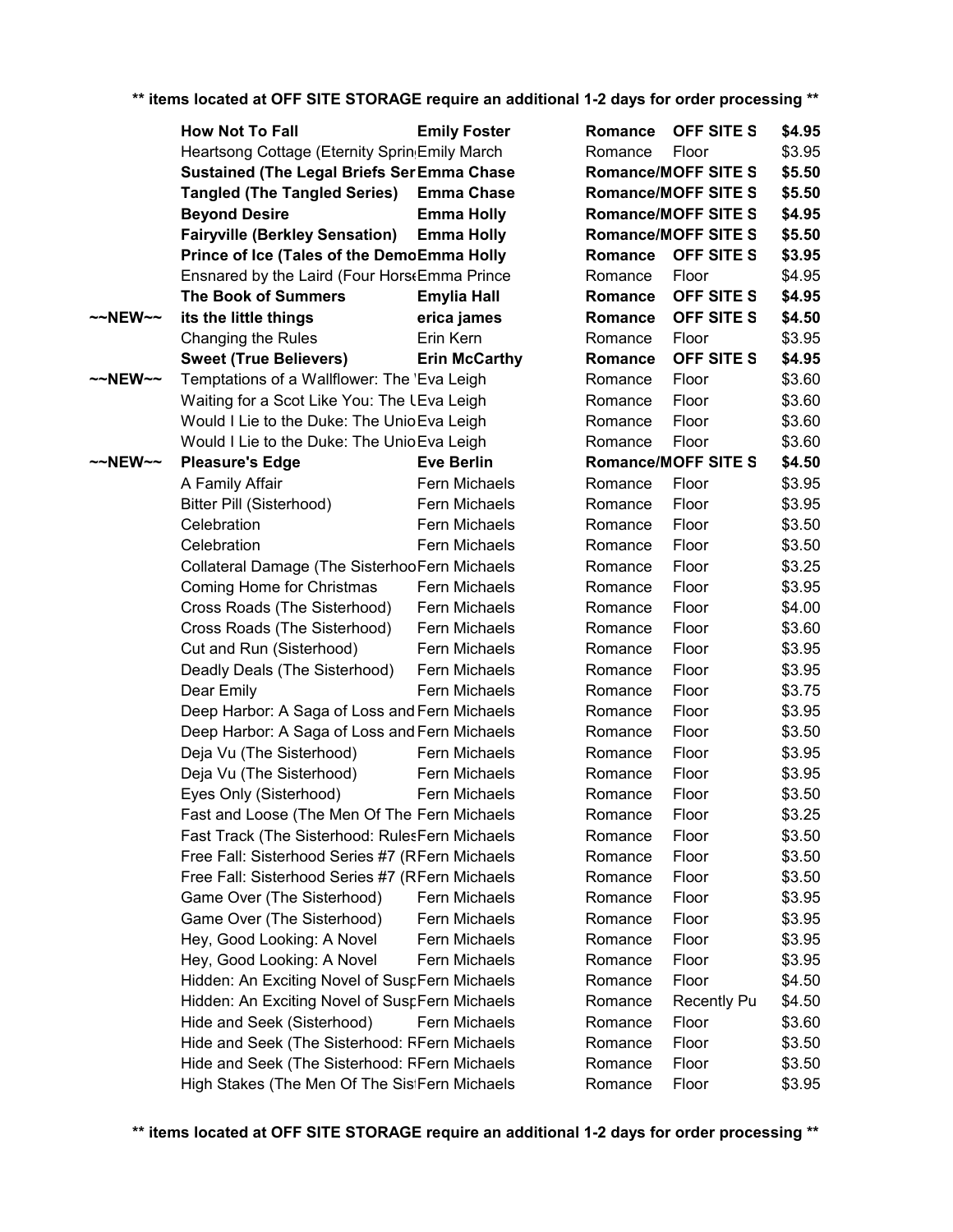| High Stakes (The Men Of The SistFern Michaels    |               | Romance | Floor | \$3.95 |
|--------------------------------------------------|---------------|---------|-------|--------|
| High Stakes (The Men Of The SistFern Michaels    |               | Romance | Floor | \$3.95 |
| Hokus Pokus (The Sisterhood: RuFern Michaels     |               | Romance | Floor | \$3.95 |
| Hokus Pokus (The Sisterhood: RuFern Michaels     |               | Romance | Floor | \$3.50 |
| Holly and Ivy                                    | Fern Michaels | Romance | Floor | \$3.95 |
| Holly and Ivy                                    | Fern Michaels | Romance | Floor | \$3.95 |
| Home Free (The Sisterhood)                       | Fern Michaels | Romance | Floor | \$3.95 |
| Hot Shot (The Men Of The SisterhFern Michaels    |               | Romance | Floor | \$3.95 |
| Hot Shot (The Men Of The SisterhFern Michaels    |               | Romance | Floor | \$3.95 |
| In Plain Sight (Sisterhood)                      | Fern Michaels | Romance | Floor | \$3.95 |
| In Plain Sight (Sisterhood)                      | Fern Michaels | Romance | Floor | \$3.60 |
| In Plain Sight (Sisterhood)                      | Fern Michaels | Romance | Floor | \$3.25 |
| <b>Kentucky Sunrise</b>                          | Fern Michaels | Romance | Floor | \$3.60 |
| Kiss and Tell (Sisterhood)                       | Fern Michaels | Romance | Floor | \$3.60 |
| Kiss and Tell (Sisterhood)                       | Fern Michaels | Romance | Floor | \$3.25 |
| Lethal Justice: Sisterhood Series #Fern Michaels |               | Romance | Floor | \$3.95 |
| Mr. and Mrs. Anonymous                           | Fern Michaels | Romance | Floor | \$3.95 |
| Mr. and Mrs. Anonymous                           | Fern Michaels | Romance | Floor | \$3.95 |
| Need to Know (Sisterhood)                        | Fern Michaels | Romance | Floor | \$3.95 |
| No Safe Secret                                   | Fern Michaels | Romance | Floor | \$3.95 |
| Payback (Zebra Romance)                          | Fern Michaels | Romance | Floor | \$3.50 |
| Perfect Match                                    | Fern Michaels | Romance | Floor | \$4.25 |
| Perfect Match                                    | Fern Michaels | Romance | Floor | \$3.95 |
| <b>Picture Perfect</b>                           | Fern Michaels | Romance | Floor | \$4.00 |
| <b>Picture Perfect</b>                           | Fern Michaels | Romance | Floor | \$3.95 |
| Plain Jane                                       | Fern Michaels | Romance | Floor | \$3.95 |
| Point Blank (Sisterhood)                         | Fern Michaels | Romance | Floor | \$3.95 |
| Pretty Woman: A Novel                            | Fern Michaels | Romance | Floor | \$3.60 |
| Pretty Woman: A Novel                            | Fern Michaels | Romance | Floor | \$3.50 |
| Promises: Nightstar\Beyond TomcFern Michaels     |               | Romance | Floor | \$3.25 |
| Razor Sharp (The Sisterhood)                     | Fern Michaels | Romance | Floor | \$3.95 |
| Razor Sharp (The Sisterhood)                     | Fern Michaels | Romance | Floor | \$3.95 |
| Safe and Sound (Sisterhood)                      | Fern Michaels | Romance | Floor | \$3.95 |
| Sara's Song                                      | Fern Michaels | Romance | Floor | \$3.50 |
| Seasons of Her Life                              | Fern Michaels | Romance | Floor | \$4.00 |
| Sins of the Flesh: A Novel                       | Fern Michaels | Romance | Floor | \$3.15 |
| Southern Comfort                                 | Fern Michaels | Romance | Floor | \$4.95 |
| Sweet Revenge: Sisterhood Serie: Fern Michaels   |               | Romance | Floor | \$3.25 |
| The Blossom Sisters                              | Fern Michaels | Romance | Floor | \$3.95 |
| The Delta Ladies                                 | Fern Michaels | Romance | Floor | \$3.60 |
| The Jury: Sisterhood Series #4 (RFern Michaels   |               | Romance | Floor | \$3.50 |
| The Jury: Sisterhood Series #4 (RFern Michaels   |               | Romance | Floor | \$3.50 |
| The Scoop (The Godmothers)                       | Fern Michaels | Romance | Floor | \$4.50 |
| To Have and to Hold                              | Fern Michaels | Romance | Floor | \$4.95 |
| To Taste The Wine                                | Fern Michaels | Romance | Floor | \$4.95 |
| To Taste The Wine                                | Fern Michaels | Romance | Floor | \$4.95 |
| <b>Trading Places</b>                            | Fern Michaels | Romance | Floor | \$3.50 |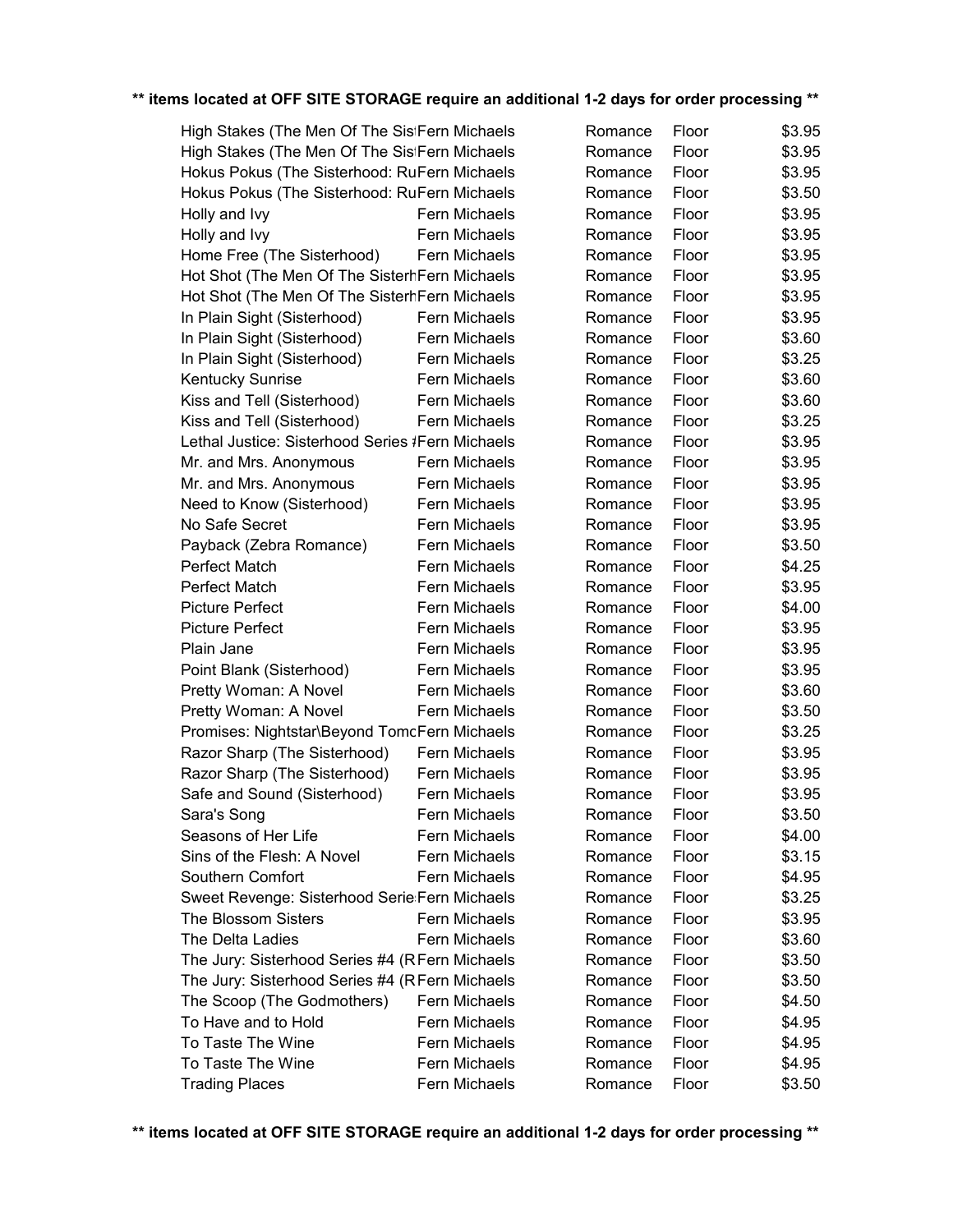| Truth and Justice (Sisterhood)                                      | Fern Michaels                               | Romance                          | Floor                      | \$3.95           |
|---------------------------------------------------------------------|---------------------------------------------|----------------------------------|----------------------------|------------------|
| Truth and Justice (Sisterhood)                                      | Fern Michaels                               | Romance                          | Floor                      | \$3.95           |
| Truth or Dare (The Men Of The SiFern Michaels                       |                                             | Romance                          | Floor                      | \$3.95           |
| Truth or Dare (The Men Of The Si Fern Michaels                      |                                             | Romance                          | Floor                      | \$3.95           |
| Tuesday's Child                                                     | Fern Michaels                               | Romance                          | Floor                      | \$3.75           |
| Under the Radar (Sisterhood SeritFern Michaels                      |                                             | Romance                          | Floor                      | \$3.95           |
| Under the Radar (Sisterhood SeritFern Michaels                      |                                             | Romance                          | Floor                      | \$3.50           |
| Under the Radar (Sisterhood SeritFern Michaels                      |                                             | Romance                          | Floor                      | \$3.50           |
| Up Close and Personal                                               | Fern Michaels                               | Romance                          | Floor                      | \$3.60           |
| Vendetta: Sisterhood Series #3 (RFern Michaels                      |                                             | Romance                          | Floor                      | \$3.60           |
| <b>Weekend Warriors</b>                                             | Fern Michaels                               | Romance                          | Floor                      | \$3.25           |
| <b>Weekend Warriors</b>                                             | Fern Michaels                               | Romance                          | Floor                      | \$3.15           |
| Wildflowers: Sea GypsyGolden LaFern Michaels                        |                                             | Romance                          | Floor                      | \$3.60           |
| Sugar and Spice                                                     |                                             | Fern Michaels, Beverly IRomance  | Floor                      | \$3.95           |
| <b>Holiday Magic</b>                                                |                                             | Fern Michaels, Cathy LaRomance   | Floor                      | \$3.95           |
| <b>Making Spirits Bright</b>                                        |                                             | Fern Michaels, Elizabeth Romance | Floor                      | \$3.95           |
| <b>Making Spirits Bright</b>                                        |                                             | Fern Michaels, Elizabeth Romance | Floor                      | \$3.25           |
| A Winter Wonderland                                                 |                                             | Fern Michaels, Holly Ch Romance  | Floor                      | \$3.60           |
| Homecoming: Journey / Heading IFern Michaels, Janet DaRomance       |                                             |                                  | Floor                      | \$3.60           |
| Five Golden Rings                                                   |                                             | Fern Michaels, Kat MartiRomance  | Floor                      | \$3.60           |
| Home Sweet Home                                                     |                                             | Fern Michaels, Donna K&Romance   | Floor                      | \$3.60           |
| When the Snow Falls                                                 |                                             | Fern Michaels, Nancy BuRomance   | Floor                      | \$3.95           |
| <b>Love Hunt</b>                                                    | <b>Fiona Walker</b>                         | Romance                          | OFF SITE S                 | \$4.50           |
| <b>Shutter Speed (0.5) (Snap Shot) Freya Barker</b>                 |                                             | Romance                          | <b>OFF SITE S</b>          | \$2.95           |
| Lord of Ice (Knight Miscellany)                                     | Gaelen Foley                                | Romance                          | Floor                      | \$3.95           |
|                                                                     |                                             |                                  |                            |                  |
| The Rake's Revenge                                                  | <b>Gail Ranstrom</b>                        | Romance                          | Floor                      | \$3.95           |
| D/S: An Anti-Love Story                                             | Gary S. Kadet                               | Romance/M <sub>i</sub> Floor     |                            | \$5.95           |
| The Man for Me                                                      | <b>Gemma Bruce</b>                          |                                  | <b>Romance/MOFF SITE S</b> | \$4.50           |
| Awaken Me Darkly (Alien HuntreGena Showalter                        |                                             |                                  | <b>Romance/MOFF SITE S</b> | \$4.95           |
| Playing with Fire (Tales of an ExGena Showalter                     |                                             | Romance                          | OFF SITE S                 | \$3.95           |
| The Darkest Kiss (Lords of the UnGena Showalter                     |                                             | Romance                          | Floor                      | \$3.95           |
| The Darkest Secret (Lords of the IGena Showalter                    |                                             | Romance                          | Floor                      | \$3.95           |
| <b>Wicked Nights (Angels of the DaGena Showalter</b>                |                                             | Romance                          | OFF SITE S                 | \$3.95           |
| Heart of Darkness: The Darkest AGena Showalter, MaggitRomance Floor |                                             |                                  |                            | \$3.95           |
| Protostars                                                          | Gerrold, David                              | Romance/MiFloor                  |                            | \$2.95           |
| A Lady's Dream Come True: True Grace Burrowes                       |                                             | Romance                          | Floor                      | \$4.75           |
| Forever and a Duke: Includes a bcGrace Burrowes                     |                                             | Romance                          | Floor                      | \$3.60           |
| My Heart's True Delight: True GenGrace Burrowes                     |                                             | Romance                          | Floor                      | \$4.75           |
| The Virtues of Christmas                                            | <b>Grace Burrowes</b>                       | Romance                          | Floor                      | \$4.75           |
| Too Scot to Handle (Windham Bri Grace Burrowes                      |                                             | Romance                          | Floor                      | \$3.60           |
| Two Wee Drams of Love                                               | <b>Grace Burrowes</b>                       | Romance                          | Floor                      | \$4.50           |
| The Treasured Brides Collection: Grace Livingston Hill              |                                             | Romance                          | Floor                      | \$4.95           |
| The Treasured Brides Collection: Grace Livingston Hill              |                                             | Romance/ArFloor                  |                            | \$4.95           |
| Only for You                                                        | Hannah Howell                               | Romance                          | Floor                      | \$3.60           |
| The Eternal Highlander (McNaclHannah Howell, Lynsay Romance         |                                             |                                  | OFF SITE S                 | \$3.95           |
| <b>Unruly Appetites: Erotica</b><br>Heat of Passion                 | <b>Hanne Blank</b><br><b>Harold Robbins</b> | Romance/MiFloor                  | <b>Romance/MOFF SITE S</b> | \$5.50<br>\$3.60 |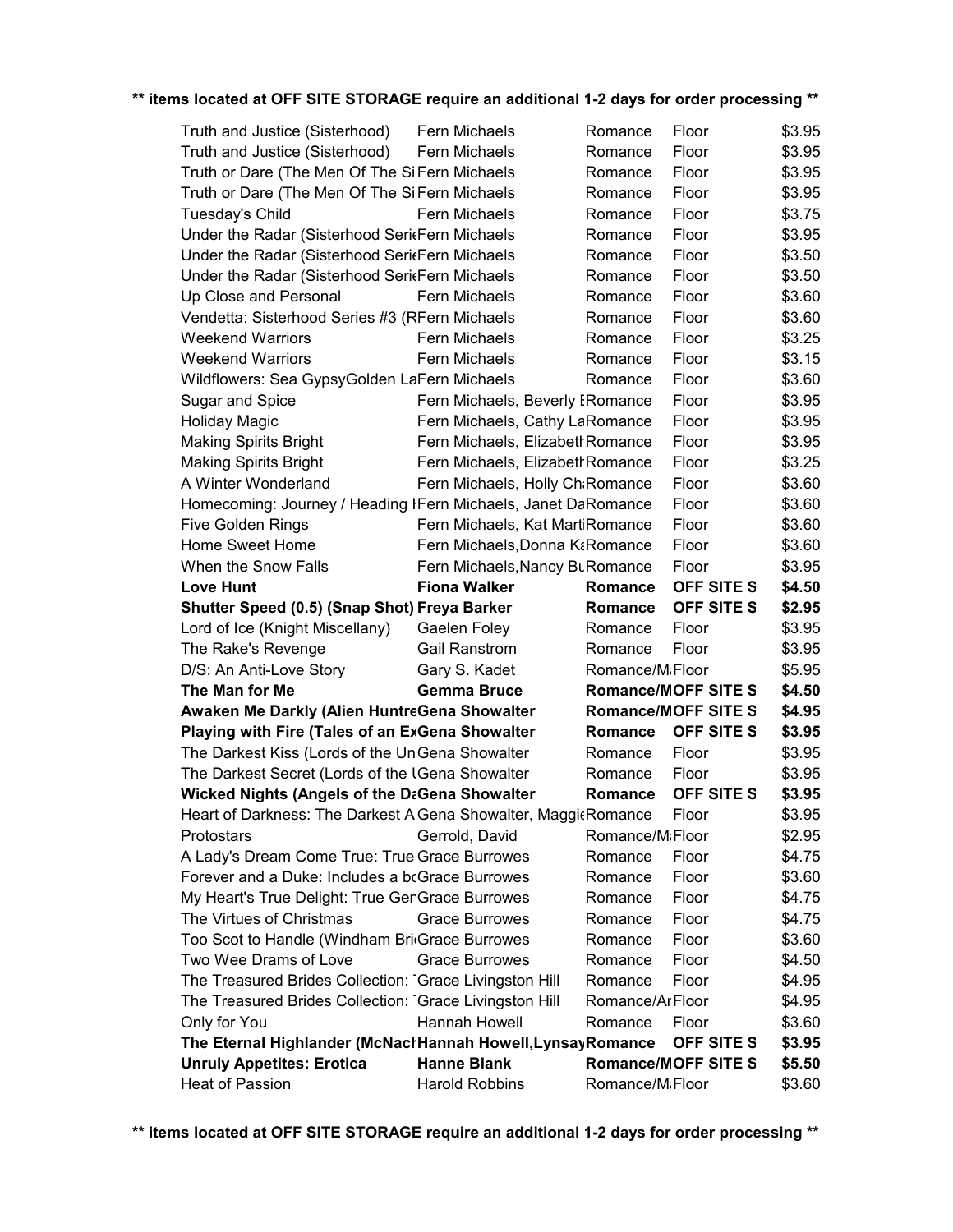| The Stallion                                                    | <b>Harold Robbins</b>                 | Romance         | Floor              | \$3.15 |
|-----------------------------------------------------------------|---------------------------------------|-----------------|--------------------|--------|
| A Perfect Obsession (New York C Heather Graham                  |                                       | Romance         | B <sub>3</sub>     | \$3.95 |
| Apache Summer                                                   | <b>Heather Graham</b>                 | Romance         | B <sub>3</sub>     | \$3.50 |
| Apache Summer                                                   | <b>Heather Graham</b>                 | Romance         | B <sub>3</sub>     | \$3.50 |
| Danger in Numbers: A Novel                                      | <b>Heather Graham</b>                 | Romance         | <b>Recently Pu</b> | \$4.50 |
| Deadly Gift (The Flynn Brothers TiHeather Graham                |                                       | Romance         | B <sub>3</sub>     | \$3.95 |
| Deadly Harvest (Flynn Brothers TrHeather Graham                 |                                       | Romance         | B <sub>3</sub>     | \$3.95 |
| Deadly Night (Flynn Brothers Trilo Heather Graham               |                                       | Romance         | B <sub>3</sub>     | \$3.95 |
| Dust to Dust (The Prophecy)                                     | <b>Heather Graham</b>                 | Romance         | B <sub>3</sub>     | \$3.95 |
| Everytime I Love You                                            | <b>Heather Graham</b>                 | Romance         | B <sub>3</sub>     | \$2.95 |
| Ghost Night (Bone Island Trilogy) Heather Graham                |                                       | Romance         | B <sub>3</sub>     | \$3.95 |
| Ghost Night (Bone Island Trilogy) Heather Graham                |                                       | Romance         | B <sub>3</sub>     | \$3.95 |
| Ghost Walk (Harrison InvestigationHeather Graham                |                                       | Romance         | B <sub>3</sub>     | \$3.95 |
| Hurricane Bay                                                   | <b>Heather Graham</b>                 | Romance         | B <sub>3</sub>     | \$3.50 |
| <b>Kiss Of Darkness</b>                                         | <b>Heather Graham</b>                 | Romance         | B <sub>3</sub>     | \$3.95 |
| Long, Lean, and Lethal                                          | <b>Heather Graham</b>                 | Romance         | B <sub>3</sub>     | \$3.95 |
| Long, Lean, and Lethal                                          | <b>Heather Graham</b>                 | Romance         | B <sub>3</sub>     | \$3.95 |
| Night Moves (60th Anniversary)                                  | <b>Heather Graham</b>                 | Romance         | B <sub>3</sub>     | \$2.25 |
| Nightwalker                                                     | <b>Heather Graham</b>                 | Romance         | B <sub>3</sub>     | \$3.95 |
| Nightwalker (Import HB)                                         | Heather Graham                        | Romance         | B <sub>3</sub>     | \$5.50 |
| Suspicious: A 2-in-1 Collection (BtHeather Graham               |                                       | Romance         | B <sub>3</sub>     | \$3.60 |
| The Dead Play On                                                | <b>Heather Graham</b>                 | Romance         | B <sub>3</sub>     | \$3.95 |
| The Dead Room                                                   | <b>Heather Graham</b>                 | Romance         | B <sub>3</sub>     | \$3.95 |
| The Dead Room                                                   | <b>Heather Graham</b>                 | Romance         | Cubby 13-P         | \$3.95 |
| The Evil Inside (Krewe of Hunters, Heather Graham               |                                       | Romance         | B <sub>3</sub>     | \$3.95 |
| The Presence (Mira)                                             | <b>Heather Graham</b>                 | Romance         | B <sub>3</sub>     | \$3.50 |
| The Seekers (Krewe of Hunters, 2Heather Graham                  |                                       | Romance         | B <sub>3</sub>     | \$3.95 |
| The Unknown (Krewe of Hunters, Heather Graham                   |                                       | Romance         | B <sub>3</sub>     | \$4.50 |
| Strangers in Paradise: Grayson Heather Graham, DeloreRomance    |                                       |                 | Cubby 8 - P        | \$3.95 |
| Picture Me Dead & Hotshot P.I.: AHeather Graham, B.J. DaRomance |                                       |                 | B <sub>3</sub>     | \$3.50 |
| Right All Along (A Willamette ValleHeather Heyford              |                                       | Romance         | Floor              | \$3.50 |
| Legacy (14) (Steel Brothers Saga) Helen Hardt                   |                                       | Romance/MiFloor |                    | \$3.95 |
| The Pretender: Games People PlaHelenKay Dimon                   |                                       | Romance         | Floor              | \$3.95 |
| The Runaway Princess Hester Browne                              |                                       | Romance         | <b>OFF SITE S</b>  | \$4.95 |
| <b>Sex And The Single Witch</b>                                 | <b>Holly Chamberlin, Ther Romance</b> |                 | OFF SITE S         | \$4.50 |
| <b>All That Glitters</b>                                        | Ilana Fox                             | Romance         | Floor              | \$4.95 |
| And the Desert Blooms                                           | Iris Johansen                         | Romance         | B4                 | \$3.95 |
| The Moment of Letting Go                                        | J. A. Redmerski                       | Romance         | Floor              | \$5.50 |
| Connections in Death: An Eve DalJ. D. Robb                      |                                       | Romance         | Floor              | \$3.60 |
| Innocent in Death                                               | J. D. Robb                            | Romance         | Floor              | \$6.50 |
| Strangers in Death                                              | J. D. Robb                            | Romance         | Floor              | \$6.50 |
| Purity in Death                                                 | J. D. Robb, Nora Robert Romance       |                 | Floor              | \$3.95 |
| The Map That Leads to You: A NoJ. P. Monninger                  |                                       | Romance         | Floor              | \$4.50 |
| Blood Fury: Black Dagger Legacy J.R. Ward                       |                                       | Romance         | Floor              | \$3.95 |
| Blood Kiss (Black Dagger LegarJ.R. Ward                         |                                       | Romance         | OFF SITE S         | \$3.95 |
| Blood Vow: Black Dagger Legacy J.R. Ward                        |                                       | Romance         | Floor              | \$6.50 |
| Dark Lover (Black Dagger BrothJ.R. Ward                         |                                       | Romance         | OFF SITE S         | \$3.60 |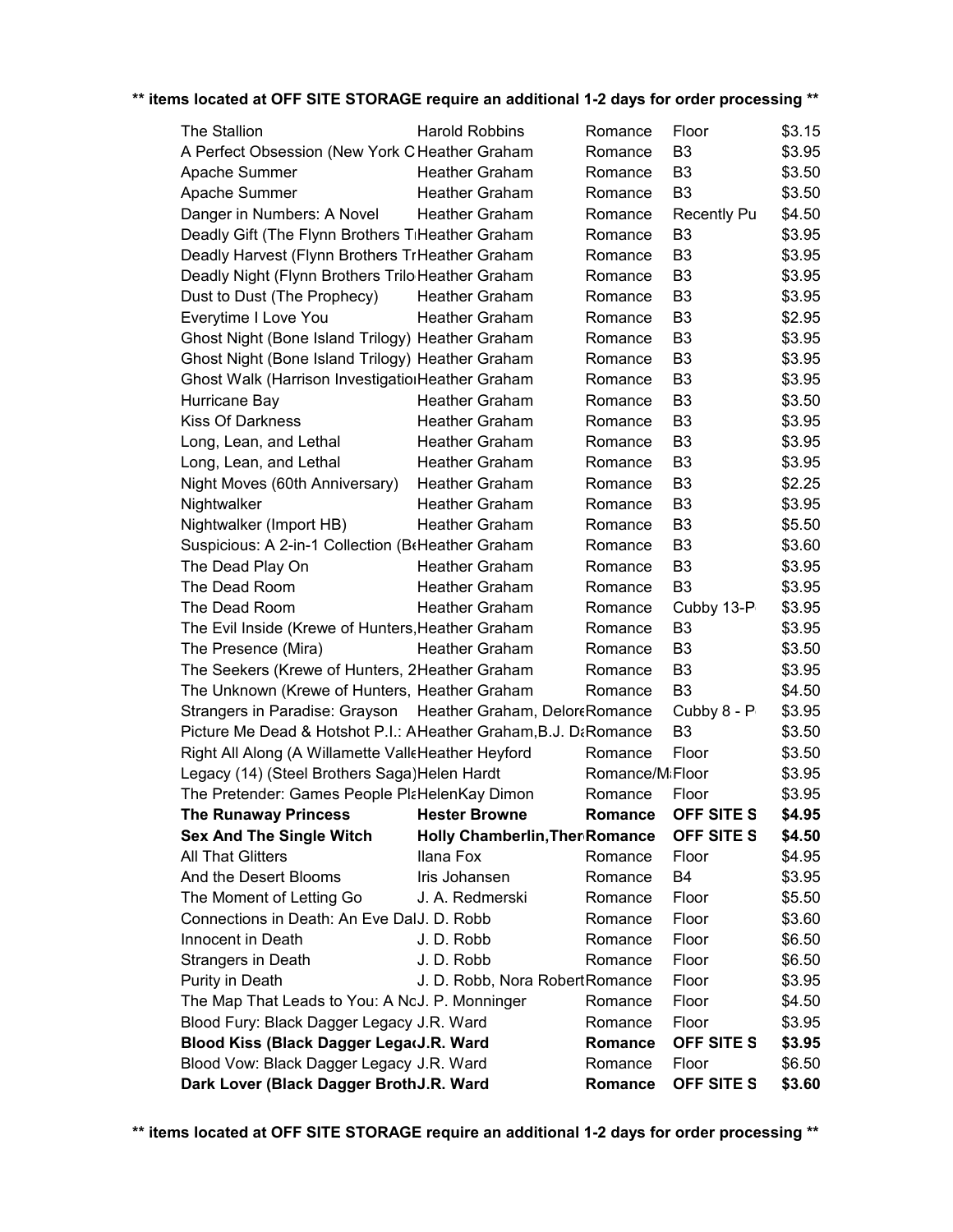|         | Lover Enshrined (Black Dagger BrJ.R. Ward                               |                                 | Romance                      | Floor                      | \$3.95           |
|---------|-------------------------------------------------------------------------|---------------------------------|------------------------------|----------------------------|------------------|
|         | Lover Mine (Black Dagger Brother J.R. Ward                              |                                 | Romance                      | Floor                      | \$6.50           |
|         | Lover Unleashed (Black Dagger BJ.R. Ward                                |                                 | Romance                      | Floor                      | \$6.50           |
|         | Changing the Game (A Play-by-PI Jaci Burton                             |                                 | Romance/MiFloor              |                            | \$5.75           |
|         | Melting the Ice (A Play-by-Play NoJaci Burton                           |                                 | Romance/M <sub>i</sub> Floor |                            | \$5.95           |
|         | Quarterback Draw (A Play-by-PlayJaci Burton                             |                                 | Romance/M <sub>i</sub> Floor |                            | \$5.95           |
|         | Rules of Contact (A Play-by-Play I Jaci Burton                          |                                 | Romance/M <sub>i</sub> Floor |                            | \$5.95           |
|         | Shot on Gold (A Play-by-Play Nov Jaci Burton                            |                                 |                              | Romance Recently Pu        | \$5.50           |
|         | Straddling the Line (A Play-by-Pla Jaci Burton                          |                                 | Romance/M <sub>i</sub> Floor |                            | \$5.95           |
|         | Taking a Shot (A Play-by-Play NovJaci Burton                            |                                 | Romance/M <sub>i</sub> Floor |                            | \$5.95           |
|         | Taking a Shot (A Play-by-Play NovJaci Burton                            |                                 | Romance/MiFloor              |                            | \$5.75           |
|         | The Heart of a Killer                                                   | Jaci Burton                     | Romance Floor                |                            | \$3.95           |
|         | Unexpected Rush (A Play-by-Play Jaci Burton                             |                                 | Romance/MiFloor              |                            | \$5.95           |
|         | Mine To Take: A Nine Circles NcJackie Ashenden                          |                                 | Romance                      | <b>OFF SITE S</b>          | \$3.95           |
|         | Highland Heroes: The Pretender Jaclyn Reding                            |                                 | Romance                      | Floor                      | \$2.95           |
|         | Drink of Me                                                             |                                 |                              |                            |                  |
|         |                                                                         | Jacquelyn Frank<br>Jami Alden   | Romance                      | Floor                      | \$3.95           |
|         | Caught (Gemini Men)                                                     |                                 | Romance                      | Floor                      | \$5.50           |
|         | Kept (Gemini Men)                                                       | Jami Alden                      | Romance                      | Floor                      | \$5.50           |
|         | Unleashed (The Gemini Men)                                              | Jami Alden                      | Romance                      | Floor                      | \$5.50           |
|         | Rushed to the Altar                                                     | Jane Feather                    | Romance                      | Floor                      | \$2.50           |
|         | <b>Virtue</b>                                                           | <b>Jane Feather</b>             | Romance                      | OFF SITE S                 | \$3.95           |
|         | It's You                                                                | Jane Porter                     | Romance                      | Floor                      | \$5.50           |
|         | Name & Address Withheld                                                 | Jane Sigaloff                   | Romance                      | Floor                      | \$4.50           |
|         | The Wilde Side                                                          | <b>Janelle Denison</b>          |                              | <b>Romance/MOFF SITE S</b> | \$4.95           |
|         | <b>Wilde Thing</b>                                                      | <b>Janelle Denison</b>          |                              | <b>Romance/MOFF SITE S</b> | \$3.95           |
|         | Spellbound Falls (A Spellbound F&Janet Chapman                          |                                 | Romance                      | Floor                      | \$3.95           |
|         | Going My Way                                                            | Janet Dailey                    | Romance                      | Floor                      | \$3.50           |
|         | <b>Green Calder Grass</b>                                               | Janet Dailey                    | Romance                      | Floor                      | \$3.95           |
|         | <b>Heiress</b>                                                          | Janet Dailey                    | Romance                      | Floor                      | \$3.95           |
| ~~NEW~~ | <b>Hunter Of My Heart</b>                                               | <b>Janet Kendall</b>            | Romance                      | OFF SITE S                 | \$3.50           |
|         | Rogue Most Wanted (The CavensJanna MacGregor                            |                                 | Romance                      | Floor                      | \$3.95           |
|         | Wild, Wild Rake: The Cavensham Janna MacGregor                          |                                 | Romance                      | Floor                      | \$3.60           |
|         | Hers for the Evening                                                    | Jasmine Haynes                  | Romance/M <sub>i</sub> Floor |                            | \$4.95           |
|         | In Too Deep: Book One of the LocJayne Ann Krentz                        |                                 | Romance Floor                |                            | \$6.50           |
|         | In Too Deep: Book One of the LocJayne Ann Krentz                        |                                 | Romance                      | Floor                      | \$6.50           |
|         | Smoke In Mirrors                                                        | Jayne Ann Krentz                | Romance                      | Floor                      | \$5.95           |
|         | Soft Focus                                                              | Jayne Ann Krentz                | Romance                      | Floor                      | \$5.25           |
|         | When All the Girls Have Gone                                            | Jayne Ann Krentz                | Romance                      | Floor                      | \$6.50           |
|         | The Private Eye: An Anthology                                           | Jayne Ann Krentz, Dani 'Romance |                              | Floor                      | \$3.95           |
|         | <b>Desperate and Deceptive: The CJayne Castle</b>                       |                                 | Romance                      | OFF SITE S                 | \$5.50           |
| ~~NEW~~ | Harmony                                                                 | Jayne Castle                    | Romance                      | Floor                      | \$4.50           |
|         | Midnight Crystal (Book Three of thJayne Castle                          |                                 | Romance                      | Floor                      | \$3.95           |
|         | The Officer Breaks the Rules (Sdeanette Murray                          |                                 | Romance                      | <b>OFF SITE S</b>          | \$3.95           |
|         | Secrets: The Best in Women's SeiJeanie Cesarini, Ann JacRomance/MiFloor |                                 |                              |                            | \$4.95           |
|         | Crazy for You                                                           | Jennifer Crusie                 | Romance                      | Floor                      | \$3.60           |
|         |                                                                         |                                 |                              |                            |                  |
|         | The Winner Takes It All (A SometIJennifer Dawson                        |                                 | Romance                      | Floor                      | \$3.95<br>\$3.95 |
|         | Between You and Me (The HarriscJennifer Gracen                          |                                 | Romance                      | Floor                      |                  |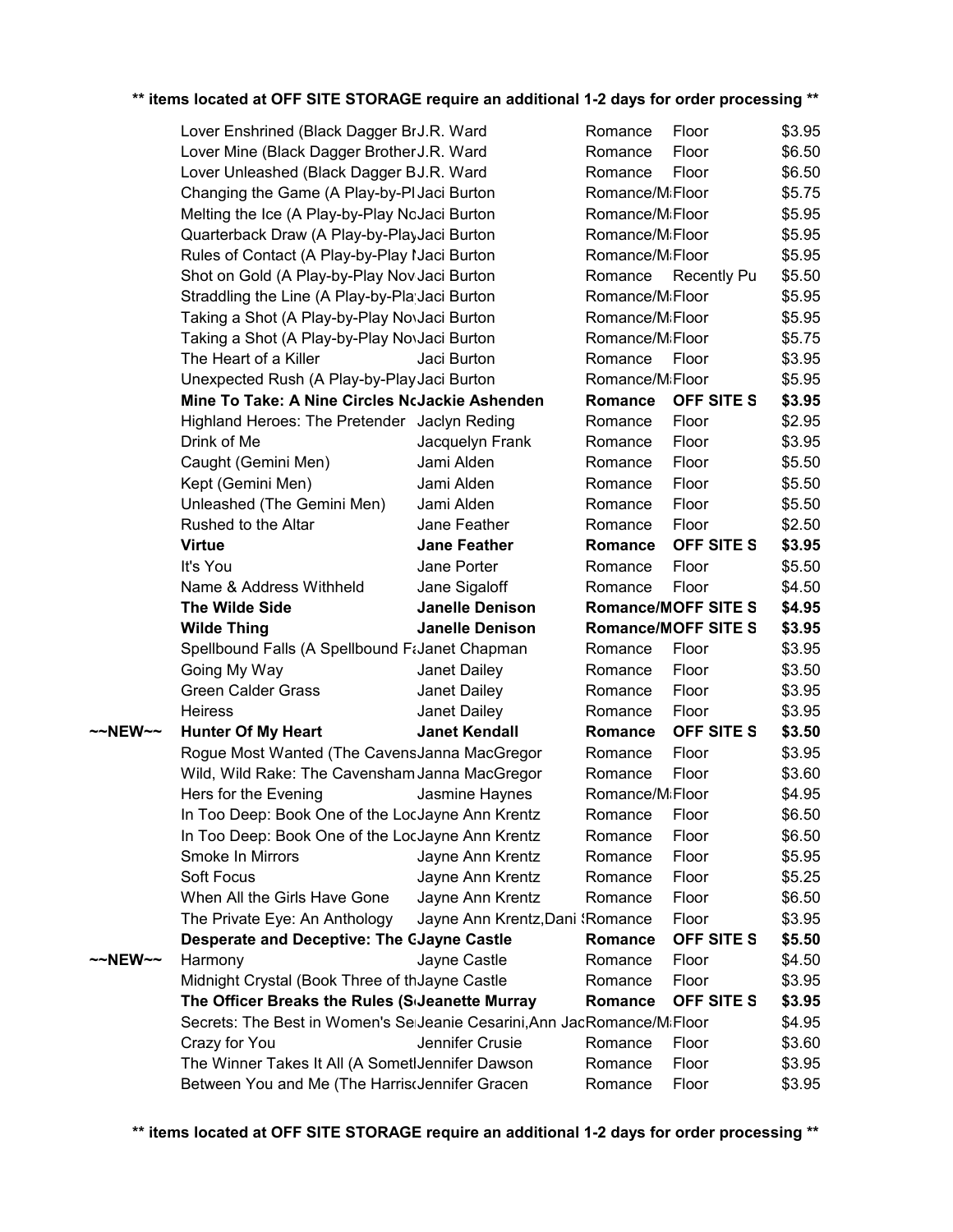|                     | Dylan's Redemption: Book Three: Jennifer Ryan      |                                           | Romance            | Floor              | \$3.50           |
|---------------------|----------------------------------------------------|-------------------------------------------|--------------------|--------------------|------------------|
|                     | Waiting on a Cowboy (McGrath) Jennifer Ryan        |                                           | Romance            | Floor              | \$3.95           |
|                     | The Lure of the Wolf (The ShadovJennifer St. Giles |                                           | Romance            | Floor              | \$3.25           |
|                     | Girls' Night In                                    | Jennifer Weiner, Sophi Romance            |                    | OFF SITE S         | \$3.50           |
|                     | Taken By The Others (H&W InveJess Haines           |                                           | Romance            | OFF SITE S         | \$3.95           |
| $~\sim$ NEW $~\sim$ | <b>Parlor Games</b>                                | Jess Michaels, Leda SvRomance/MOFF SITE S |                    |                    | \$4.50           |
|                     | The Billionaire Next Door (BillionaiJessica Lemmon |                                           | Romance            | Floor              | \$3.95           |
|                     | Sage Creek (A Lonesome Way NoJill Gregory          |                                           | Romance            | Floor              | \$3.95           |
|                     | Her Texas Cowboy                                   | Jill Lynn                                 | Romance            | TallB <sub>2</sub> | \$4.25           |
| $~\sim$ NEW $~\sim$ | Accidentally on Purpose: A HeartbJill Shalvis      |                                           | Romance            | Floor              | \$3.95           |
|                     | The Spring Duchess (A Duchess f Jillian Eaton      |                                           | Romance            | Floor              | \$3.50           |
|                     | <b>Trial By Fire (Firefighters Of StaJo Davis</b>  |                                           | Romance            | OFF SITE S         | \$3.95           |
|                     | Slow Dancing at Sunrise (Rendez Jo McNally         |                                           | Romance            | Floor              | \$3.60           |
|                     | A Stranger's Game (A Bitter Creel Joan Johnston    |                                           | Romance            | Floor              | \$3.50           |
|                     | Shattered (The Benedict Brothers) Joan Johnston    |                                           | Romance            | Floor              | \$3.60           |
|                     | <b>Sisters Found</b>                               | Joan Johnston                             | Romance            | Floor              | \$3.95           |
|                     | A Woman's Heart                                    | JoAnn Ross                                | Romance            | Floor              | \$3.60           |
|                     | <b>Blaze</b>                                       | <b>JoAnn Ross</b>                         | Romance            | OFF SITE S         | \$3.95           |
|                     | <b>Breakpoint: A High Risk Novel</b>               | <b>JoAnn Ross</b>                         | Romance            | OFF SITE S         | \$3.95           |
|                     | Confessions                                        | JoAnn Ross                                | Romance            | Floor              | \$3.95           |
|                     | Freefall: A High Risk Novel                        | <b>JoAnn Ross</b>                         | Romance            | OFF SITE S         | \$3.95           |
|                     | Herons Landing: A Small-Town RoJoAnn Ross          |                                           | Romance            | Floor              | \$3.95           |
|                     | <b>No Safe Place</b>                               | <b>JoAnn Ross</b>                         | Romance            | OFF SITE S         | \$3.95           |
|                     | An Unsuitable Match                                | Joanna Trollope                           | Romance            | Floor              | \$5.50           |
|                     | Friday nights                                      | Joanna TROLLOPE                           | Romance            | Floor              | \$6.50           |
|                     | Lone Heart Pass: A Clean & WholJodi Thomas         |                                           | Romance            | Floor              | \$3.95           |
|                     | A Gentle Feuding                                   | Johanna Lindsey                           | Romance            | Floor              | \$3.95           |
| $\sim$ NEW $\sim$   | <b>A Gentle Feuding</b>                            | Johanna Lindsey                           | Romance            | OFF SITE S         | \$3.95           |
|                     | Fires of Winter (Haardrad Family) Johanna Lindsey  |                                           | Romance            | Floor              | \$3.95           |
|                     | Gentle Rogue (Malory Novels)                       | Johanna Lindsey                           | Romance            | Floor              | \$3.95           |
|                     | Gentle Rogue (Malory-Anderson FJohanna Lindsey     |                                           | Romance            | Floor              | \$3.60           |
|                     | Heart of Thunder (Southern SeriesJohanna Lindsey   |                                           | Romance            | Floor              | \$3.50           |
|                     | Home for the Holidays                              | Johanna Lindsey                           | Romance            | Floor              | \$3.95           |
|                     | Keeper of the Heart (Ly-San-Ter Johanna Lindsey    |                                           | Romance            | OFF SITE S         | \$3.95           |
| $\sim$ NEW $\sim$   | Love Me Forever                                    | Johanna Lindsey                           | Romance            | OFF SITE S         | \$3.95           |
|                     | The Heir                                           |                                           | Romance            | Floor              | \$3.95           |
|                     |                                                    | Johanna Lindsey                           |                    |                    |                  |
|                     | Like and Evening Gone                              | Johnson, Jeannie                          | Romance            | Floor              | \$3.95           |
|                     | True Shot (True Trilogy)                           | Joyce Lamb                                | Romance            | Floor              | \$3.95           |
|                     | A Forgotten Murder (A Medlar MysJude Deveraux      |                                           | Romance            | Floor              | \$3.95           |
|                     | Change of Heart                                    | Jude Deveraux                             | Romance            | Floor              | \$3.95           |
|                     | Heartwishes                                        | Jude Deveraux                             | Romance            | Floor              | \$3.95           |
|                     | Secrets: A Novel                                   | Jude Deveraux                             | Romance            | Floor              | \$6.50           |
|                     | True Love: A Nantucket Brides NoJude Deveraux      |                                           | Romance            | Floor              | \$3.95           |
|                     | In Over Her Head                                   | Judi Fennell                              | Romance            | Floor              | \$3.95           |
|                     | Till We Meet Again                                 | Judith Krantz                             | Romance            | Floor              | \$2.95           |
|                     | Every Breath You Take: A Novel<br>Once and Always  | Judith McNaught<br>Judith McNaught        | Romance<br>Romance | Floor<br>Floor     | \$2.95<br>\$3.95 |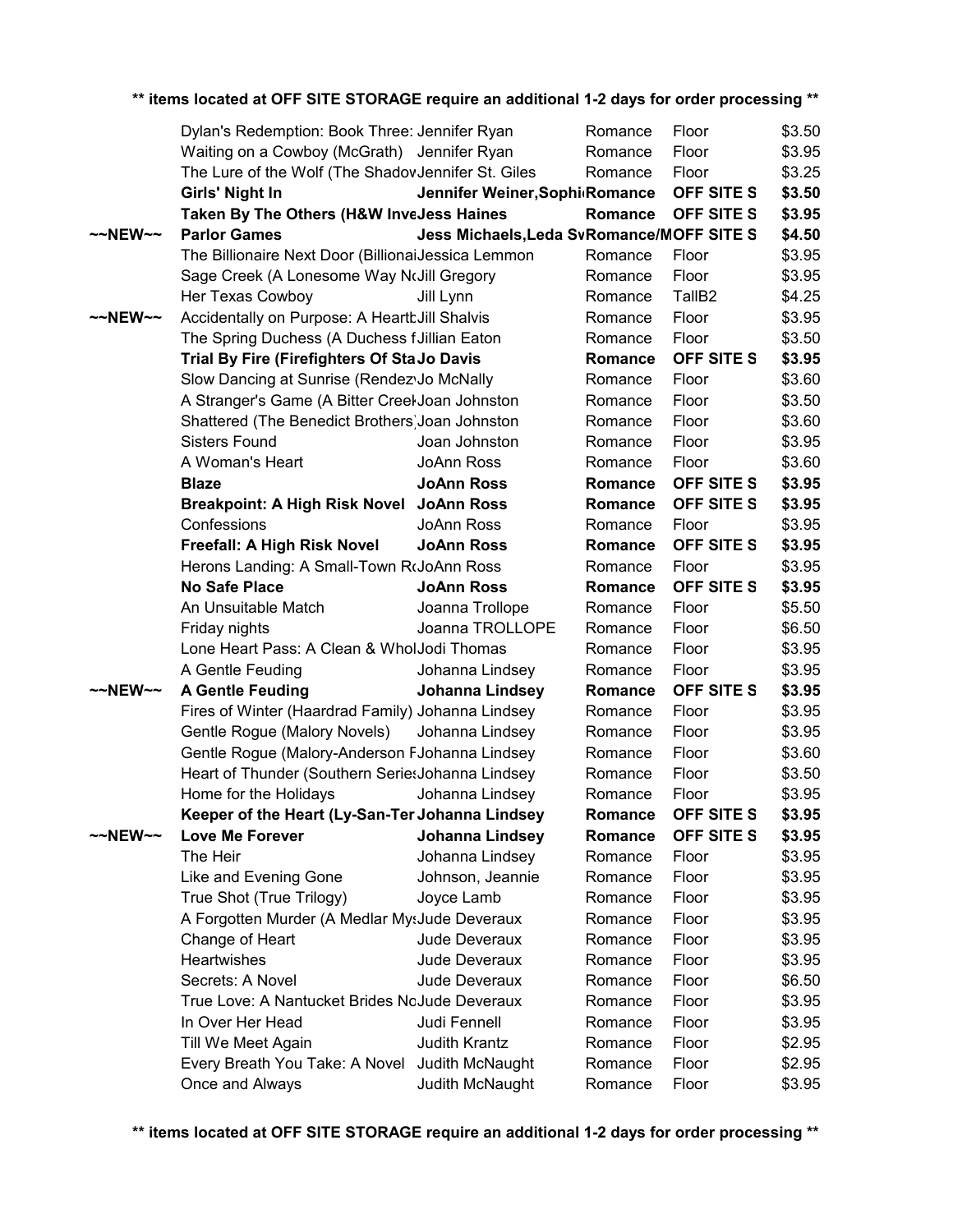| ~~NEW~~             | <b>Once and Always</b>                                                     | <b>Judith McNaught</b> | Romance         | OFF SITE S         | \$3.95 |
|---------------------|----------------------------------------------------------------------------|------------------------|-----------------|--------------------|--------|
| $\sim$ NEW $\sim$   | Paradise                                                                   | Judith McNaught        | Romance         | Floor              | \$5.50 |
| ~~NEW~~             | Remember When (The Foster StJudith McNaught                                |                        | Romance         | OFF SITE S         | \$3.95 |
| $\sim$ NEW $\sim$   | <b>Something Wonderful</b>                                                 | <b>Judith McNaught</b> | Romance         | <b>OFF SITE S</b>  | \$3.50 |
| $~\sim$ NEW $~\sim$ | Whitney, My Love (1) (The WestiJudith McNaught                             |                        | Romance         | <b>OFF SITE S</b>  | \$3.95 |
|                     | A Tangled Web: A Novel                                                     | Judith Michael         | Romance         | Floor              | \$5.95 |
|                     | The Book of Scandal                                                        | Julia London           | Romance         | Floor              | \$3.95 |
|                     | The Last Debutante (Secrets of HiJulia London                              |                        | Romance         | Floor              | \$3.95 |
|                     | You Lucky Dog                                                              | Julia London           | Romance         | Floor              | \$5.50 |
| ~~NEW~~             | An Offer From a Gentleman (BridcJulia Quinn                                |                        | Romance         | Floor              | \$3.95 |
| $\sim$ NEW $\sim$   | <b>Brighter Than the Sun</b>                                               | Julia Quinn            | Romance         | OFF SITE S         | \$3.95 |
| $\sim$ NEW $\sim$   | <b>Dancing at Midnight</b>                                                 | Julia Quinn            | Romance         | <b>OFF SITE S</b>  | \$3.95 |
| $\sim$ NEW $\sim$   | Everything and the Moon (Avon Julia Quinn                                  |                        | Romance         | <b>OFF SITE S</b>  | \$3.95 |
| $\sim$ NEW $\sim$   | Mr. Cavendish, I Presume (Two Julia Quinn                                  |                        | Romance         | <b>OFF SITE S</b>  | \$3.95 |
| $\sim$ NEW $\sim$   | The Duke and I (Bridgerton SeriesJulia Quinn                               |                        | Romance         | Floor              | \$3.95 |
| $\sim$ NEW $\sim$   | The Lost Duke of Wyndham (Two Julia Quinn                                  |                        | Romance         | Floor              | \$3.95 |
| ~~NEW~~             | The Secret Diaries of Miss MirarJulia Quinn                                |                        | Romance         | OFF SITE S         | \$3.95 |
| $~\sim$ NEW $~\sim$ | The Viscount Who Loved Me (BricJulia Quinn                                 |                        | Romance         | Floor              | \$3.95 |
|                     | What Happens in London                                                     | Julia Quinn            | Romance         | Floor              | \$3.60 |
|                     | Clandestine                                                                | <b>Julia Ross</b>      | Romance         | Floor              | \$4.50 |
|                     | Coming Home For Christmas                                                  | Julia Williams         | Romance         | Floor              | \$4.95 |
|                     | Devil and the Deep (The Deep SixJulie Ann Walker                           |                        | Romance         | Floor              | \$3.75 |
|                     | Hard to Handle (Black Knights Inc Julie Ann Walker                         |                        | Romance         | Floor              | \$3.50 |
|                     | Hard to Handle (Black Knights Inc Julie Ann Walker                         |                        | Romance         | Floor              | \$3.50 |
|                     | In Rides Trouble: Black Knights In Julie Ann Walker                        |                        | Romance         | Floor              | \$3.75 |
|                     | <b>Bride</b>                                                               | <b>Julie Garwood</b>   | Romance         | OFF SITE S         | \$3.50 |
|                     | Hotshot                                                                    | Julie Garwood          | Romance         | Floor              | \$6.50 |
|                     | <b>Slow Burn: A Novel</b>                                                  | <b>Julie Garwood</b>   | Romance         | <b>OFF SITE S</b>  | \$3.95 |
|                     | <b>Sweet Talk</b>                                                          | Julie Garwood          | Romance         | Floor              | \$6.50 |
|                     | Sweet Talk (Can ed)                                                        | Julie Garwood          | Romance         | Floor              | \$4.95 |
|                     | The Ideal Man                                                              | Julie Garwood          | Romance         | Floor              | \$6.50 |
|                     | Wired (Buchanan/FBI)                                                       | Julie Garwood          | Romance         | Floor              | \$6.50 |
|                     | Hell With the Ladies (Satan's HeJulie Kenner, Kathleen Romance/MOFF SITE S |                        |                 |                    | \$4.95 |
|                     | Disarm: the Complete Novel  June Gray                                      |                        |                 | Romance OFF SITE S | \$4.95 |
|                     | Dancing At the Harvest Moon                                                | K C Mckinnon           | Romance         | TallB <sub>2</sub> | \$5.95 |
| $\sim$ NEW $\sim$   | Scandal in Scotland (The Hurst ArKaren Hawkins                             |                        | Romance         | Floor              | \$3.50 |
|                     | Angels Walking: A Novel (1)                                                | Karen Kingsbury        | Romance/ArFloor |                    | \$6.50 |
|                     | Reunion (Redemption Series-BaxtKaren Kingsbury, Gary SRomance/ArFloor      |                        |                 |                    | \$4.50 |
|                     | Her Last Whisper: A Novel (Dr. CrKaren Robards                             |                        | Romance         | Floor              | \$3.95 |
|                     |                                                                            | Karen Robards          |                 | Floor              |        |
|                     | Night Magic                                                                |                        | Romance         |                    | \$3.95 |
|                     | <b>Obsession (Signet Novel)</b>                                            | Karen Robards          | Romance         | Floor              | \$3.60 |
|                     | Scandalous (Banning Sisters Trilo Karen Robards                            |                        | Romance         | Floor              | \$3.50 |
|                     | Shattered                                                                  | Karen Robards          | Romance         | Floor              | \$6.50 |
|                     | <b>Shiver</b>                                                              | <b>Karen Robards</b>   | Romance         | <b>OFF SITE S</b>  | \$3.95 |
|                     | Superstition                                                               | Karen Robards          | Romance         | Floor              | \$6.50 |
|                     | Vanished                                                                   | Karen Robards          | Romance         | Floor              | \$6.50 |
|                     | Kill for Me                                                                | Karen Rose             | Romance         | Floor              | \$3.95 |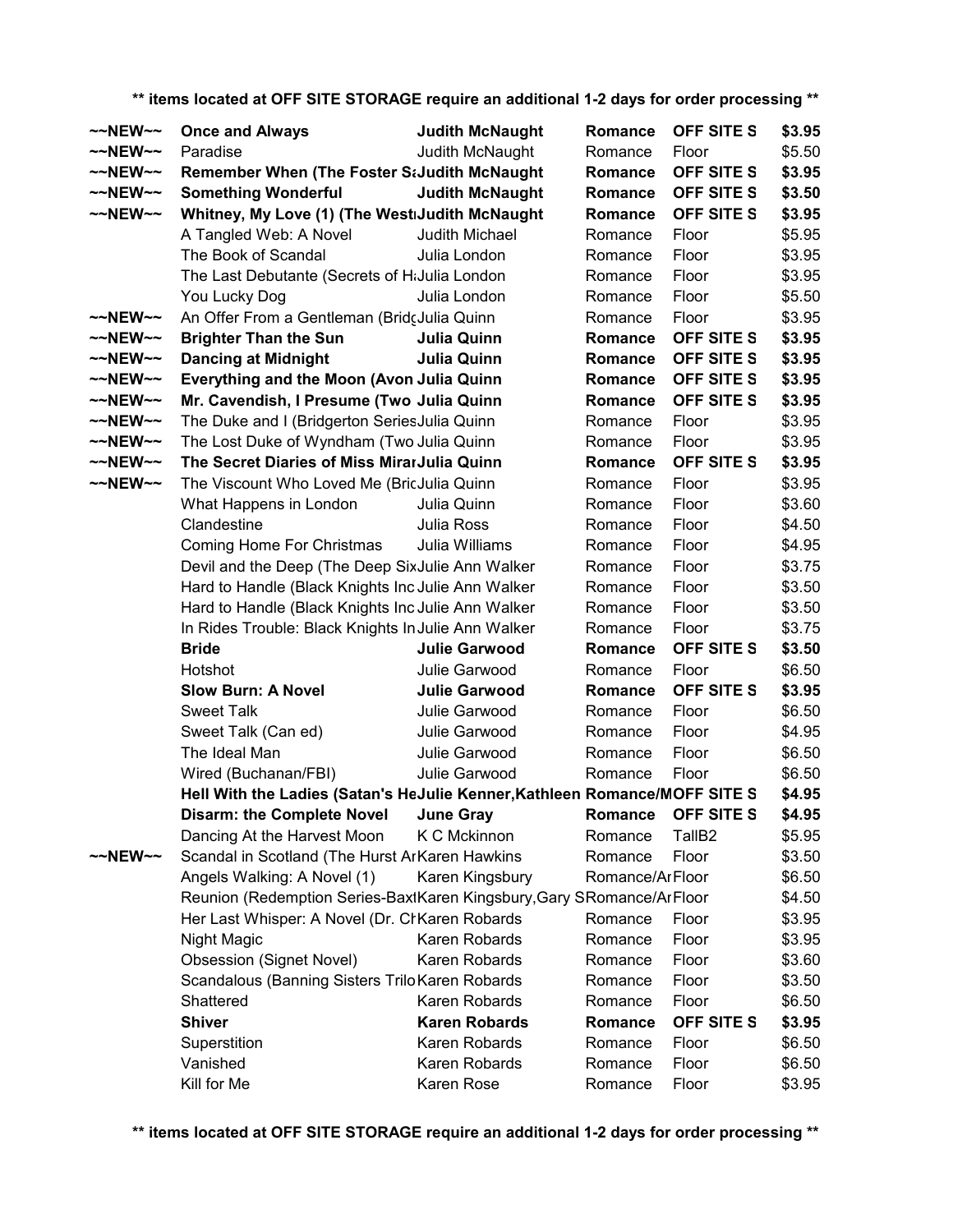| Master of Torment (Blood Sword LKarin Tabke                             |                                                     | Romance                      | Floor                      | \$3.95 |
|-------------------------------------------------------------------------|-----------------------------------------------------|------------------------------|----------------------------|--------|
| Everything's Coming Up Rosie                                            | Kasey Michaels                                      | Romance                      | Floor                      | \$3.50 |
| Love To Love You Baby                                                   | Kasey Michaels                                      | Romance                      | Floor                      | \$3.50 |
| A Funny Thing Happened On The Kasey Michaels, Kathlee Romance           |                                                     |                              | Floor                      | \$3.95 |
| <b>Melting Ms Frost</b>                                                 | <b>Kat Black</b>                                    | Romance                      | <b>OFF SITE S</b>          | \$5.50 |
| Into the Whirlwind (BOSS, Inc.)                                         | Kat Martin                                          | Romance                      | Floor                      | \$3.95 |
| <b>Midnight Rider</b>                                                   | <b>Kat Martin</b>                                   | <b>Romance</b>               | <b>OFF SITE S</b>          | \$3.50 |
| <b>Scent of Roses</b>                                                   | <b>Kat Martin</b>                                   | <b>Romance</b>               | <b>OFF SITE S</b>          | \$3.95 |
| Sexy Beast VI                                                           | Kate Douglas                                        | Romance/M <sub>i</sub> Floor |                            | \$4.95 |
| Wolf Tales 11                                                           | Kate Douglas                                        | Romance/M <sub>i</sub> Floor |                            | \$4.95 |
| Wolf Tales IV (Wolf Tales)                                              | Kate Douglas                                        | Romance/M <sub>i</sub> Floor |                            | \$5.50 |
| Wolf Tales IX                                                           | Kate Douglas                                        | Romance/M <sub>i</sub> Floor |                            | \$4.95 |
| Wolf Tales VII (Book 7)                                                 | Kate Douglas                                        | Romance/MiFloor              |                            | \$5.50 |
| Wolf Tales VIII                                                         | Kate Douglas                                        | Romance/M <sub>i</sub> Floor |                            | \$4.95 |
| <b>Wolf Tales X</b>                                                     | Kate Douglas                                        | Romance/M <sub>i</sub> Floor |                            | \$4.95 |
| Sexy Beast VII                                                          | Kate Douglas, Anitra LynRomance/MiFloor             |                              |                            | \$4.95 |
| Sexy Beast IV                                                           | Kate Douglas, Deanna L <sub>'</sub> Romance/MiFloor |                              |                            | \$3.95 |
| Sexy Beast VIII                                                         | Kate Douglas, Kathleen IRomance/MiFloor             |                              |                            | \$4.95 |
| Sexy Beast III                                                          | Kate Douglas, Lacy Dan (Romance/M; Floor            |                              |                            | \$4.95 |
| Sexy Beast II                                                           | Kate Douglas, Noelle MaRomance/MiFloor              |                              |                            | \$4.95 |
| Sexy Beast V (Aphrodisia)                                               | Kate Douglas, Vonna HaRomance/MiFloor               |                              |                            | \$4.95 |
| <b>Irresistible You (The Chicago ReKate Meader</b>                      |                                                     | Romance                      | <b>OFF SITE S</b>          | \$3.95 |
| Blood of the Rose: The Tudor VanKate Pearce                             |                                                     | Romance                      | Floor                      | \$3.95 |
| The Duke: A Devil's Duke Novel                                          | Katharine Ashe                                      | Romance                      | Floor                      | \$3.60 |
|                                                                         |                                                     |                              |                            |        |
| <b>Dreamwalker</b>                                                      | <b>Kathleen Dante</b>                               |                              | <b>Romance/MOFF SITE S</b> | \$5.50 |
| A Rose in Winter                                                        | Kathleen E. Woodiwiss Romance                       |                              | Floor                      | \$3.50 |
| The Flame and the Flower                                                | Kathleen E. Woodiwiss Romance                       |                              | Floor                      | \$3.50 |
| Day of Fire (2176 Series, Book 2) Kathleen Nance                        |                                                     | Romance                      | Floor                      | \$3.95 |
| Secrets: The Best in Women's SeiKathryn Anne Dubois, Ar Romance/MiFloor |                                                     |                              |                            | \$4.95 |
| <b>One Thing Led to Another</b>                                         | <b>Kathy Regan</b>                                  | Romance                      | <b>OFF SITE S</b>          | \$4.25 |
| Improper English                                                        | Katie MacAlister                                    | Romance                      | Floor                      | \$3.50 |
| Sex and the Single Vampire (DarkKatie MacAlister                        |                                                     | Romance                      | Floor                      | \$3.50 |
| Rocky Mountain Cowboy ChristmaKatie Ruggle                              |                                                     | Romance                      | Floor                      | \$3.95 |
| <b>Manwhore Manwhore</b>                                                | <b>Katy Evans</b>                                   |                              | <b>Romance/MOFF SITE S</b> | \$4.95 |
| Hello, Summer (International EdKay Mary Andrews                         |                                                     | Romance                      | OFF SITE S                 | \$5.95 |
| <b>Sunset Beach</b>                                                     | <b>Kay Mary Andrews</b>                             | Romance                      | <b>OFF SITE S</b>          | \$5.95 |
| Highland Brawn (The Band of CouKeira Montclair                          |                                                     | Romance                      | Floor                      | \$4.95 |
| The Banished Highlander                                                 | Keira Montclair                                     | Romance                      | Floor                      | \$4.95 |
| The Scot's Pursuit (Highland SworKeira Montclair                        |                                                     | Romance                      | Floor                      | \$4.95 |
| The Scot's Quest (Highland SworcKeira Montclair                         |                                                     | Romance                      | Floor                      | \$4.95 |
| Christmas at Two Love Lane                                              | Kieran Kramer                                       | Romance                      | Floor                      | \$3.95 |
| Night Falls Darkly: A Novel of the 'Kim Lenox                           |                                                     | Romance                      | Floor                      | \$3.95 |
| Secrets: The Best in Women's ErcKimberly Dean, Angela KRomance/MiFloor  |                                                     |                              |                            | \$4.95 |
| Part of Me                                                              | Knight, Anouska                                     | Romance                      | Floor                      | \$4.95 |
| On Second Thought: A Novel                                              | Kristan Higgins                                     | Romance                      | Floor                      | \$4.95 |
| Easy Love (Boudreaux)                                                   | Kristen Proby                                       | Romance                      | Floor                      | \$4.95 |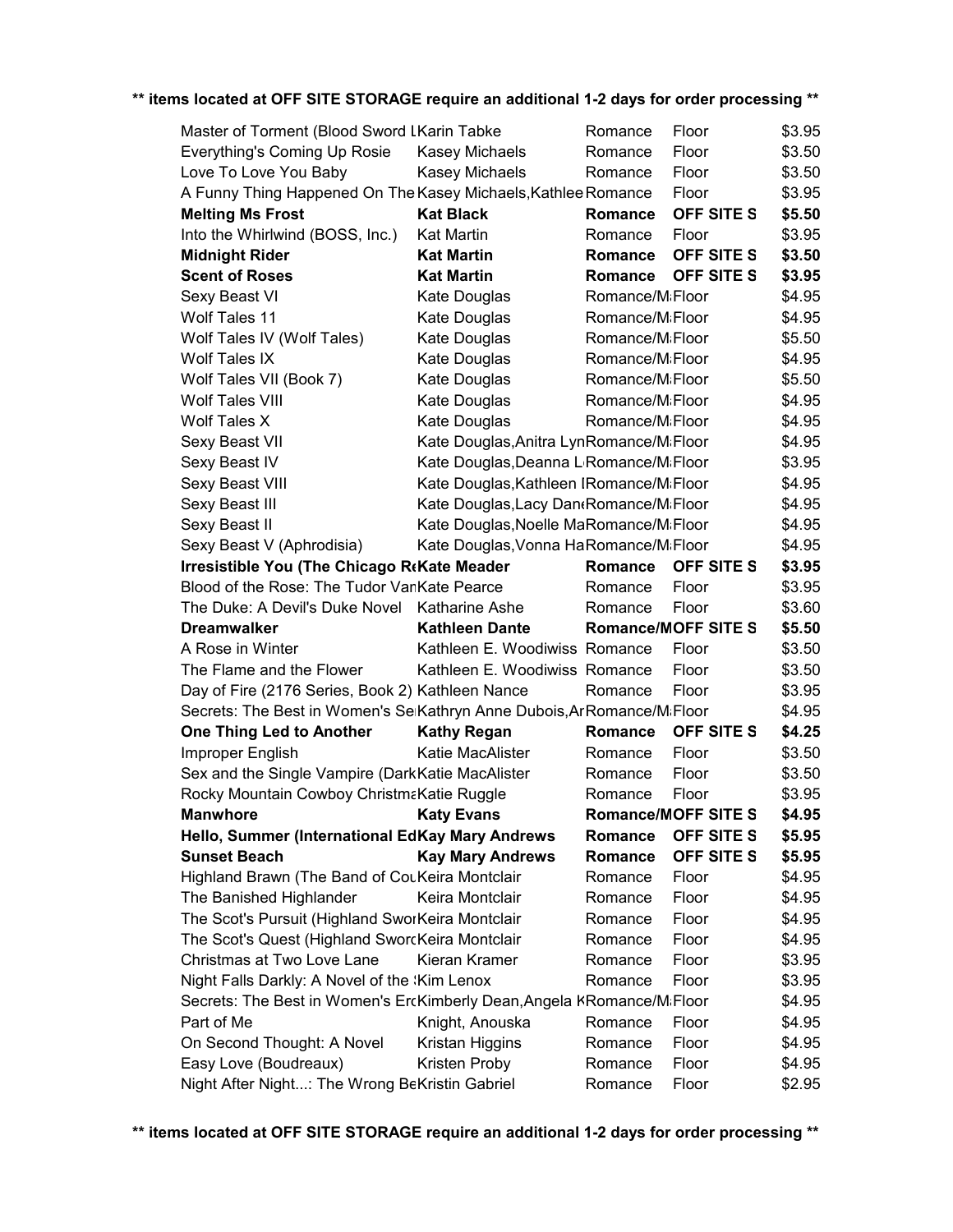| Dirty: A Dive Bar Novel                                          | <b>Kylie Scott</b>         | Romance/M <sub>i</sub> Floor |                            | \$5.75 |
|------------------------------------------------------------------|----------------------------|------------------------------|----------------------------|--------|
| <b>Just One Night</b>                                            | <b>Kyra Davis</b>          | Romance                      | <b>OFF SITE S</b>          | \$3.95 |
| The Awakening (Vampire Huntres:L. A. Banks                       |                            | Romance                      | Floor                      | \$3.95 |
| <b>S.E.C.R.E.T.</b>                                              | L. Marie Adeline           |                              | <b>Romance/MOFF SITE S</b> | \$3.95 |
| <b>SECRET Revealed</b>                                           | L. Marie Adeline           | Romance                      | OFF SITE S                 | \$3.95 |
| <b>SECRET Shared: A S.E.C.R.E.T. L. Marie Adeline</b>            |                            |                              | <b>Romance/MOFF SITE S</b> | \$5.50 |
| <b>Being Wicked</b>                                              | <b>Lacy Danes</b>          |                              | <b>Romance/MOFF SITE S</b> | \$5.50 |
| Crave the Night - Signed/AutograpLara Adrian                     |                            | Romance/M <sub>i</sub> Floor |                            | \$6.50 |
| <b>Darkness Bound</b>                                            | <b>Larry Brooks</b>        |                              | <b>Romance/MOFF SITE S</b> | \$3.95 |
| Reforming the Duke: A Regency FLaura Beers                       |                            | Romance                      | Floor                      | \$4.95 |
| The Good Liar                                                    | Laura Caldwell             | Romance                      | Floor                      | \$3.95 |
| Untraceable                                                      | Laura Griffin              | Romance                      | Floor                      | \$3.95 |
| <b>Panic Snap: A Novel</b>                                       | <b>Laura Reese</b>         |                              | <b>Romance/MOFF SITE S</b> | \$4.95 |
| <b>Topping from Below</b>                                        | Laura Reese                | Romance/M <sub>i</sub> Floor |                            | \$5.95 |
| My Victorious Knight (Midsummer Laurel O'Donnell, Midsur Romance |                            |                              | Floor                      | \$4.50 |
| <b>Swallowing Darkness</b>                                       | Laurell K. Hamilton        | <b>Romance</b>               | <b>OFF SITE S</b>          | \$6.50 |
| A Caress of Twilight (Meredith Ge Laurell K. Hamilton            |                            | Romance                      | Floor                      | \$6.50 |
| A Caress of Twilight (Meredith CLaurell K. Hamilton              |                            | <b>Romance</b>               | <b>OFF SITE S</b>          | \$3.95 |
| A Kiss of Shadows (Meredith Gen Laurell K. Hamilton              |                            | Romance                      | Floor                      | \$6.50 |
| A Lick of Frost (Meredith Gentry, ELaurell K. Hamilton           |                            | Romance                      | Floor                      | \$6.50 |
| A Stroke of Midnight (Meredith GeLaurell K. Hamilton             |                            | Romance                      | Floor                      | \$6.50 |
| A Stroke of Midnight (Meredith (Laurell K. Hamilton              |                            | Romance                      | <b>OFF SITE S</b>          | \$6.50 |
| A Stroke of Midnight (Meredith GeLaurell K. Hamilton             |                            | Romance                      | Floor                      | \$3.95 |
| Blood Noir (Anita Blake, Vampire ILaurell K. Hamilton            |                            | Romance                      | Floor                      | \$6.50 |
| Blood Noir (Anita Blake, Vampir Laurell K. Hamilton              |                            | <b>Romance</b>               | <b>OFF SITE S</b>          | \$6.50 |
| Blue Moon (Anita Blake, Vampir Laurell K. Hamilton               |                            | <b>Romance</b>               | OFF SITE S                 | \$3.95 |
| Burnt Offerings (Anita Blake, VaLaurell K. Hamilton              |                            | <b>Romance</b>               | <b>OFF SITE S</b>          | \$3.95 |
| Cerulean Sins (Anita Blake, VampLaurell K. Hamilton              |                            | Romance                      | Floor                      | \$6.50 |
| Circus of the Damned (Anita BlaLaurell K. Hamilton               |                            | <b>Romance</b>               | <b>OFF SITE S</b>          | \$3.95 |
| Danse Macabre                                                    | Laurell K. Hamilton        | Romance                      | Floor                      | \$6.50 |
| <b>Danse Macabre</b>                                             | <b>Laurell K. Hamilton</b> | Romance                      | <b>OFF SITE S</b>          | \$6.50 |
| Death of a Darklord (The RavenILaurell K. Hamilton               |                            | Romance                      | <b>OFF SITE S</b>          | \$4.95 |
| Flirt (Anita Blake, Vampire Hunter, Laurell K. Hamilton          |                            | Romance                      | Floor                      | \$6.50 |
| Flirt (Anita Blake, Vampire HuntdLaurell K. Hamilton             |                            | Romance                      | OFF SITE S                 | \$6.05 |
| Guilty Pleasures (Anita Blake, VarLaurell K. Hamilton            |                            | Romance                      | Floor                      | \$3.95 |
| Incubus Dreams (Anita Blake Van Laurell K. Hamilton              |                            | Romance                      | Floor                      | \$6.50 |
| <b>Incubus Dreams (Anita Blake VaLaurell K. Hamilton</b>         |                            | Romance                      | <b>OFF SITE S</b>          | \$6.50 |
| Kiss the Dead (Anita Blake, VamLaurell K. Hamilton               |                            | Romance                      | <b>OFF SITE S</b>          | \$6.50 |
| Mistral's Kiss (Meredith Gentry, BcLaurell K. Hamilton           |                            | Romance                      | Floor                      | \$6.50 |
| Mistral's Kiss (Meredith Gentry, Laurell K. Hamilton             |                            | Romance                      | <b>OFF SITE S</b>          | \$6.50 |
| Narcissus in Chains (Anita Blake, Laurell K. Hamilton            |                            | Romance                      | Floor                      | \$6.50 |
| <b>Obsidian Butterfly (An Anita BlaLaurell K. Hamilton</b>       |                            | Romance                      | OFF SITE S                 | \$4.25 |
| Seduced by Moonlight (Meredith CLaurell K. Hamilton              |                            | Romance                      | Floor                      | \$6.50 |
| Serpentine (Anita Blake, Vampire Laurell K. Hamilton             |                            | Romance                      | Floor                      | \$3.60 |
| Skin Trade (Anita Blake, Vampire Laurell K. Hamilton             |                            | Romance                      | Floor                      | \$6.50 |
| Skin Trade: An Anita Blake, VanLaurell K. Hamilton               |                            | Romance                      | OFF SITE S                 | \$3.95 |
| The Harlequin (Anita Blake, VampLaurell K. Hamilton              |                            | Romance                      | Floor                      | \$6.50 |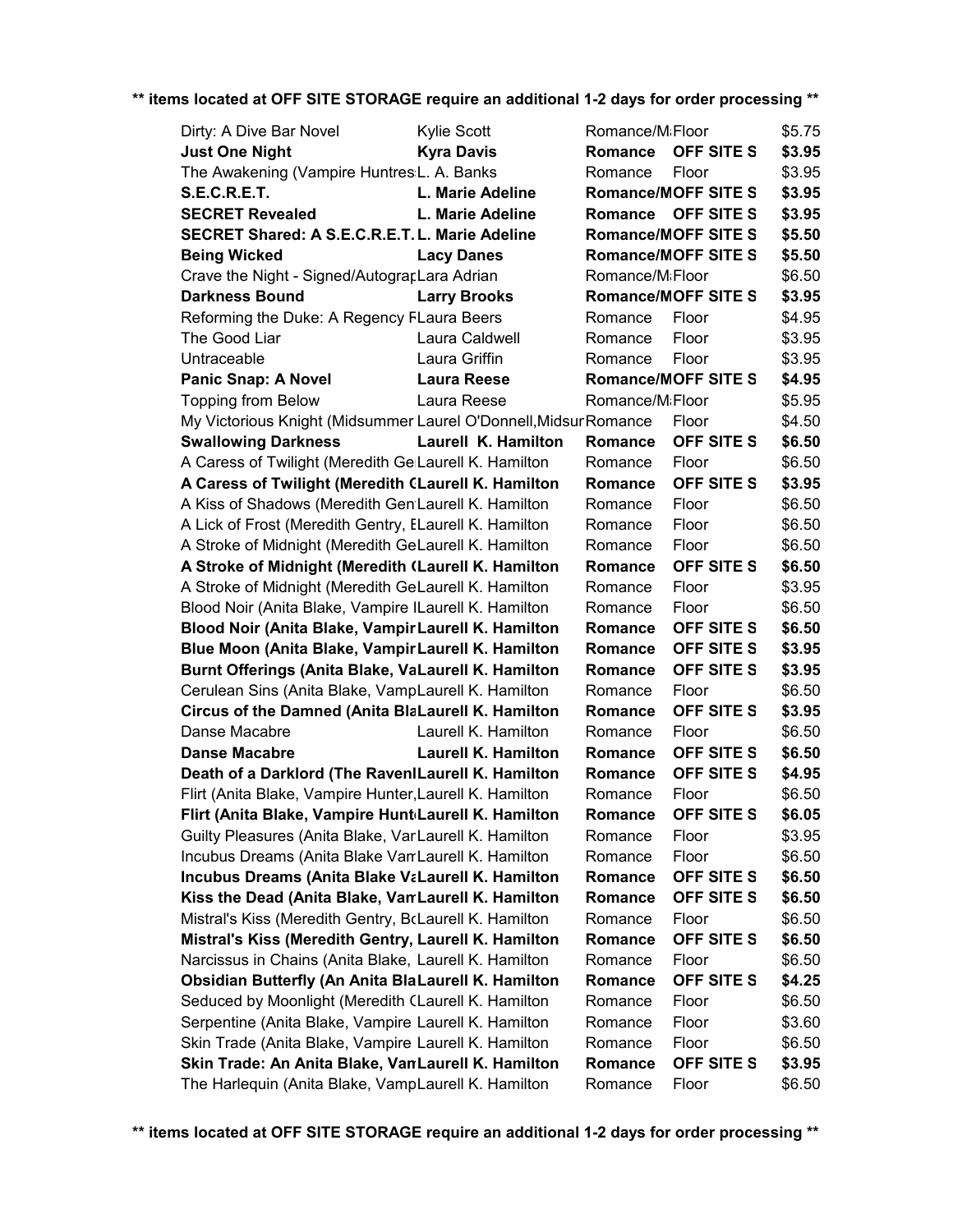| The Harlequin (Anita Blake, Van Laurell K. Hamilton            |                                | Romance | OFF SITE S        | \$6.50 |
|----------------------------------------------------------------|--------------------------------|---------|-------------------|--------|
| The Killing Dance (Anita Blake, 'Laurell K. Hamilton           |                                | Romance | OFF SITE S        | \$4.25 |
| The Killing Dance (Anita Blake, 'Laurell K. Hamilton           |                                | Romance | <b>OFF SITE S</b> | \$3.50 |
| To Have and to Hold (1) (Weddinc Lauren Layne                  |                                | Romance | Floor             | \$3.95 |
| <b>Bitter Sweet</b>                                            | LaVyrle Spencer                | Romance | Floor             | \$5.50 |
| Vows                                                           | LaVyrle Spencer                | Romance | Floor             | \$3.50 |
| First Kiss at Christmas: A Novel (TLee Tobin McClain           |                                | Romance | Floor             | \$4.50 |
| Low Country Christmas: A Clean & Lee Tobin McClain             |                                | Romance | Floor             | \$3.50 |
| Low Country Dreams: A Clean & VLee Tobin McClain               |                                | Romance | Floor             | \$3.60 |
| <b>Treacherous Mountain Trail</b>                              | Lena Diaz, Debbie HerbeRomance |         | Floor             | \$3.95 |
| For the Duke's Eyes Only: School Lenora Bell                   |                                | Romance | Floor             | \$3.50 |
| One Fine Duke: School for Dukes Lenora Bell                    |                                | Romance | Floor             | \$3.60 |
| <b>Reality Check</b>                                           | Leslie Carroll                 | Romance | Floor             | \$3.50 |
| Virgin Territory (Hellions AngelsLia Riley                     |                                | Romance | <b>OFF SITE S</b> | \$3.50 |
| My Red Shoes (Zebra Contempor Liana Merrill                    |                                | Romance | Floor             | \$3.50 |
| THE BIG LITTLE WEDDING IN C.Lilly Bartlett, Michele GorRomance |                                |         | Floor             | \$4.50 |
| <b>Angel Creek</b>                                             | Linda Howard                   | Romance | B <sub>3</sub>    | \$3.50 |
| After the Night                                                | Linda Howard                   | Romance | B <sub>3</sub>    | \$3.50 |
| <b>Against The Rules</b>                                       | Linda Howard                   | Romance | B <sub>3</sub>    | \$2.95 |
| <b>All That Glitters</b>                                       | Linda Howard                   | Romance | B <sub>3</sub>    | \$2.95 |
| All the Queen's Men                                            | Linda Howard                   | Romance | B <sub>3</sub>    | \$3.75 |
| <b>Almost Forever</b>                                          | Linda Howard                   | Romance | B <sub>3</sub>    | \$3.50 |
| <b>Almost Forever</b>                                          | Linda Howard                   | Romance | B <sub>3</sub>    | \$3.50 |
| Angel Creek                                                    | Linda Howard                   | Romance | B <sub>3</sub>    | \$3.25 |
| Burn: A Novel                                                  | Linda Howard                   | Romance | B <sub>3</sub>    | \$3.60 |
| Come Lie With Me (Best Of The BLinda Howard                    |                                | Romance | B <sub>3</sub>    | \$2.50 |
| Death Angel: A Novel                                           | Linda Howard                   | Romance | B <sub>3</sub>    | \$3.95 |
| <b>DREAM MAN</b>                                               | Linda Howard                   | Romance | B <sub>3</sub>    | \$3.50 |
| Drop Dead Gorgeous: A Novel (BILinda Howard                    |                                | Romance | B <sub>3</sub>    | \$2.95 |
| Independent Wife (Best Of The B(Linda Howard                   |                                | Romance | B <sub>3</sub>    | \$2.95 |
| Kill and Tell                                                  | Linda Howard                   | Romance | Cubby 13-P        | \$2.95 |
| Killing Time: A Novel                                          | Linda Howard                   | Romance | B <sub>3</sub>    | \$3.95 |
| Kiss Me While I Sleep: A Novel                                 | Linda Howard                   | Romance | B <sub>3</sub>    | \$3.60 |
| Mackenzie's Mission                                            | Linda Howard                   | Romance | B <sub>3</sub>    | \$2.95 |
| Mackenzie's Mountain                                           | Linda Howard                   | Romance | B3                | \$2.95 |
| Open Season                                                    | Linda Howard                   | Romance | B <sub>3</sub>    | \$3.95 |
| Prey: A Novel                                                  | Linda Howard                   | Romance | Cubby 13-P        | \$3.50 |
| <b>Reckless: An Anthology</b>                                  | <b>Linda Howard</b>            | Romance | <b>OFF SITE S</b> | \$3.95 |
| Strangers in the Night                                         | Linda Howard                   | Romance | B <sub>3</sub>    | \$3.50 |
| The Touch of Fire                                              | Linda Howard                   | Romance | B <sub>3</sub>    | \$3.95 |
| Trouble: An Anthology (Hqn)                                    | Linda Howard                   | Romance | B3                | \$3.50 |
| Up Close and Dangerous                                         | Linda Howard                   | Romance | B <sub>3</sub>    | \$3.95 |
| Veil of Night: A Novel                                         | Linda Howard                   | Romance | B <sub>3</sub>    | \$3.95 |
| <b>White Lies</b>                                              | Linda Howard                   | Romance | B <sub>3</sub>    | \$2.95 |
| <b>White Lies</b>                                              | Linda Howard                   | Romance | B <sub>3</sub>    | \$2.95 |
| <b>Christmas Kisses</b>                                        | Linda Howard, Debbie MRomance  |         | B <sub>3</sub>    | \$2.95 |
| <b>Blood Born</b>                                              | Linda Howard, Linda JorRomance |         | B <sub>3</sub>    | \$2.95 |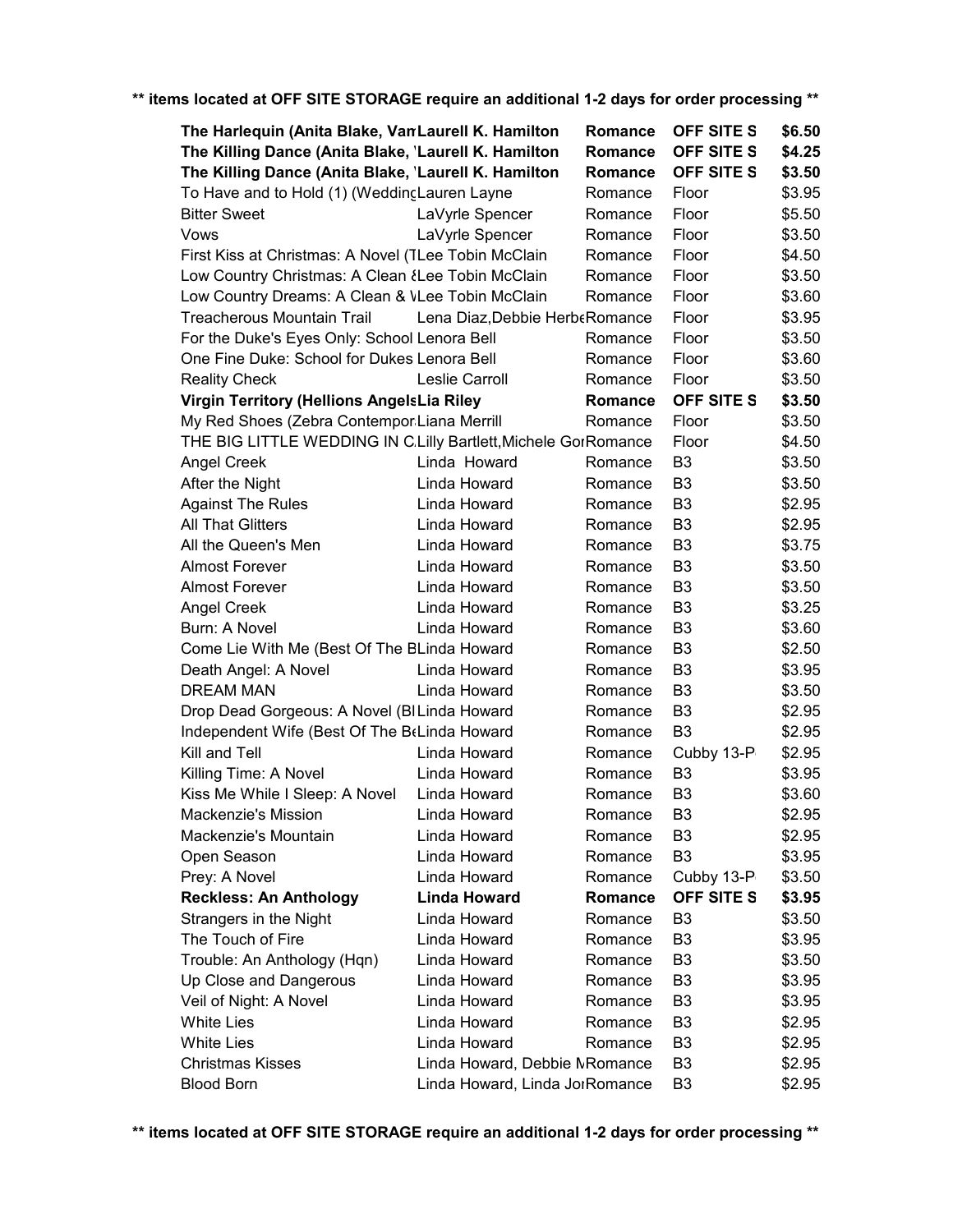|         | Overload / If A Man Answers                                       | Linda Howard, Merline LRomance     |         | B3                 | \$3.25 |
|---------|-------------------------------------------------------------------|------------------------------------|---------|--------------------|--------|
|         | Lethal Attraction: An Anthology                                   | Linda Howard, Marie For Romance    |         | B <sub>3</sub>     | \$5.50 |
|         | Bouquet Of Babies (Silhouette SinLinda Howard, Paula DetRomance   |                                    |         | B <sub>3</sub>     | \$3.95 |
|         | A Mother's Touch: An Anthology Linda Howard, Sherryl WRomance     |                                    |         | B <sub>3</sub>     | \$3.60 |
|         | Country Strong: A Novel (Painted Linda Lael Miller                |                                    | Romance | Floor              | \$3.95 |
|         | Holiday in Stone Creek: An AntholLinda Lael Miller                |                                    | Romance | Floor              | \$3.95 |
|         | <b>Only Forever</b>                                               | <b>Linda Lael Miller</b>           | Romance | OFF SITE S         | \$3.95 |
|         | Secondhand Bride (McKettrick CoLinda Lael Miller                  |                                    | Romance | Floor              | \$3.50 |
|         | The Marriage Charm (The Brides (Linda Lael Miller                 |                                    | Romance | Floor              | \$4.25 |
|         | The Marriage Pact (The Brides of Linda Lael Miller                |                                    | Romance | Floor              | \$3.95 |
|         | <b>Wild About Harry</b>                                           | <b>Linda Lael Miller</b>           | Romance | OFF SITE S         | \$3.50 |
|         | <b>Beach Blanket Bad Boys</b>                                     | Linda Lael Miller, Aliso Romance   |         | OFF SITE S         | \$4.50 |
|         | Heart of a Cowboy: An Anthology Linda Lael Miller, B.J. DaRomance |                                    |         | Floor              | \$3.95 |
|         | Ragged Rainbows: The Miracle BtLinda Lael Miller, Janice Romance  |                                    |         | Floor              | \$3.95 |
|         | A Rancher's Honor                                                 | Linda Lael Miller, Michell Romance |         | Floor              | \$3.95 |
|         | Sins of the Angels (The Grigori Linda Poitevin                    |                                    | Romance | OFF SITE S         | \$3.95 |
|         | Morgan's Mercenaries: Heart of th Lindsay McKenna                 |                                    | Romance | Floor              | \$2.95 |
|         | <b>The Wrangler</b>                                               | <b>Lindsay McKenna</b>             | Romance | <b>OFF SITE S</b>  | \$3.95 |
|         | I Heart Vegas                                                     | Lindsey Kelk                       | Romance | Floor              | \$4.50 |
|         | The Single Girl's To-Do List                                      | Lindsey Kelk                       | Romance | Floor              | \$4.95 |
|         | Killing Hour                                                      | Lisa Gardner                       | Romance | B <sub>3</sub>     | \$3.50 |
|         | MacNamara's Woman (Family SelLisa Gardner                         |                                    | Romance | B <sub>3</sub>     | \$3.60 |
|         | <b>Almost Dead</b>                                                | Lisa Jackson                       | Romance | B <sub>3</sub>     | \$3.95 |
|         | Deep Freeze                                                       | Lisa Jackson                       | Romance | B <sub>3</sub>     | \$3.95 |
|         | Devious                                                           | Lisa Jackson                       | Romance | B <sub>3</sub>     | \$5.50 |
|         | Distrust: Two Thrilling Novels of PiLisa Jackson                  |                                    | Romance | Floor              | \$4.75 |
|         | <b>Fatal Burn</b>                                                 | Lisa Jackson                       | Romance | B <sub>3</sub>     | \$3.95 |
|         | <b>Final Scream</b>                                               | Lisa Jackson                       | Romance | B <sub>3</sub>     | \$3.95 |
|         | Liar, Liar                                                        | Lisa Jackson                       | Romance | Cubby 13-P         | \$4.95 |
|         | Liar, Liar                                                        | Lisa Jackson                       | Romance | B <sub>3</sub>     | \$4.50 |
|         | Liar, Liar                                                        | Lisa Jackson                       | Romance | Cubby 13-P         | \$4.50 |
|         | Lost Souls                                                        | Lisa Jackson                       | Romance | B3                 | \$3.95 |
|         | Lost Souls                                                        | Lisa Jackson                       | Romance | B <sub>3</sub>     | \$3.95 |
|         | Never Die Alone (A Bentz/Montoy:Lisa Jackson                      |                                    | Romance | B <sub>3</sub>     | \$5.25 |
|         | Ready to Die (Selena Alvarez and Lisa Jackson                     |                                    | Romance | B <sub>3</sub>     | \$3.60 |
|         | Revenge                                                           | Lisa Jackson                       | Romance | B <sub>3</sub>     | \$3.95 |
|         | Revenge                                                           | Lisa Jackson                       | Romance | Cubby 2-Po         | \$3.95 |
|         | Risky Business: An Anthology                                      | Lisa Jackson                       | Romance | B <sub>3</sub>     | \$3.95 |
|         | See How She Dies                                                  | Lisa Jackson                       | Romance | Cubby 13-P         | \$3.50 |
|         | Sweet Revenge: One Man's Love\Lisa Jackson                        |                                    | Romance | B <sub>3</sub>     | \$3.95 |
|         | <b>Without Mercy</b>                                              | Lisa Jackson                       | Romance | B <sub>3</sub>     | \$6.50 |
|         | <b>Without Mercy</b>                                              | Lisa Jackson                       | Romance | B <sub>3</sub>     | \$3.95 |
|         | Sinister                                                          | Lisa Jackson, Nancy Bu Romance     |         | B <sub>3</sub>     | \$3.95 |
|         | Something Wicked (The Colony) Lisa Jackson, Nancy Bus Romance     |                                    |         | B <sub>3</sub>     | \$3.50 |
|         | Chasing Cassandra: The Ravenel Lisa Kleypas                       |                                    | Romance | TallB <sub>2</sub> | \$4.50 |
|         | Hello Stranger: The Ravenels, BorLisa Kleypas                     |                                    | Romance | Floor              | \$3.60 |
| ~~NEW~~ | <b>Married by Morning (Hathaways Lisa Kleypas</b>                 |                                    | Romance | OFF SITE S         | \$3.95 |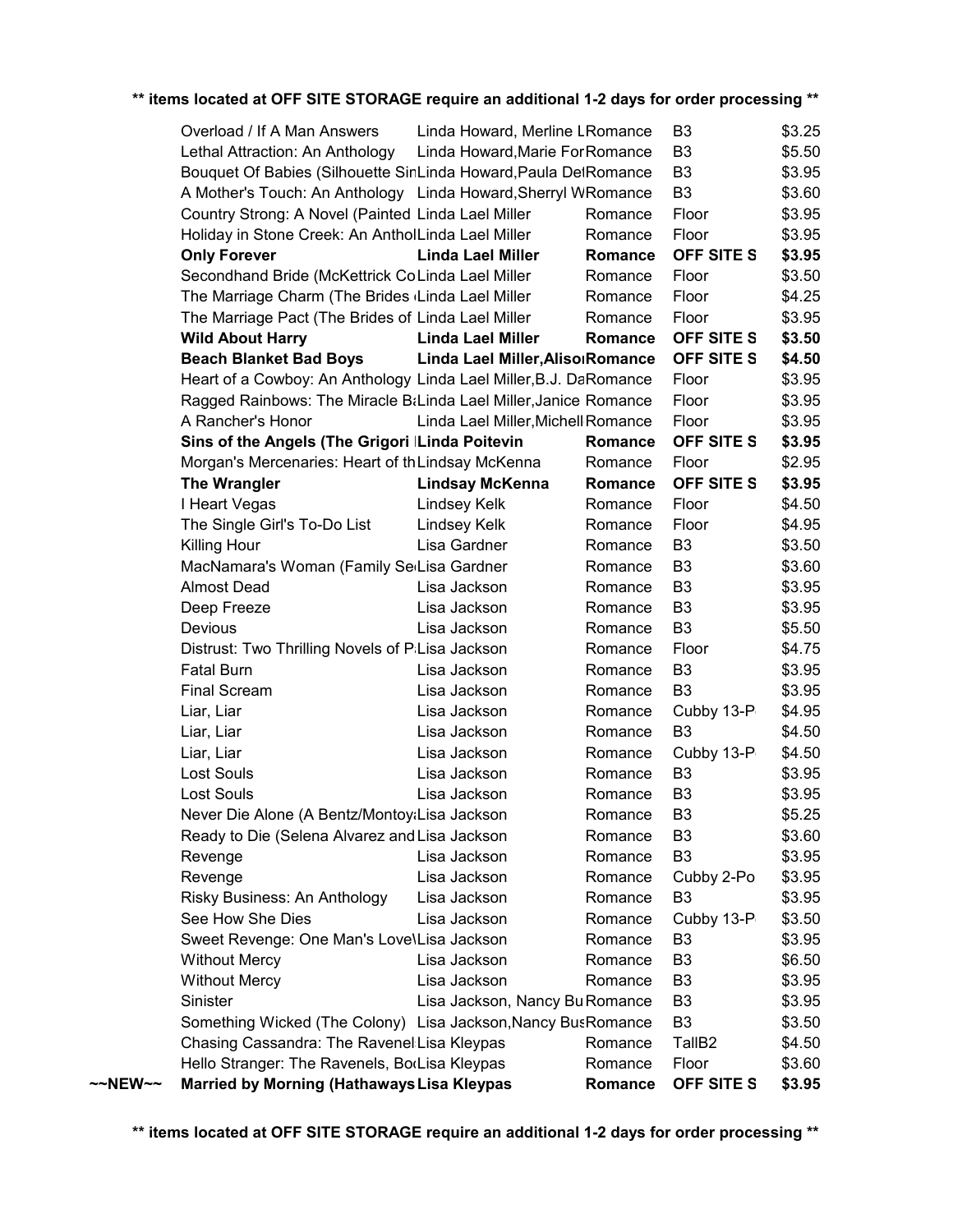|                     | Marrying Mr. Winterborne                                                                          | Lisa Kleypas                               | Romance                      | Floor                      | \$3.95           |
|---------------------|---------------------------------------------------------------------------------------------------|--------------------------------------------|------------------------------|----------------------------|------------------|
|                     | Secrets of a Summer Night (TheLisa Kleypas                                                        |                                            | Romance                      | OFF SITE S                 | \$3.95           |
|                     | <b>Stranger in My Arms</b>                                                                        | <b>Lisa Kleypas</b>                        | Romance                      | <b>OFF SITE S</b>          | \$3.95           |
| $\sim$ NEW $\sim$   | Tempt Me at Twilight (HathawayLisa Kleypas                                                        |                                            | Romance                      | OFF SITE S                 | \$3.95           |
|                     | Worth Any Price (Bow Street, BooLisa Kleypas                                                      |                                            | Romance                      | Floor                      | \$3.95           |
| $\sim$ NEW $\sim$   | Dangerous Passion (The Dange Lisa Marie Rice                                                      |                                            |                              | <b>Romance/MOFF SITE S</b> | \$4.50           |
| $\sim$ NEW $\sim$   | Dangerous Secrets (The DangerLisa Marie Rice                                                      |                                            |                              | <b>Romance/MOFF SITE S</b> | \$4.50           |
|                     | Denial (The Careless Whispers) Lisa Renee Jones                                                   |                                            |                              | Romance OFF SITE S         | \$5.95           |
|                     | If I Were You (Inside Out Series) Lisa Renee Jones                                                |                                            |                              | <b>Romance/MOFF SITE S</b> | \$5.50           |
|                     | A Woman of Virtue (Sonnet BooksLiz Carlyle                                                        |                                            | Romance                      | Floor                      | \$3.50           |
|                     | <b>Crimson Rogue (Crimson City) Liz Maverick</b>                                                  |                                            | Romance                      | OFF SITE S                 | \$3.95           |
|                     | Dirty Little Lies                                                                                 | Lora Leigh                                 | Romance/M <sub>i</sub> Floor |                            | \$3.95           |
|                     | <b>Enthralled</b>                                                                                 | Lora Leigh, Alyssa Day Romance/MOFF SITE S |                              |                            | \$5.50           |
|                     | Turn and Burn (Blacktop CowbcLorelei James                                                        |                                            | Romance                      | <b>OFF SITE S</b>          | \$4.50           |
| $~\sim$ NEW $~\sim$ | Last Night's Scandal                                                                              | Loretta Chase                              | Romance                      | Floor                      | \$3.60           |
|                     | Miss Wonderful (Carsington FamilLoretta Chase                                                     |                                            | Romance                      | Floor                      | \$3.60           |
|                     | Scandal Wears Satin (Avon HistorLoretta Chase                                                     |                                            | Romance                      | Floor                      | \$3.60           |
|                     | All Fired Up (Road to Love)                                                                       | Lori Foster                                | Romance                      | Floor                      | \$3.95           |
|                     | Cooper's Charm                                                                                    | Lori Foster                                | Romance                      | Floor                      | \$3.95           |
|                     | Don't Tempt Me: A Romance NoviLori Foster                                                         |                                            | Romance                      | Floor                      | \$3.95           |
|                     | Driven to Distraction (Road to Lov Lori Foster                                                    |                                            | Romance                      | Floor                      | \$3.95           |
|                     | Getting Rowdy (Love Undercover) Lori Foster                                                       |                                            | Romance                      | Floor                      | \$3.95           |
|                     | Stronger Than You Know: A Nove Lori Foster                                                        |                                            | Romance                      | Floor                      | \$4.25           |
|                     | Under Pressure: Includes a BonusLori Foster                                                       |                                            | Romance                      | Floor                      | \$3.95           |
|                     | Worth the Wait (Guthrie Brothers) Lori Foster                                                     |                                            | Romance                      | Floor                      | \$3.95           |
|                     | <b>Breaking His Rules</b>                                                                         | Lori Foster, Joanne RockRomance            |                              | Floor                      | \$3.50           |
|                     | Donovan's Daughter (The CalifornLori Wick                                                         |                                            | Romance                      | Floor                      | \$4.50           |
|                     | Love of the Game: A Stardust, Te:Lori Wilde                                                       |                                            | Romance                      | Floor                      | \$3.50           |
|                     | Valentine, Texas (previously publi:Lori Wilde                                                     |                                            | Romance                      | Floor<br>Floor             | \$3.60<br>\$3.60 |
|                     | The Earl Takes a Fancy: A Sins foLorraine Heath<br>To Marry an Heiress (Daughters oLorraine Heath |                                            | Romance<br>Romance           | Floor                      | \$3.50           |
|                     | Some Like It Hot (Recipe for LovLouisa Edwards                                                    |                                            | Romance                      | OFF SITE S                 | \$3.95           |
|                     | The Movie                                                                                         | Louise Bagshawe                            | Romance                      | Floor                      | \$4.25           |
|                     | <b>Beach Girls</b>                                                                                | <b>Luanne Rice</b>                         | Romance                      | OFF SITE S                 | \$3.25           |
|                     | Follow the Stars Home                                                                             | Luanne Rice                                | Romance                      | Floor                      | \$3.95           |
|                     | Home Fires: A Novel                                                                               | Luanne Rice                                | Romance                      | Floor                      | \$3.95           |
|                     | Home Fires: A Novel                                                                               | Luanne Rice                                | Romance                      | Floor                      | \$3.50           |
|                     | Last Kiss: A Novel                                                                                | Luanne Rice                                | Romance                      | Floor                      | \$3.60           |
|                     | Light of the Moon                                                                                 | Luanne Rice                                | Romance                      | Floor                      | \$3.95           |
|                     | Sandcastles: A Novel                                                                              | Luanne Rice                                | Romance                      | Floor                      | \$4.50           |
|                     | Summer Light                                                                                      | Luanne Rice                                | Romance                      | Floor                      | \$3.95           |
|                     | The Edge of Winter                                                                                | Luanne Rice                                | Romance                      | Floor                      | \$3.95           |
|                     | The Secret Hour                                                                                   | Luanne Rice                                | Romance                      | Floor                      | \$3.95           |
|                     | The Secret Hour: A Novel (Rice, LLuanne Rice                                                      |                                            | Romance                      | Floor                      | \$3.95           |
|                     | What Matters Most: A Novel                                                                        | Luanne Rice                                | Romance                      | Floor                      | \$3.95           |
|                     | <b>Close Quarters (Hardcover BCELucy Monroe</b>                                                   |                                            | Romance                      | <b>OFF SITE S</b>          | \$4.95           |
|                     | Watch Over Me (The Goddard PILucy Monroe                                                          |                                            |                              | <b>Romance/MOFF SITE S</b> | \$5.50           |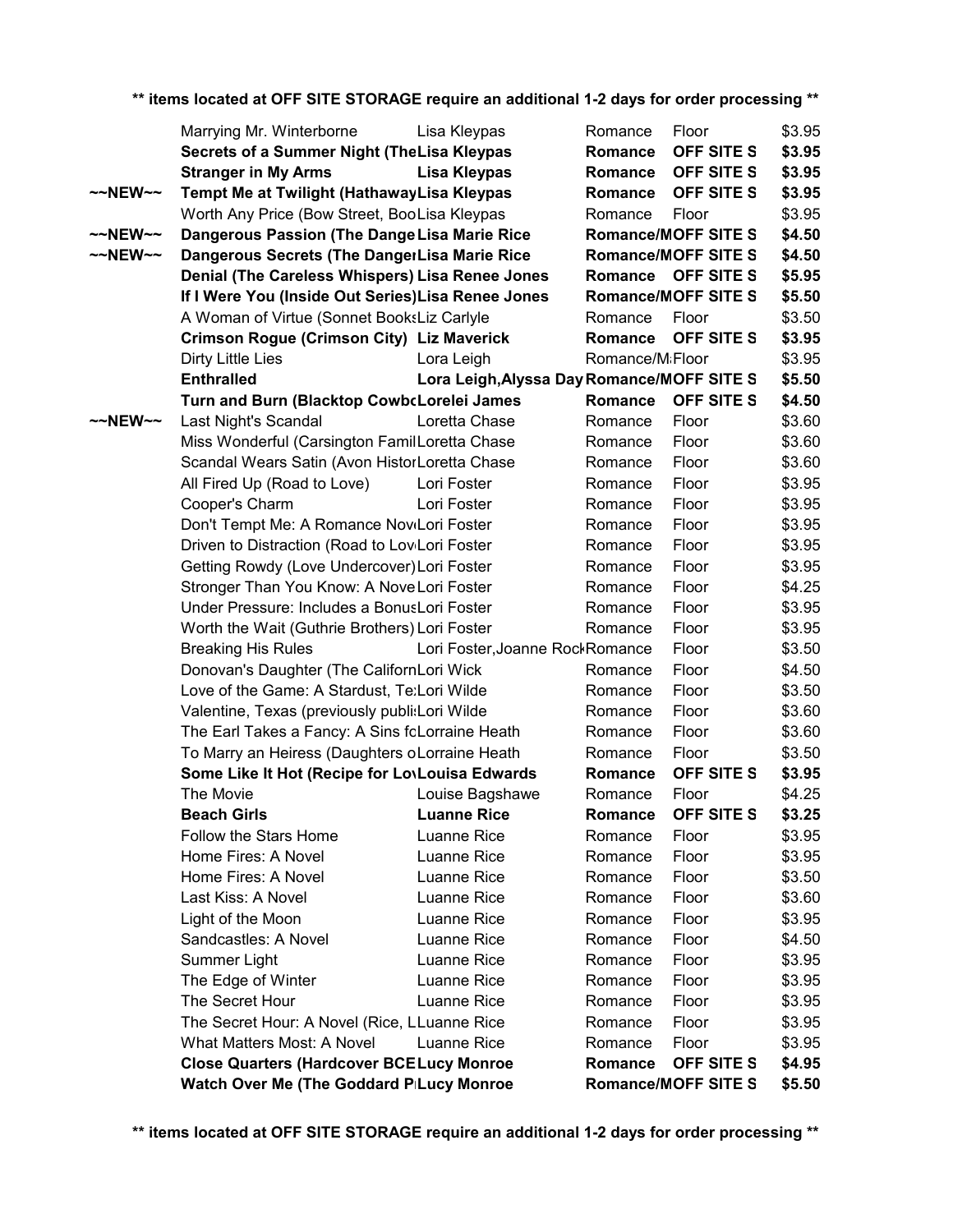|         | The (Im) Perfect Girlfriend                                     | Lucy-Anne Holmes                  | Romance | Floor             | \$4.50 |  |
|---------|-----------------------------------------------------------------|-----------------------------------|---------|-------------------|--------|--|
|         | The Knight's Bride (Harlequin Hist Lyn Stone                    |                                   | Romance | Floor             | \$3.50 |  |
|         | <b>Called to Protect (Blue Justice) Lynette Eason</b>           |                                   | Romance | OFF SITE S        | \$4.50 |  |
|         | Dreams of Lilacs (de Piaget Famil Lynn Kurland                  |                                   | Romance | Floor             | \$3.95 |  |
|         | Roses in Moonlight (Macleod FamLynn Kurland                     |                                   | Romance | Floor             | \$3.95 |  |
|         | Tapestry                                                        | Lynn Kurland, Sherrilyn I Romance |         | Floor             | \$3.95 |  |
|         | Somebody Like You (Maverick JurLynnette Austin                  |                                   | Romance | Floor             | \$3.95 |  |
|         | A Lady in Disguise                                              | <b>Lynsay Sands</b>               | Romance | OFF SITE S        | \$3.95 |  |
|         | <b>Always</b>                                                   | <b>Lynsay Sands</b>               | Romance | OFF SITE S        | \$3.95 |  |
|         | Highland Treasure: Highland Brid Eynsay Sands                   |                                   | Romance | Floor             | \$3.60 |  |
|         | <b>Lady Pirate</b>                                              | <b>Lynsay Sands</b>               | Romance | OFF SITE S        | \$3.95 |  |
|         | My Favorite Things: A Christmas (Lynsay Sands                   |                                   | Romance | Floor             | \$3.60 |  |
|         | <b>Sweet Revenge</b>                                            | <b>Lynsay Sands</b>               | Romance | OFF SITE S        | \$3.95 |  |
|         | The Countess (The Madison SisLynsay Sands                       |                                   | Romance | OFF SITE S        | \$3.95 |  |
|         | The Highlander Takes a Bride: ILynsay Sands                     |                                   | Romance | OFF SITE S        | \$3.95 |  |
|         | The Perfect Wife (Leisure HistorLynsay Sands                    |                                   | Romance | OFF SITE S        | \$3.50 |  |
|         | <b>The Switch</b>                                               | <b>Lynsay Sands</b>               | Romance | OFF SITE S        | \$3.95 |  |
|         | The Wrong Highlander: Highlan Lynsay Sands                      |                                   | Romance | OFF SITE S        | \$3.95 |  |
|         | The Most Dangerous Duke in LcMadeline Hunter                    |                                   | Romance | <b>OFF SITE S</b> | \$3.95 |  |
|         | The Romantic                                                    | Madeline Hunter                   | Romance | Floor             | \$3.95 |  |
|         | The Romantic                                                    | Madeline Hunter                   | Romance | Floor             | \$3.75 |  |
|         | The Sinner (Get Connected RomaMadeline Hunter                   |                                   | Romance | Floor             | \$3.50 |  |
| ~~NEW~~ | The Last Bookshop in London: A Madeline Martin                  |                                   | Romance | Customer re       | \$5.95 |  |
|         | Earl of Benton: Wicked Regency FMadeline Martin, Wicked Romance |                                   |         | Floor             | \$4.50 |  |
|         | <b>Chestnut Street</b>                                          | Maeve Binchy                      | Romance | Cubby 2-Po        | \$6.50 |  |
|         | <b>Chestnut Street</b>                                          | Maeve Binchy                      | Romance | Cubby 13-P        | \$6.50 |  |
|         | Circle of Friends                                               | Maeve Binchy                      | Romance | Cubby 18 - I      | \$4.95 |  |
|         | <b>Evening Class</b>                                            | Maeve Binchy                      | Romance | B <sub>3</sub>    | \$4.25 |  |
|         | <b>Evening Class</b>                                            | Maeve Binchy                      | Romance | B <sub>3</sub>    | \$3.95 |  |
|         | Firefly Summer & Circle of FriendsMaeve Binchy                  |                                   | Romance | B <sub>3</sub>    | \$3.50 |  |
|         | Heart and Soul                                                  | Maeve Binchy                      | Romance | B <sub>3</sub>    | \$5.95 |  |
|         | Heart and Soul                                                  | Maeve Binchy                      | Romance | B <sub>3</sub>    | \$5.50 |  |
|         | <b>Heart and Soul</b>                                           | Maeve Binchy                      | Romance | B <sub>3</sub>    | \$5.50 |  |
|         | Heart and Soul                                                  | Maeve Binchy                      | Romance | B <sub>3</sub>    | \$5.50 |  |
|         | Light a Penny Candle                                            | <b>MAEVE BINCHY</b>               | Romance | B3                | \$3.95 |  |
|         | Maeve Binchy: Three Complete B Maeve Binchy                     |                                   | Romance | B <sub>3</sub>    | \$6.95 |  |
|         | <b>Minding Frankie</b>                                          | Maeve Binchy                      | Romance | B <sub>3</sub>    | \$4.95 |  |
|         | Night of Rain and Stars                                         | Maeve Binchy                      | Romance | B <sub>3</sub>    | \$5.50 |  |
|         | <b>QUENTINS</b>                                                 | <b>MAEVE BINCHY</b>               | Romance | B <sub>3</sub>    | \$5.50 |  |
|         | <b>QUENTINS</b>                                                 | <b>MAEVE BINCHY</b>               | Romance | B <sub>3</sub>    | \$5.25 |  |
|         | Scarlet feather                                                 | Maeve Binchy                      | Romance | B <sub>3</sub>    | \$5.25 |  |
|         | Scarlet feather                                                 | Maeve Binchy                      | Romance | B <sub>3</sub>    | \$4.95 |  |
|         | <b>Scarlet Feather</b>                                          | Maeve Binchy                      | Romance | B <sub>3</sub>    | \$3.95 |  |
|         | Silver Wedding: A Novel                                         | Maeve Binchy                      | Romance | B <sub>3</sub>    | \$3.25 |  |
|         | <b>Tara Road</b>                                                | Maeve Binchy                      | Romance | B <sub>3</sub>    | \$5.50 |  |
|         | <b>Tara Road</b>                                                | Maeve Binchy                      | Romance | B <sub>3</sub>    | \$4.95 |  |
|         | Tara Road                                                       | Maeve Binchy                      | Romance | Cubby 2-Po        | \$4.95 |  |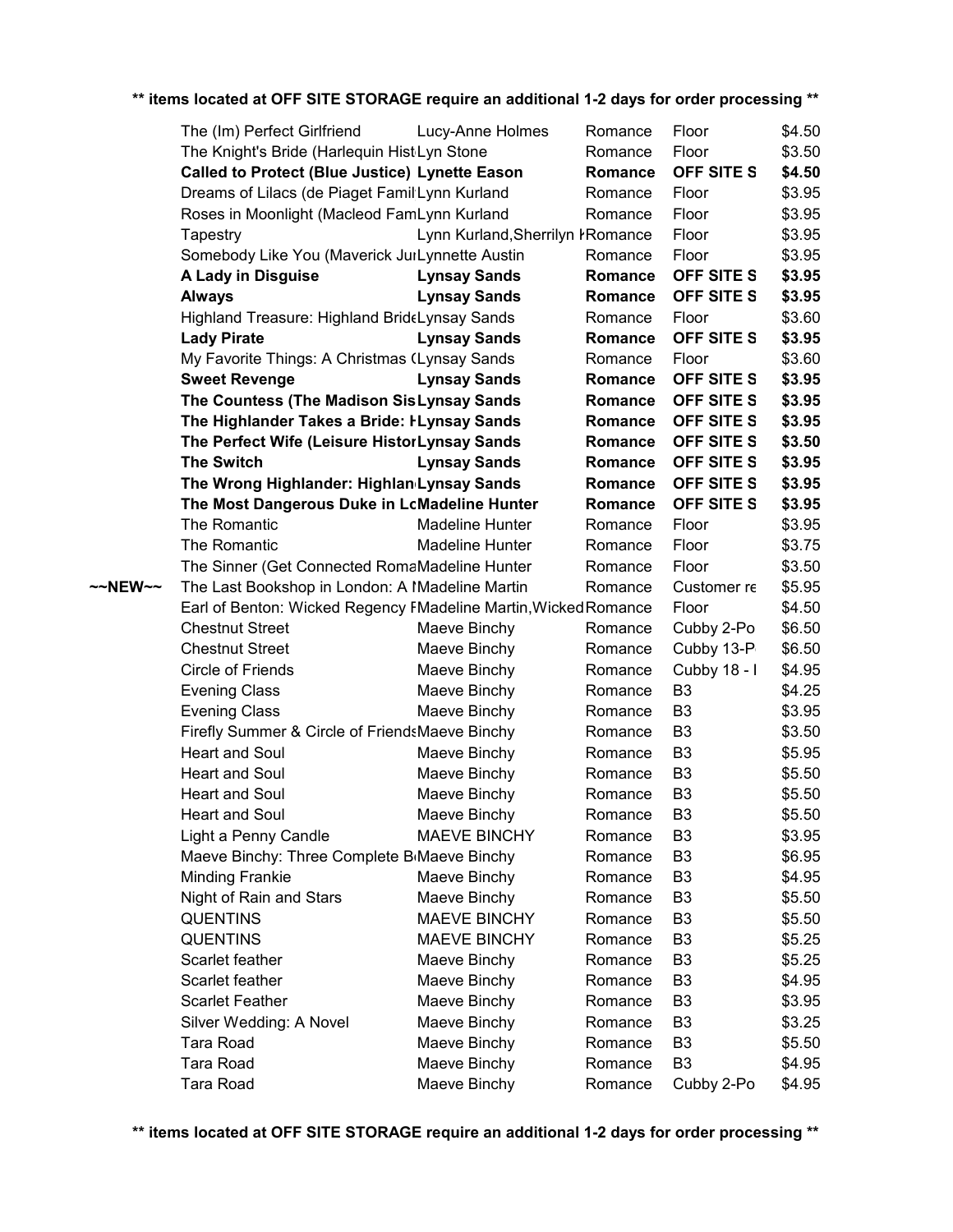|         | ** items located at OFF SITE STORAGE require an additional 1-2 days for order processing ** |                                         |                              |                            |        |
|---------|---------------------------------------------------------------------------------------------|-----------------------------------------|------------------------------|----------------------------|--------|
|         | The Return Journey                                                                          | Maeve Binchy                            | Romance                      | B <sub>3</sub>             | \$3.50 |
|         | <b>Whitethorn Woods</b>                                                                     | Maeve Binchy                            | Romance                      | B <sub>3</sub>             | \$4.50 |
|         | <b>Whitethorn Woods</b>                                                                     | Maeve Binchy                            | Romance                      | B <sub>3</sub>             | \$4.50 |
|         | Mistress By Mistake                                                                         | Maggie Robinson                         | Romance                      | Floor                      | \$3.50 |
|         | Innocent Prey (A Brown and de Maggie Shayne                                                 |                                         | Romance                      | OFF SITE S                 | \$3.95 |
|         | Thicker Than Water (Mordecai Yo Maggie Shayne                                               |                                         | Romance                      | Floor                      | \$3.50 |
|         | Rancher's Christmas Storm & SedMaisey Yates                                                 |                                         | Romance                      | Floor                      | \$4.50 |
|         | The Heartbreaker of Echo Pass (AMaisey Yates                                                |                                         | Romance                      | Floor                      | \$3.95 |
|         | The Hero of Hope Springs (A GolcMaisey Yates                                                |                                         | Romance                      | Floor                      | \$4.50 |
| ~~NEW~~ | <b>Tempting Eden</b>                                                                        | <b>Margaret Rowe</b>                    |                              | <b>Romance/MOFF SITE S</b> | \$4.50 |
|         | <b>Warrior Angel</b>                                                                        | Margaret Weis, Lizz Wei: Romance        |                              | Floor                      | \$3.95 |
|         | Last Breath: A Novel of Suspense Mariah Stewart                                             |                                         | Romance                      | Floor                      | \$3.95 |
| ~~NEW~~ | The Second Sister                                                                           | Marie Bostwick                          | Romance                      | Floor                      | \$3.95 |
|         | <b>Fatal Affair: One Night with You Marie Force</b>                                         |                                         | Romance                      | OFF SITE S                 | \$3.95 |
|         | <b>Fatal Flaw: Book Four of The FaMarie Force</b>                                           |                                         |                              | Romance OFF SITE S         | \$3.95 |
|         | Fool for Love (Gansett Island) Marie Force                                                  |                                         | Romance                      | <b>OFF SITE S</b>          | \$3.95 |
|         | <b>Line of Scrimmage</b>                                                                    | <b>Marie Force</b>                      | Romance                      | <b>OFF SITE S</b>          | \$3.95 |
|         | More Stories to Make You Blush: (Marie Gray                                                 |                                         | Romance/M <sub>i</sub> Floor |                            | \$4.95 |
|         | <b>Stories To Make You Blush: SevMarie Gray</b>                                             |                                         |                              | <b>Romance/MOFF SITE S</b> | \$4.50 |
|         | Follow Her Heart                                                                            | Marta Perry, Jill Lynn                  | Romance                      | Floor                      | \$3.50 |
|         | Beach House Reunion (The BeaclMary Alice Monroe                                             |                                         | Romance                      | Floor                      | \$3.95 |
|         | More than a Mistress (The Mistr Mary Balogh                                                 |                                         | Romance                      | <b>OFF SITE S</b>          | \$3.95 |
|         | <b>Slightly Scandalous</b>                                                                  | <b>Mary Balogh</b>                      | Romance                      | OFF SITE S                 | \$3.95 |
| ~~NEW~~ | Then Comes Seduction (Huxtable Mary Balogh                                                  |                                         | Romance                      | Floor                      | \$3.50 |
|         | The China Bride (The Bride Trilog Mary Jo Putney                                            |                                         | Romance                      | Floor                      | \$3.50 |
|         | <b>Blue Christmas: A Novel</b>                                                              | <b>Mary Kay Andrews</b>                 | Romance                      | OFF SITE S                 | \$4.50 |
|         | Deep Dish: A Novel                                                                          | <b>Mary Kay Andrews</b>                 | Romance                      | OFF SITE S                 | \$5.50 |
|         | <b>Ladies' Night</b>                                                                        | <b>Mary Kay Andrews</b>                 | Romance                      | <b>OFF SITE S</b>          | \$5.50 |
|         | <b>Little Bitty Lies: A Novel</b>                                                           | <b>Mary Kay Andrews</b>                 | Romance                      | OFF SITE S                 | \$5.50 |
|         | <b>Spring Fever</b>                                                                         | <b>Mary Kay Andrews</b>                 | Romance                      | OFF SITE S                 | \$5.50 |
|         | Spring Fever: A Novel                                                                       | Mary Kay Andrews                        | Romance                      | Floor                      | \$6.50 |
|         | <b>Summer Rental: A Novel</b>                                                               | <b>Mary Kay Andrews</b>                 | Romance                      | OFF SITE S                 | \$3.95 |
|         | Sunset Beach: A Novel                                                                       | Mary Kay Andrews                        | Romance                      | Recently Pu                | \$3.95 |
|         | <b>The Weekenders: A Novel</b>                                                              | <b>Mary Kay Andrews</b>                 | Romance                      | OFF SITE S                 | \$4.05 |
|         | The Horses at the Gate                                                                      | Mary Mackey                             | Romance                      | Floor                      | \$3.95 |
|         | Doing it Right                                                                              | MaryJanice Davidson Romance/MOFF SITE S |                              |                            | \$4.95 |
|         | Undead and Unforgiven (Queen BMaryJanice Davidson                                           |                                         | Romance/MiFloor              |                            | \$5.50 |
|         | Secrets: The Best in Women's ErcMaryJanice Davidson, S&Romance/M&Floor                      |                                         |                              |                            | \$4.95 |
|         | In Bed with a Highlander (The HiglMaya Banks                                                |                                         | Romance                      | Floor                      | \$3.95 |
|         | Keep Me Safe: A Slow Burn NovelMaya Banks                                                   |                                         | Romance/M <sub>i</sub> Floor |                            | \$5.50 |
|         | With Every Breath: A Slow Burn NMaya Banks                                                  |                                         | Romance/M <sub>i</sub> Floor |                            | \$4.95 |
|         | An Heiress to Remember: The Gil Maya Rodale                                                 |                                         | Romance                      | Floor                      | \$3.60 |
|         | A Match Made in Duty (The Brayd Meara Platt                                                 |                                         | Romance                      | Floor                      | \$3.95 |
|         | <b>Ransom My Heart</b>                                                                      | <b>Meg Cabot, Mia Therm cRomance</b>    |                              | OFF SITE S                 | \$4.50 |
|         | <b>Pleasure and Purpose</b>                                                                 | <b>Megan Hart</b>                       |                              | <b>Romance/MOFF SITE S</b> | \$4.50 |
|         | 100 Strokes of the Brush BeforeMelissa P.                                                   |                                         |                              | <b>Romance/MOFF SITE S</b> | \$4.50 |
|         | Her Unexpected Hero (1) (UnexpeMelody Anne                                                  |                                         | Romance                      | Floor                      | \$3.95 |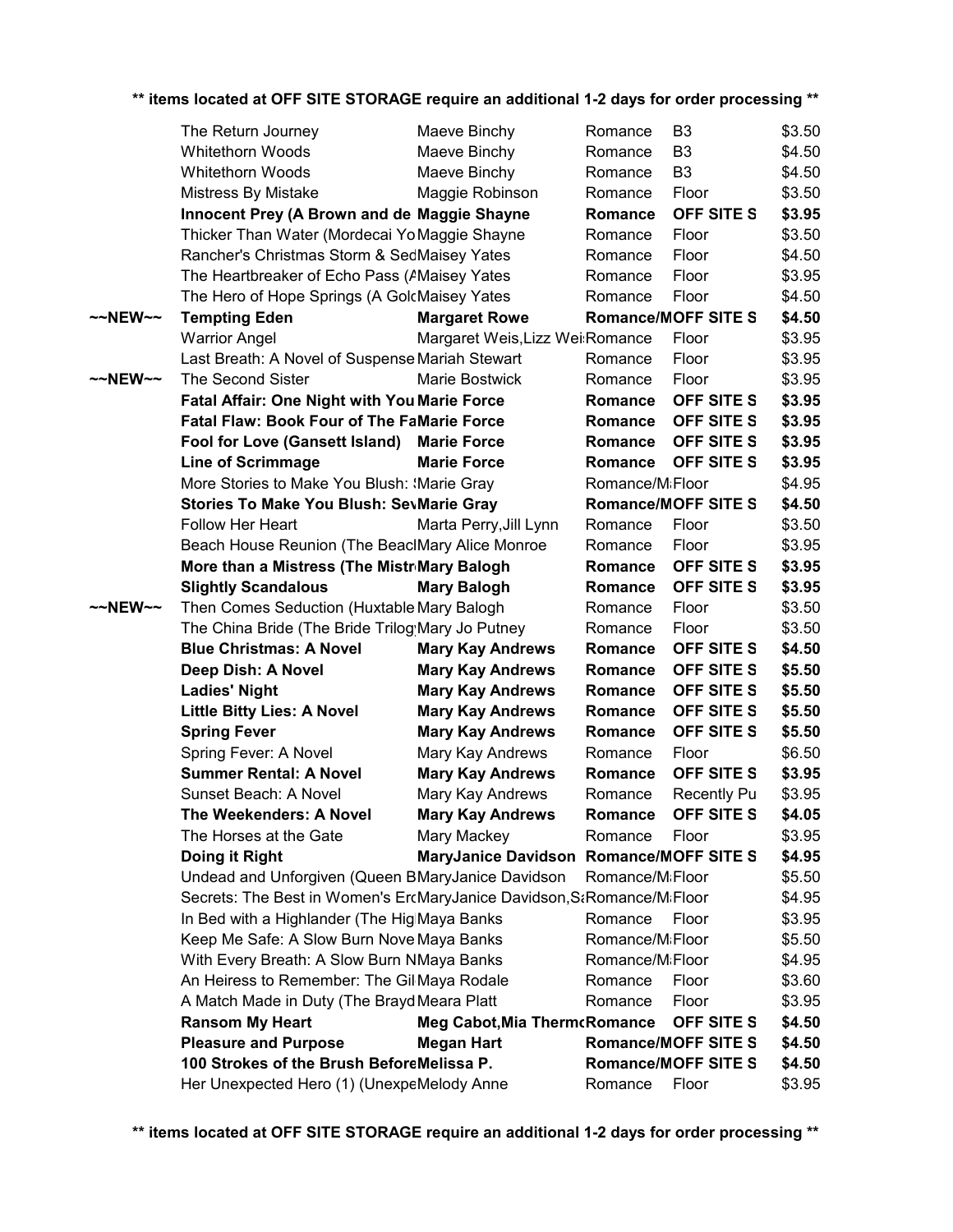|                     | Her Unexpected Hero (1) (UnexpeMelody Anne                   |                        | Romance | Floor                      | \$3.95 |
|---------------------|--------------------------------------------------------------|------------------------|---------|----------------------------|--------|
|                     | Getting Hot with the Scot: A SomeMelonie Johnson             |                        | Romance | Floor                      | \$3.95 |
|                     | <b>Behind the Mask</b>                                       | <b>Metsy Hingle</b>    | Romance | Floor                      | \$3.95 |
|                     | The Wager                                                    | <b>Metsy Hingle</b>    | Romance | Floor                      | \$3.95 |
| $~\sim$ NEW $~\sim$ | <b>Touch of a Thief</b>                                      | <b>Mia Marlowe</b>     |         | <b>Romance/MOFF SITE S</b> | \$4.50 |
|                     | Scandalous (The Outcasts)                                    | Minerva Spencer        | Romance | Floor                      | \$3.60 |
|                     | Carrie's Story: An Erotic S/M NoMolly Weatherfield           |                        |         | <b>Romance/MOFF SITE S</b> | \$4.50 |
|                     | To Seek a Master (Black Lace CMonica Belle                   |                        |         | <b>Romance/MOFF SITE S</b> | \$4.95 |
| $~\sim$ NEW $~\sim$ | The French Gardener: Star Gaz Montefiore, Santa GillaRomance |                        |         | <b>OFF SITE S</b>          | \$4.50 |
|                     | Christmas in Rose Bend: A Novel Naima Simone                 |                        | Romance | Floor                      | \$4.50 |
|                     | Wild Invitation: A Psy-Changeling Nalini Singh               |                        | Romance | Floor                      | \$3.95 |
|                     | Wolf Rain (Psy-Changeling Trinity Nalini Singh               |                        | Romance | Floor                      | \$3.95 |
|                     | Jealousy                                                     | Nancy Bush             | Romance | Floor                      | \$3.95 |
|                     | The Babysitter (River Glen)                                  | Nancy Bush             | Romance | Floor                      | \$3.95 |
|                     | The Killing Game                                             | Nancy Bush             | Romance | Floor                      | \$3.95 |
| $\sim$ NEW $\sim$   | <b>Enchanted: Erotic Bedtime Stor Nancy Madore</b>           |                        |         | <b>Romance/MOFF SITE S</b> | \$4.50 |
|                     | <b>Bad Boys Down Under</b>                                   | <b>Nancy Warren</b>    | Romance | <b>OFF SITE S</b>          | \$3.50 |
|                     | Bad Boys Down Under (Bad BoyNancy Warren                     |                        |         | <b>Romance/MOFF SITE S</b> | \$4.95 |
|                     | Ready to Catch Him Should He INeil Bartlett                  |                        |         | <b>Romance/MOFF SITE S</b> | \$4.50 |
| $~\sim$ NEW $~\sim$ | A Bend in the Road                                           | Nicholas Sparks        | Romance | Floor                      | \$4.95 |
|                     | At First Sight                                               | Nicholas Sparks        | Romance | Floor                      | \$4.95 |
|                     | At First Sight                                               | Nicholas Sparks        | Romance | Floor                      | \$4.50 |
|                     | At First Sight                                               | Nicholas Sparks        | Romance | Floor                      | \$3.50 |
| $~\sim$ NEW $~\sim$ | Dear John                                                    | Nicholas Sparks        | Romance | Floor                      | \$4.95 |
|                     | Dear John                                                    | Nicholas Sparks        | Romance | Floor                      | \$4.50 |
|                     | Dear John                                                    | Nicholas Sparks        | Romance | Floor                      | \$3.95 |
|                     | Every Breath                                                 | Nicholas Sparks        | Romance | Floor                      | \$5.95 |
| $~\sim$ NEW $~\sim$ | Every Breath                                                 | Nicholas Sparks        | Romance | Floor                      | \$4.95 |
|                     | Message in a Bottle                                          | Nicholas Sparks        | Romance | Floor                      | \$3.95 |
|                     | Message in a Bottle                                          | Nicholas Sparks        | Romance | Floor                      | \$3.95 |
|                     | Nights in Rodanthe                                           | Nicholas Sparks        | Romance | Floor                      | \$3.50 |
|                     | Safe Haven                                                   | Nicholas Sparks        | Romance | Floor                      | \$5.50 |
|                     | Safe Haven                                                   | Nicholas Sparks        | Romance | Floor                      | \$3.95 |
|                     | Safe Haven                                                   | Nicholas Sparks        | Romance | Floor                      | \$3.95 |
| $\sim$ NEW $\sim$   | Safe Haven                                                   | Nicholas Sparks        | Romance | Floor                      | \$2.95 |
|                     | See Me                                                       | Nicholas Sparks        | Romance | Floor                      | \$6.50 |
|                     | See Me                                                       | Nicholas Sparks        | Romance | Floor                      | \$5.25 |
|                     | The Best of Me                                               | Nicholas Sparks        | Romance | Floor                      | \$5.50 |
|                     | The Best of Me                                               | Nicholas Sparks        | Romance | Floor                      | \$4.95 |
|                     | The Best of Me                                               | Nicholas Sparks        | Romance | Floor                      | \$4.95 |
|                     | The Choice                                                   | Nicholas Sparks        | Romance | Floor                      | \$3.95 |
|                     | The Guardian (Sparks, Nicholas)                              | Nicholas Sparks        | Romance | Floor                      | \$5.95 |
|                     | The Last Song                                                | Nicholas Sparks        | Romance | Floor                      | \$5.50 |
|                     | The Last Song                                                | Nicholas Sparks        | Romance | Floor                      | \$3.95 |
|                     | The Lucky One                                                | Nicholas Sparks        | Romance | Floor                      | \$3.95 |
|                     | The Lucky One                                                | Nicholas Sparks        | Romance | Floor                      | \$3.60 |
|                     | <b>The Notebook</b>                                          | <b>Nicholas Sparks</b> | Romance | OFF SITE S                 | \$4.50 |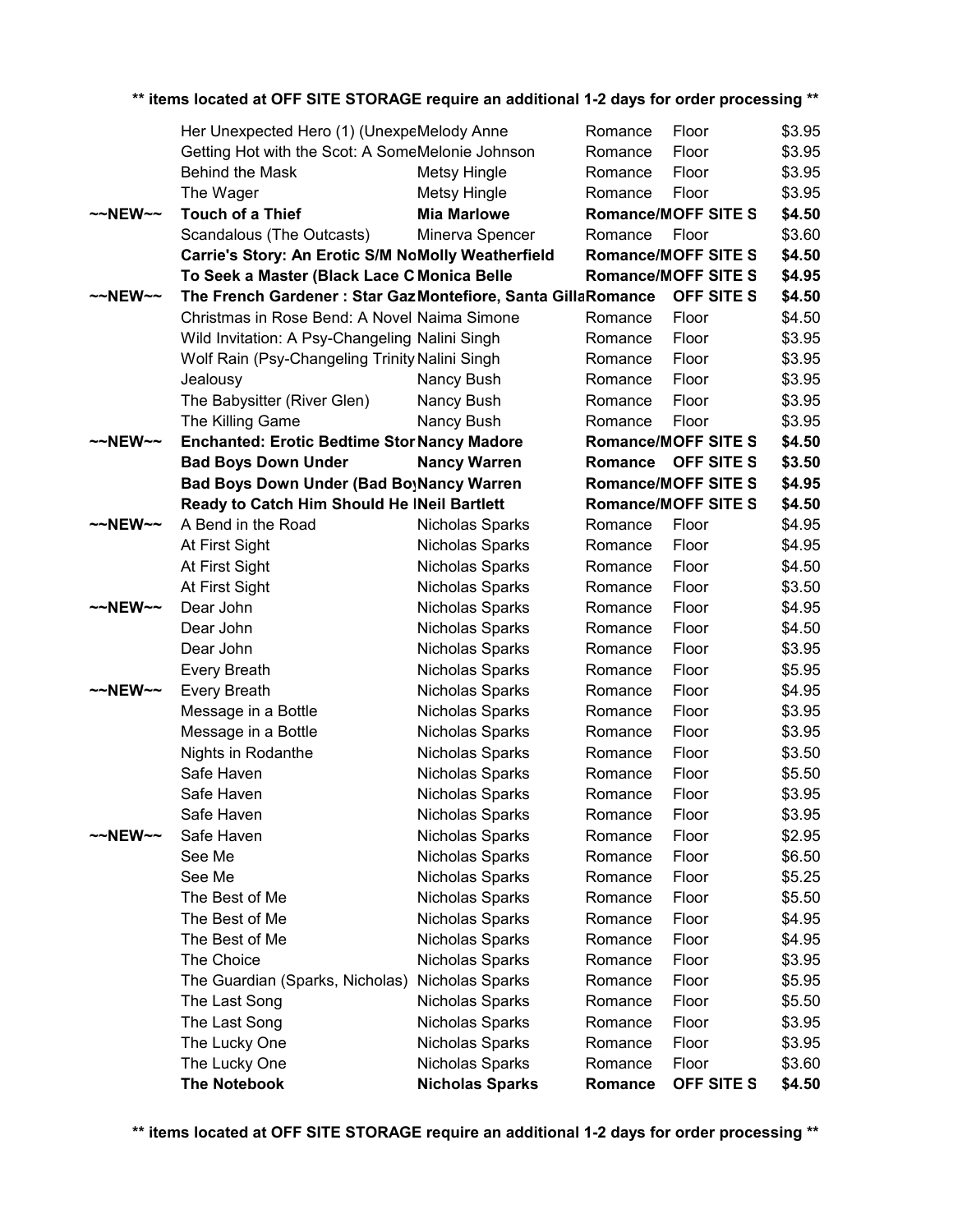|         | The Notebook                                             | Nicholas Sparks |                                          | Romance | Floor          | \$3.50           |
|---------|----------------------------------------------------------|-----------------|------------------------------------------|---------|----------------|------------------|
|         | The Notebook                                             | Nicholas Sparks |                                          | Romance | Floor          | \$2.95           |
|         | The Rescue                                               | Nicholas Sparks |                                          | Romance | Floor          | \$4.95           |
|         | The Rescue                                               | Nicholas Sparks |                                          | Romance | Floor          | \$3.50           |
|         | The Return                                               | Nicholas Sparks |                                          | Romance | Floor          | \$5.95           |
|         | The Return                                               | Nicholas Sparks |                                          | Romance | Floor          | \$5.95           |
|         | The Wedding                                              | Nicholas Sparks |                                          | Romance | Floor          | \$5.95           |
|         | The Wedding                                              | Nicholas Sparks |                                          | Romance | Floor          | \$3.95           |
|         | The Wedding                                              | Nicholas Sparks |                                          | Romance | Floor          | \$2.95           |
|         | Two by Two                                               | Nicholas Sparks |                                          | Romance | Floor          | \$3.95           |
|         | Ammonite                                                 | Nicola Griffith |                                          | Romance | Floor          | \$3.50           |
|         | <b>Big Guns Out of Uniform</b>                           |                 | Nicole Camden, Liz CarRomance            |         | OFF SITE S     | \$3.95           |
|         | Wicked Fantasy: A Novel (ParadisNicole Jordan            |                 |                                          | Romance | Floor          | \$3.95           |
|         | The Takeover Effect: The Singh Nisha Sharma              |                 |                                          | Romance | OFF SITE S     | \$3.50           |
|         | Sexy Beast                                               |                 | Noelle Mack, Vivi Anna, KRomance/MiFloor |         |                | \$4.95           |
|         | Valley of Silence (The Circle TrilocNora Roberts         |                 |                                          | Romance | Floor          | \$4.95           |
| ~~NEW~~ | Valley of Silence (The Circle Trilo(Nora Roberts         |                 |                                          | Romance | Floor          | \$3.95           |
|         | Valley of Silence (The Circle Trilo¿Nora Roberts         |                 |                                          | Romance | Floor          | \$3.95           |
|         | A Little Fate                                            | Nora Roberts    |                                          | Romance | Floor          | \$4.95           |
|         | A Little Fate                                            | Nora Roberts    |                                          | Romance | Floor          | \$4.95           |
|         | A Mother's Love: An Anthology                            | Nora Roberts    |                                          | Romance | Floor          | \$3.95           |
|         | An Irish Wish (Irish Hearts)                             | Nora Roberts    |                                          | Romance | Floor          | \$4.50           |
| ~~NEW~~ | Anybody Out There?, Angels FaNora Roberts                |                 |                                          | Romance | OFF SITE S     | \$4.95           |
|         | Anybody Out There?, Angels Fall, Nora Roberts            |                 |                                          | Romance | Floor          | \$3.95           |
|         | At Sunrise: An Anthology                                 | Nora Roberts    |                                          | Romance | Floor          | \$3.95           |
|         | Bed of Roses (The Bride Quartet, Nora Roberts            |                 |                                          | Romance | Floor          | \$5.95           |
|         | Bed of Roses (The Bride Quartet, Nora Roberts            |                 |                                          | Romance | Floor          | \$5.50           |
|         | Bennett & Camilla: The Playboy P Nora Roberts            |                 |                                          | Romance | Floor          | \$3.95           |
|         | <b>Birthright</b>                                        | Nora Roberts    |                                          | Romance | Floor          | \$3.95           |
|         | <b>Birthright</b>                                        | Nora Roberts    |                                          | Romance | Floor          | \$2.95           |
|         | <b>Black Hills</b>                                       | Nora Roberts    |                                          | Romance | Floor          | \$3.95           |
|         | Black Rose: In the Garden Trilogy Nora Roberts           |                 |                                          | Romance | Floor          | \$3.95           |
|         | Black Rose: In the Garden Trilogy Nora Roberts           |                 |                                          | Romance | Floor          | \$3.95           |
|         | Blood Brothers (Sign of Seven TrilNora Roberts           |                 |                                          | Romance | Floor          | \$3.95           |
|         | Blood Brothers (Sign of Seven TrilNora Roberts           |                 |                                          | Romance | Floor          | \$3.95           |
|         | Blood Magick (The Cousins O'Dw <sub>)</sub> Nora Roberts |                 |                                          | Romance | Floor          | \$3.95           |
|         | Blue Dahlia (In the Garden, Book Nora Roberts            |                 |                                          | Romance | Floor          | \$3.95           |
|         | Blue Dahlia (In the Garden, Book Nora Roberts            |                 |                                          | Romance | Floor          | \$3.95           |
|         | Born in Fire (Born in Trilogy, Book Nora Roberts         |                 |                                          | Romance | Floor          | \$4.95           |
|         | Born in Fire (Born in Trilogy, Book Nora Roberts         |                 |                                          | Romance | Floor          | \$3.95           |
|         | Born in Ice (Born in Trilogy, Book :Nora Roberts         |                 |                                          | Romance | Floor          | \$3.95           |
|         | Brazen Virtue (D.C. Detectives)                          | Nora Roberts    |                                          | Romance | Floor          | \$3.95           |
|         | Captivated (Donovan Legacy)                              | Nora Roberts    |                                          | Romance | Floor          | \$3.50           |
|         | Captivated & Entranced: An AnthcNora Roberts             |                 |                                          | Romance | Floor          | \$4.50           |
|         | Captive Star (The Stars of Mithra) Nora Roberts          |                 |                                          | Romance | Floor          | \$2.95           |
|         | Carnal Innocence                                         | Nora Roberts    |                                          | Romance | Floor<br>Floor | \$3.95<br>\$3.95 |
|         | Carolina Moon                                            | Nora Roberts    |                                          | Romance |                |                  |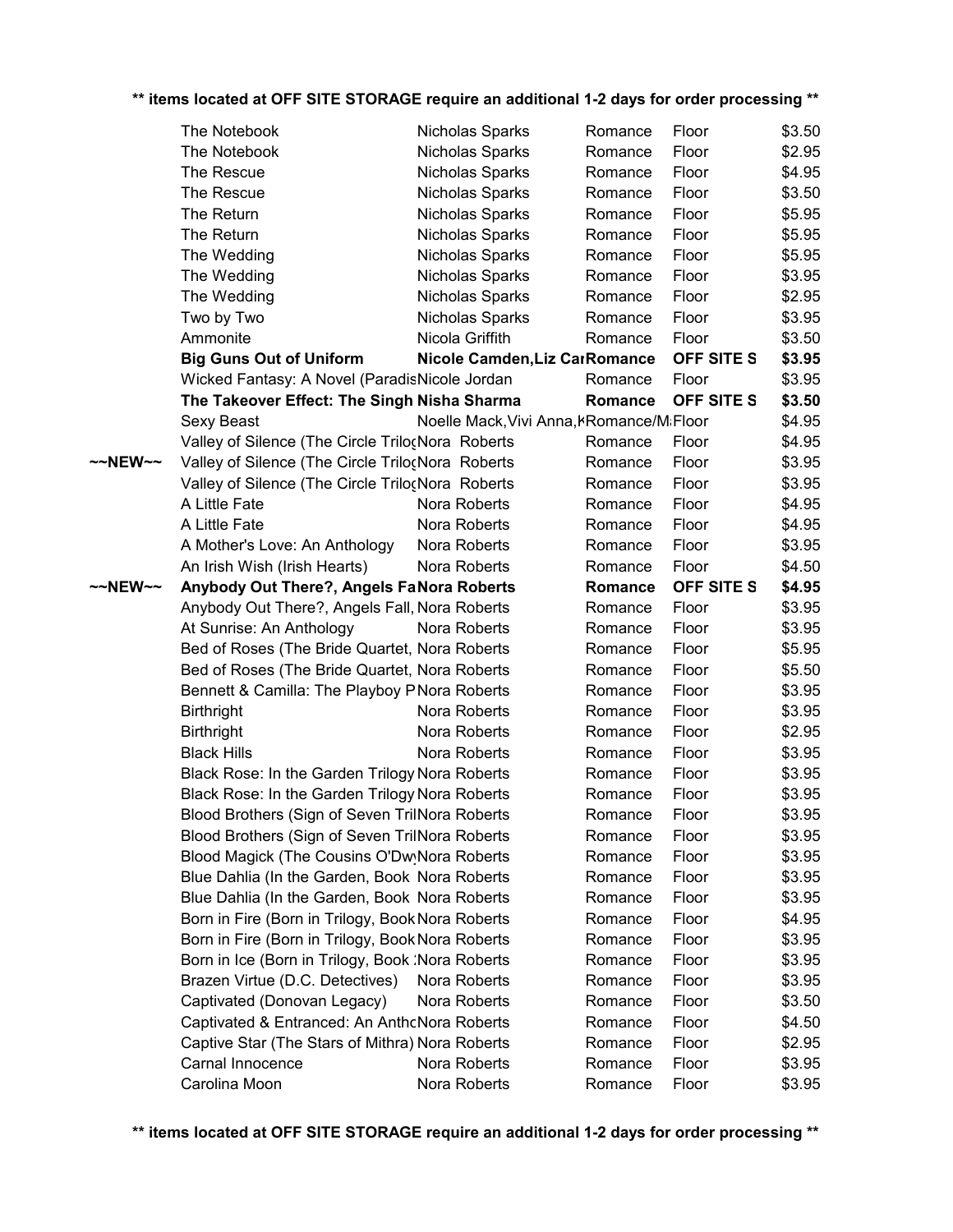~~NEW~~ Dance of the Gods (The Circle TrilNora Roberts Romance Floor \$3.95 Change of Heart: Best Laid Plans\Nora Roberts Charmed & Enchanted Nora Roberts Charmed And Enchanted: CharmeNora Roberts Chasing Fire **Nora Roberts** Roberts Chasing Hope: Taming Natasha\LNora Roberts Chasing Passion: Falling for Rach Nora Roberts Chesapeake Blue: Book Four of thNora Roberts Christmas with You: An AnthologyNora Roberts Christmas with You: An AnthologyNora Roberts Christmas with You: An AnthologyNora Roberts Come Sundown: A Novel Nora Roberts Courting Catherine (Sil Bestselling Nora Roberts Dance of Dreams (Language of LoNora Roberts Dance of the Gods (The Circle TrilNora Roberts Dance upon the Air (Three Sisters Nora Roberts Daring to Dream (Dream Trilogy) Nora Roberts Dark Witch (Deckle Edge) (The CoNora Roberts Dark Witch (Deckle Edge) (The CoNora Roberts Dark Witch: Book One of the CousNora Roberts Dark Witch: Book One of the CousNora Roberts Dream Makers: UntamedLess Of /Nora Roberts Engaging The Enemy Nora Roberts Entranced (The Donovan Legacy) Nora Roberts Entranced (The Donovan Legacy) Nora Roberts Exposed: An Anthology (Night Tal Nora Roberts Face the Fire (Three Sisters Island Nora Roberts Face the Fire (Three Sisters Island Nora Roberts First Impressions: Blithe Images Nora Roberts First Impressions: Blithe Images Nora Roberts First Snow: An Anthology Nora Roberts Forever MacGregor (The MacGregNora Roberts) Forever Summer (The Royals of CNora Roberts Forever: Rules Of The GameThe INora Roberts Forever: Rules Of The GameThe INora Roberts From the Heart: Tonight and Alwa Nora Roberts From This Day (Language of LoveNora Roberts Gabriel's Angel (Language of LoveNora Roberts Gabriella & Alexander: Affaire RoyNora Roberts Going Home: Unfinished BusinessNora Roberts Golden Shores: An Anthology Nora Roberts Happy Ever After (Bride Quartet, ENora Roberts Heart of the Sea (Irish Trilogy, BoNora Roberts Heart of the Sea (Gallaghers of ArNora Roberts Hearts Untamed: Risky Business\INora Roberts Heaven and Earth (Three Sisters INora Roberts) Hideaway Nora Roberts

| Romance | Floor | \$3.95 |
|---------|-------|--------|
| Romance | Floor | \$3.95 |
| Romance | Floor | \$3.95 |
| Romance | Floor | \$5.50 |
| Romance | Floor | \$3.95 |
| Romance | Floor | \$3.95 |
| Romance | Floor | \$4.95 |
| Romance | Floor | \$5.95 |
| Romance | Floor | \$4.95 |
| Romance | Floor | \$3.50 |
| Romance | Floor | \$3.50 |
| Romance | Floor | \$3.60 |
| Romance | Floor | \$3.25 |
| Romance | Floor | \$3.95 |
| Romance | Floor | \$3.95 |
| Romance | Floor | \$3.95 |
| Romance | Floor | \$3.95 |
| Romance | Floor | \$5.50 |
| Romance | Floor | \$5.50 |
| Romance | Floor | \$3.95 |
| Romance | Floor | \$3.95 |
| Romance | Floor | \$3.50 |
| Romance | Floor | \$3.60 |
| Romance | Floor | \$3.50 |
| Romance | Floor | \$3.50 |
| Romance | Floor | \$3.95 |
| Romance | Floor | \$3.95 |
| Romance | Floor | \$3.95 |
| Romance | Floor | \$3.95 |
| Romance | Floor | \$3.60 |
| Romance | Floor | \$3.95 |
| Romance | Floor | \$4.50 |
| Romance | Floor | \$4.50 |
| Romance | Floor | \$5.50 |
| Romance | Floor | \$5.25 |
| Romance | Floor | \$3.95 |
| Romance | Floor | \$3.25 |
| Romance | Floor | \$5.50 |
| Romance | Floor | \$3.95 |
| Romance | Floor | \$3.95 |
| Romance | Floor | \$3.95 |
| Romance | Floor | \$5.50 |
| Romance | Floor | \$3.95 |
| Romance | Floor | \$5.50 |
| Romance | Floor | \$3.95 |
| Romance | Floor | \$3.50 |
| Romance | Floor | \$5.95 |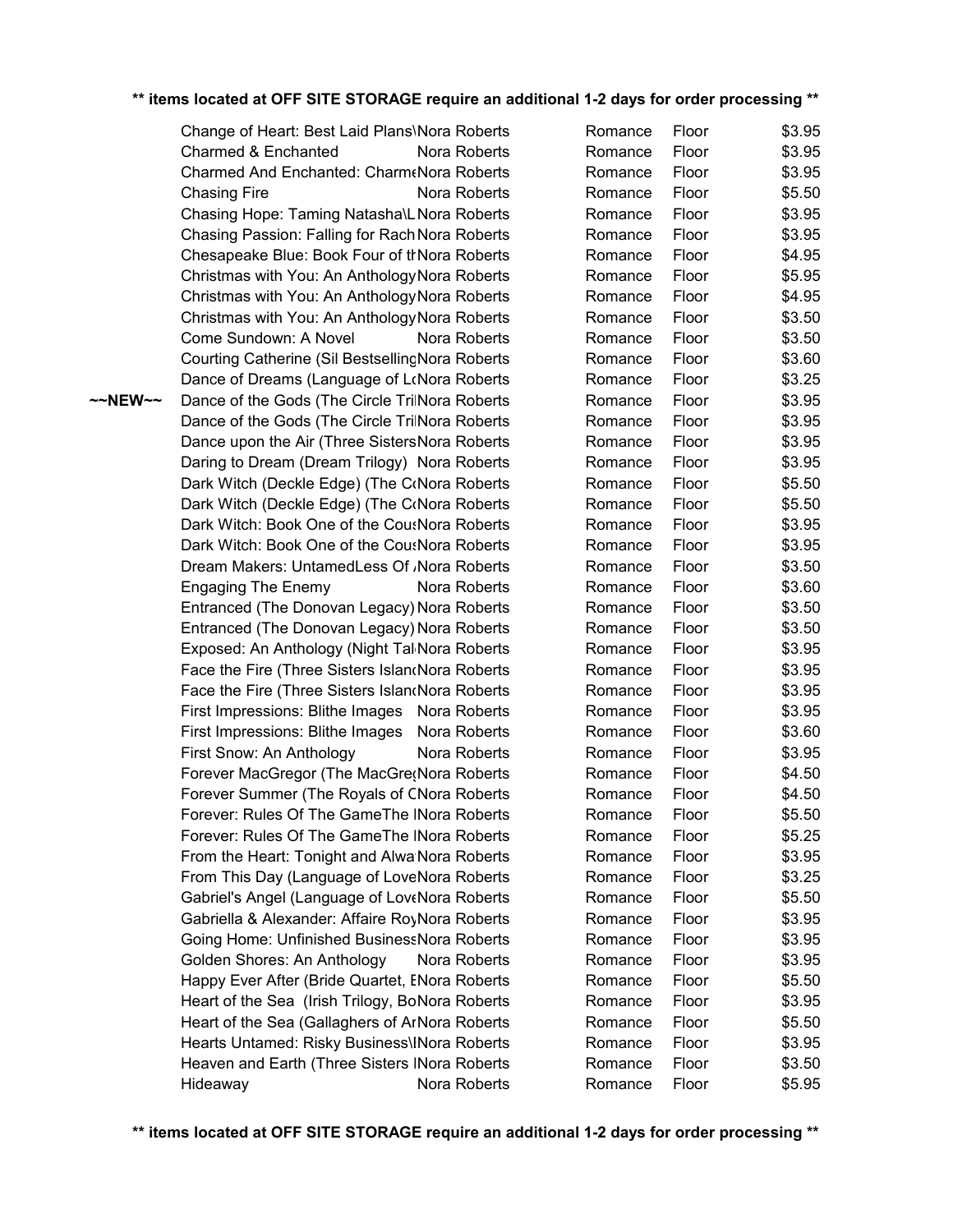|         | High Noon                                                                                       | Nora Roberts | Romance            | Floor          | \$3.60           |
|---------|-------------------------------------------------------------------------------------------------|--------------|--------------------|----------------|------------------|
|         | Home at Last: Song of the West\UNora Roberts                                                    |              | Romance            | Floor          | \$3.95           |
|         | Home at Last: Song of the West\UNora Roberts                                                    |              | Romance            | Floor          | \$3.95           |
|         | Home at Last: Song of the West\UNora Roberts                                                    |              | Romance            | Floor          | \$3.95           |
|         | Homeport                                                                                        | Nora Roberts | Romance            | Floor          | \$3.95           |
|         | Homeport                                                                                        | Nora Roberts | Romance            | Floor          | \$3.95           |
|         | <b>Honest Illusions</b>                                                                         | Nora Roberts | Romance            | Floor          | \$3.95           |
|         | <b>Hot Rocks</b>                                                                                | Nora Roberts | Romance            | Floor          | \$3.95           |
|         | In the Garden Trilogy - Blue DahliaNora Roberts                                                 |              | Romance            | Floor          | \$11.95          |
|         | Irish Born                                                                                      | Nora Roberts | Romance            | Floor          | \$5.50           |
|         | Irish Hearts: Irish ThoroughbredIri:Nora Roberts                                                |              | Romance            | Floor          | \$3.95           |
|         | Jewels of the Sun (Gallaghers of <i>I</i> Nora Roberts                                          |              | Romance            | Floor          | \$5.50           |
|         | Keep You Close: An Anthology                                                                    | Nora Roberts | Romance            | Floor          | \$3.95           |
|         | Keeping Secrets (O'Hurleys)                                                                     | Nora Roberts | Romance            | Floor          | \$3.95           |
|         | Key of Knowledge                                                                                | Nora Roberts | Romance            | Floor          | \$3.95           |
|         | Key of Knowledge (Key Trilogy)                                                                  | Nora Roberts | Romance            | Floor          | \$5.50           |
|         | Key of Valor                                                                                    | Nora Roberts | Romance            | Floor          | \$3.95           |
|         | Love By Design: Loving JackBest Nora Roberts                                                    |              | Romance            | Floor          | \$3.50           |
|         | Midnight Bayou                                                                                  | Nora Roberts | Romance            | Floor          | \$4.95           |
|         | Montana Sky                                                                                     | Nora Roberts | Romance            | Floor          | \$3.95           |
|         | Morrigan's Cross (Circle Trilogy)                                                               | Nora Roberts | Romance            | Floor          | \$5.50           |
| ~~NEW~~ | Morrigan's Cross (The Circle Trilo(Nora Roberts                                                 |              | Romance            | Floor          | \$3.95           |
|         | Morrigan's Cross (The Circle Trilo(Nora Roberts                                                 |              | Romance            | Floor          | \$3.95           |
|         | <b>Mysterious</b>                                                                               | Nora Roberts | Romance            | Floor          | \$4.50           |
|         | Night Tales: Night Shield & Night Mora Roberts                                                  |              | Romance            | Floor          | \$3.60           |
|         | Night Tales: Nightshade / Night SrNora Roberts                                                  |              | Romance            | Floor          | \$3.95           |
|         | Night Tales: Nightshade / Night SrNora Roberts                                                  |              | Romance            | Floor          | \$3.50           |
|         | Nora Roberts Bundle; The Next AlNora Roberts                                                    |              | Romance            | Floor          | \$6.95           |
|         | Nora Roberts Bundle: Dark Witch, Nora Roberts                                                   |              | Romance            | Floor          | \$6.95           |
|         | Northern Lights                                                                                 | Nora Roberts | Romance            | Floor          | \$4.50           |
|         | Not Without You: Secret StarThe INora Roberts                                                   |              | Romance            | Floor          | \$3.75           |
|         | O'Hurley Born: The Last Honest WNora Roberts                                                    |              | Romance            | Floor          | \$3.95           |
|         | O'Hurley's Return: Skin DeepWith Nora Roberts                                                   |              | Romance            | Floor          | \$5.50           |
|         | O'Hurley's Return: Skin DeepWith Nora Roberts                                                   |              | Romance            | Floor          | \$3.60           |
|         | Of Blood and Bone: Chronicles of Nora Roberts                                                   |              | Romance            | Floor          | \$6.95           |
|         | Once Again: An Anthology                                                                        | Nora Roberts | Romance            | Floor          | \$3.95           |
|         | Once More for Love: Blithe Image: Nora Roberts                                                  |              | Romance            | Floor<br>Floor | \$3.95           |
|         | One Man's Art (Silhouette Langua Nora Roberts<br>Opposites Attract (Silhouette LangNora Roberts |              | Romance<br>Romance | Floor          | \$2.95           |
|         | Perfect Harmony: Unfinished BusiNora Roberts                                                    |              | Romance            | Floor          | \$2.95           |
|         | Playing for Keeps: Opposites AttraNora Roberts                                                  |              | Romance            | Floor          | \$3.95<br>\$3.95 |
|         | Pride and Passion: Search for LovNora Roberts                                                   |              | Romance            | Floor          | \$5.95           |
|         | <b>Public Secrets</b>                                                                           | Nora Roberts | Romance            | Floor          | \$3.25           |
|         | Rafe and Jared: The MacKade BriNora Roberts                                                     |              | Romance            | Floor          | \$5.50           |
|         | Rebellion (The Macgregors)                                                                      | Nora Roberts | Romance            | Floor          | \$3.95           |
|         | Red Lily (In the Garden, Book 3)                                                                | Nora Roberts | Romance            | Floor          | \$3.95           |
|         | Red Lily (In the Garden, Book 3)                                                                | Nora Roberts | Romance            | Floor          | \$3.95           |
|         |                                                                                                 |              |                    |                |                  |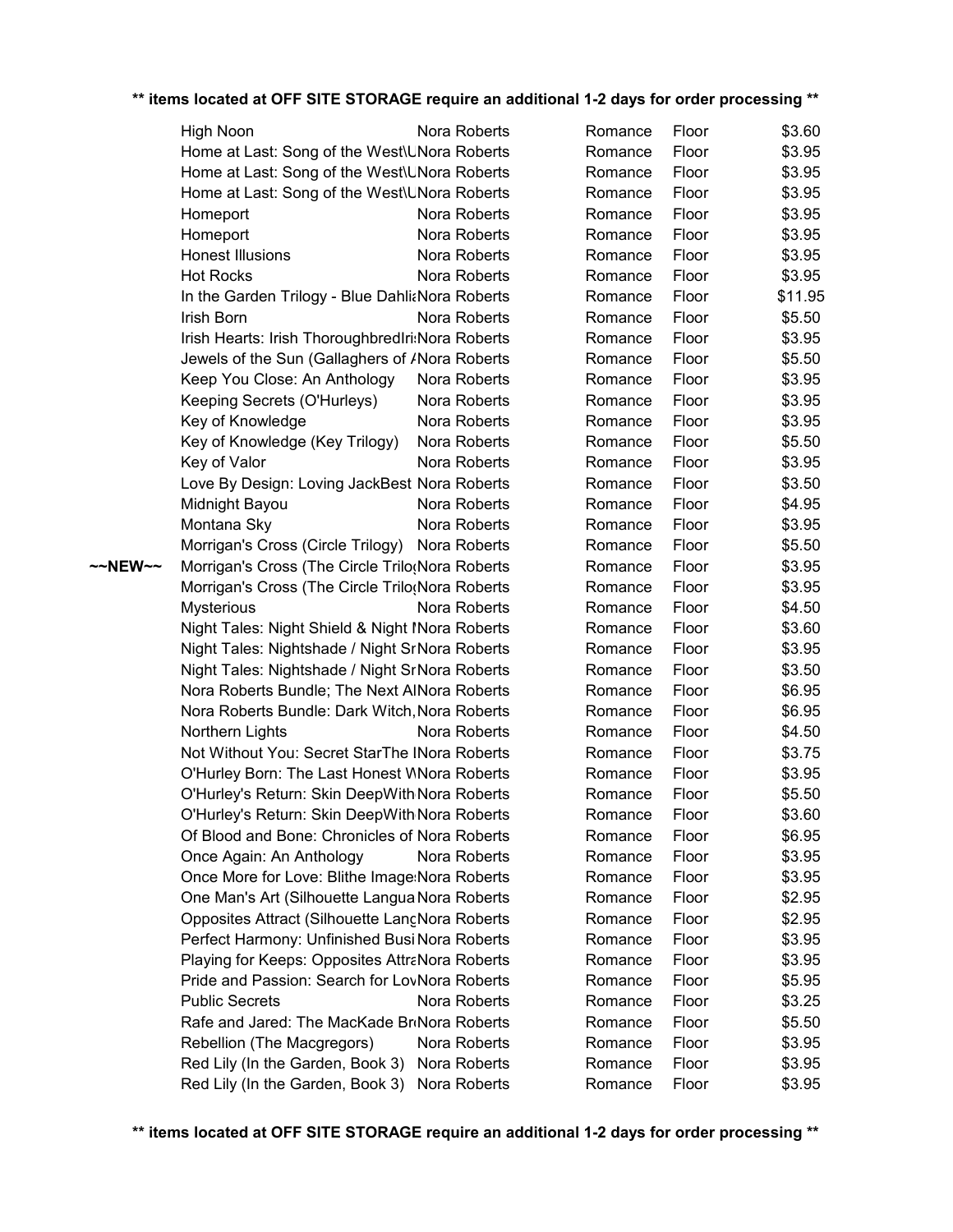|         | Red Lily: In the Garden Trilogy                 | Nora Roberts | Romance | Floor | \$5.50 |
|---------|-------------------------------------------------|--------------|---------|-------|--------|
|         | Reunion (Silhouette)                            | Nora Roberts | Romance | Floor | \$3.95 |
|         | Reunion (Silhouette)                            | Nora Roberts | Romance | Floor | \$3.50 |
|         | River's End                                     | Nora Roberts | Romance | Floor | \$5.50 |
|         | <b>River's End</b>                              | Nora Roberts | Romance | Floor | \$5.50 |
|         | Rules Of Play: Opposites AttractTINora Roberts  |              | Romance | Floor | \$5.50 |
|         | Sacred Sins (D.C. Detectives)                   | Nora Roberts | Romance | Floor | \$4.95 |
| ~~NEW~~ | Sacred Sins (D.C. Detectives)                   | Nora Roberts | Romance | Floor | \$4.95 |
|         | Sacred Sins (D.C. Detectives)                   | Nora Roberts | Romance | Floor | \$4.95 |
|         | Sea Swept (Chesapeake Bay SagNora Roberts       |              | Romance | Floor | \$5.50 |
|         | Secret Star (The Stars of Mithra) Nora Roberts  |              | Romance | Floor | \$3.95 |
|         | Shadow Spell (Cousins O'Dwyer) Nora Roberts     |              | Romance | Floor | \$5.95 |
|         | Shadow Spell (Cousins O'Dwyer) Nora Roberts     |              | Romance | Floor | \$5.50 |
|         | Shelter in Place                                | Nora Roberts | Romance | Floor | \$3.95 |
|         | Someday with You (The Royals of Nora Roberts    |              | Romance | Floor | \$4.50 |
|         | Something New: Impulse\LessonsNora Roberts      |              | Romance | Floor | \$3.95 |
|         | Spotlight: An Anthology                         | Nora Roberts | Romance | Floor | \$3.95 |
|         | Starlight: Hidden Star\Captive StalNora Roberts |              | Romance | Floor | \$3.95 |
|         | Sullivan's Woman                                | Nora Roberts | Romance | Floor | \$3.25 |
|         | Summer Dreams: Dual ImageUntaNora Roberts       |              | Romance | Floor | \$4.50 |
|         | Summer Pleasures: Second NaturNora Roberts      |              | Romance | Floor | \$4.50 |
|         | <b>Sweet Revenge</b>                            | Nora Roberts | Romance | Floor | \$3.60 |
|         | Table For Two                                   | Nora Roberts | Romance | Floor | \$4.25 |
|         | Table For Two: Summer Desserts Nora Roberts     |              | Romance | Floor | \$5.00 |
|         | Tears of the Moon (Irish Trilogy, ENora Roberts |              | Romance | Floor | \$2.95 |
|         | Tears of the Moon (Gallaghers of Nora Roberts   |              | Romance | Floor | \$5.50 |
|         | <b>Tempting Fate</b>                            | Nora Roberts | Romance | Floor | \$4.50 |
|         | The Calhoun Women: Amanda & Nora Roberts        |              | Romance | Floor | \$3.95 |
|         | The Calhouns: Suzanna And Meg Nora Roberts      |              | Romance | Floor | \$3.95 |
|         | The Collector                                   | Nora Roberts | Romance | Floor | \$4.50 |
|         | The Gift: Home For ChristmasAll I Nora Roberts  |              | Romance | Floor | \$3.95 |
|         | The Gift: Home For ChristmasAll I Nora Roberts  |              | Romance | Floor | \$3.50 |
|         | The Heart of the Home                           | Nora Roberts | Romance | Floor | \$3.95 |
|         | The Hollow (Sign of Seven Trilogy Nora Roberts  |              | Romance | Floor | \$3.95 |
|         | The Last Boyfriend (Inn BoonsBorNora Roberts    |              | Romance | Floor | \$5.95 |
|         | The Last Boyfriend (Inn BoonsBorNora Roberts    |              | Romance | Floor | \$5.50 |
|         | The Last Boyfriend (Inn BoonsBorNora Roberts    |              | Romance | Floor | \$3.95 |
|         | The Liar                                        | Nora Roberts | Romance | Floor | \$5.95 |
|         | The MacGregor Brides (The MacgNora Roberts      |              | Romance | Floor | \$3.60 |
|         | The MacGregor Grooms (MacgrecNora Roberts       |              | Romance | Floor | \$3.60 |
|         | The MacGregors: Alan & Grant: AlNora Roberts    |              | Romance | Floor | \$4.50 |
|         | The MacGregors: Daniel & Ian                    | Nora Roberts | Romance | Floor | \$3.95 |
|         | The Macgregors: Daniel-lan                      | Nora Roberts | Romance | Floor | \$3.95 |
|         | The MacGregors: Robert & Cybil: Nora Roberts    |              | Romance | Floor | \$3.95 |
|         | The MacGregors: Robert & Cybil: Nora Roberts    |              | Romance | Floor | \$3.60 |
|         | The MacGregors: Serena & CaineNora Roberts      |              | Romance | Floor | \$3.60 |
|         | The MacGregors: Serena ~ Caine Nora Roberts     |              | Romance | Floor | \$4.50 |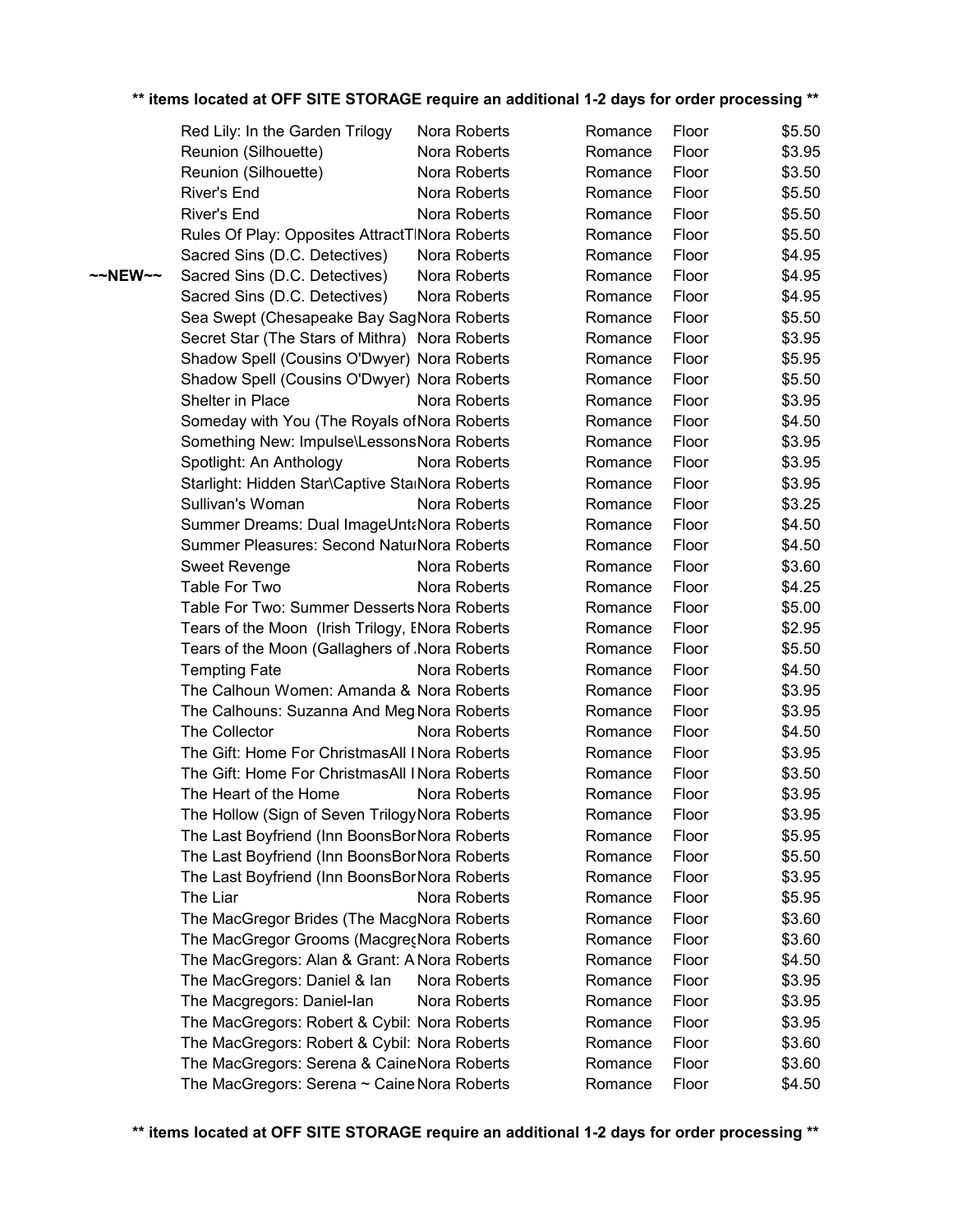| The MacKade Brothers: Devin ancNora Roberts                     |                                  | Romance | Floor | \$3.95 |
|-----------------------------------------------------------------|----------------------------------|---------|-------|--------|
| The MacKade Brothers: Rafe And Nora Roberts                     |                                  | Romance | Floor | \$3.95 |
| The MacKade Brothers: Rafe And Nora Roberts                     |                                  | Romance | Floor | \$3.95 |
| The Next Always: Book One of theNora Roberts                    |                                  | Romance | Floor | \$5.95 |
| The Next Always: Book One of theNora Roberts                    |                                  | Romance | Floor | \$5.50 |
| The Next Always: Book One of theNora Roberts                    |                                  | Romance | Floor | \$5.50 |
| The Next Always: Book One of theNora Roberts                    |                                  | Romance | Floor | \$3.95 |
| The Obsession                                                   | Nora Roberts                     | Romance | Floor | \$3.95 |
| The Pagan Stone (Sign of Seven, Nora Roberts                    |                                  | Romance | Floor | \$3.95 |
| The Pagan Stone (Sign of Seven, Nora Roberts                    |                                  | Romance | Floor | \$3.95 |
| The Perfect Hope: Book Three of Nora Roberts                    |                                  | Romance | Floor | \$5.95 |
| The Perfect Hope: Book Three of Nora Roberts                    |                                  | Romance | Floor | \$5.50 |
| The Quinn Brothers: 2-in-1 (ChesaNora Roberts                   |                                  | Romance | Floor | \$4.95 |
| The Reef                                                        | Nora Roberts                     | Romance | Floor | \$6.50 |
| The Search                                                      | Nora Roberts                     | Romance | Floor | \$3.95 |
| The Villa                                                       | Nora Roberts                     | Romance | Floor | \$5.95 |
| The Villa                                                       | Nora Roberts                     | Romance | Floor | \$4.95 |
| The Villa                                                       | Nora Roberts                     | Romance | Floor | \$4.50 |
| The Witness                                                     | Nora Roberts                     | Romance | Floor | \$5.50 |
| The Witness                                                     | Nora Roberts                     | Romance | Floor | \$4.25 |
| <b>Three Fates</b>                                              | Nora Roberts                     | Romance | Floor | \$3.95 |
| Time And Again                                                  | Nora Roberts                     | Romance | Floor | \$3.95 |
| Treasures: Secret Star / Treasure: Nora Roberts                 |                                  | Romance | Floor | \$3.95 |
| Tribute                                                         | Nora Roberts                     | Romance | Floor | \$3.95 |
| <b>Tribute</b>                                                  | Nora Roberts                     | Romance | Floor | \$3.95 |
| Tribute                                                         | Nora Roberts                     | Romance | Floor | \$3.95 |
| Truly, Madly Manhattan                                          | Nora Roberts                     | Romance | Floor | \$3.60 |
| Undone: An Anthology (Night TaleNora Roberts                    |                                  | Romance | Floor | \$3.95 |
| Untamed                                                         | Nora Roberts                     | Romance | Floor | \$3.95 |
| Untamed                                                         | Nora Roberts                     | Romance | Floor | \$3.95 |
| Vision In White (Bride Quartet, Bo Nora Roberts                 |                                  | Romance | Floor | \$3.95 |
| Vision in White (The Bride QuartelNora Roberts                  |                                  | Romance | Floor | \$5.50 |
| Western Skies: Song Of The Wes Nora Roberts                     |                                  | Romance | Floor | \$4.50 |
| When We Meet: An Anthology                                      | Nora Roberts                     | Romance | Floor | \$3.95 |
| Where The Heart Is: From This D&Nora Roberts                    |                                  | Romance | Floor | \$4.95 |
| <b>Where The Heart Is: From This D&amp;Nora Roberts</b>         |                                  | Romance | Floor | \$4.95 |
| Whispered Promises: The Art of DNora Roberts                    |                                  | Romance | Floor | \$4.25 |
| Windfall: ImpulseTemptation                                     | Nora Roberts                     | Romance | Floor | \$3.95 |
| Windfall: ImpulseTemptation                                     | Nora Roberts                     | Romance | Floor | \$3.95 |
| <b>Winner Takes All</b>                                         | Nora Roberts                     | Romance | Floor | \$4.50 |
| <b>Winner Takes All</b>                                         | Nora Roberts                     | Romance | Floor | \$3.60 |
| With Open Arms: Song Of The W(Nora Roberts                      |                                  | Romance | Floor | \$3.95 |
| Worth the Risk: Partners The Art o Nora Roberts                 |                                  | Romance | Floor | \$3.95 |
| Worth the Risk: PartnersThe Art o Nora Roberts                  |                                  | Romance | Floor | \$3.95 |
| Year One: Chronicles of The One, Nora Roberts                   |                                  | Romance | Floor | \$6.95 |
| Heart of the Sea (Gallaghers 3) (CNora Roberts Nora Rob&Romance |                                  |         | Floor | \$3.95 |
| Moon Shadows                                                    | Nora Roberts, Jill Grego Romance |         | Floor | \$3.60 |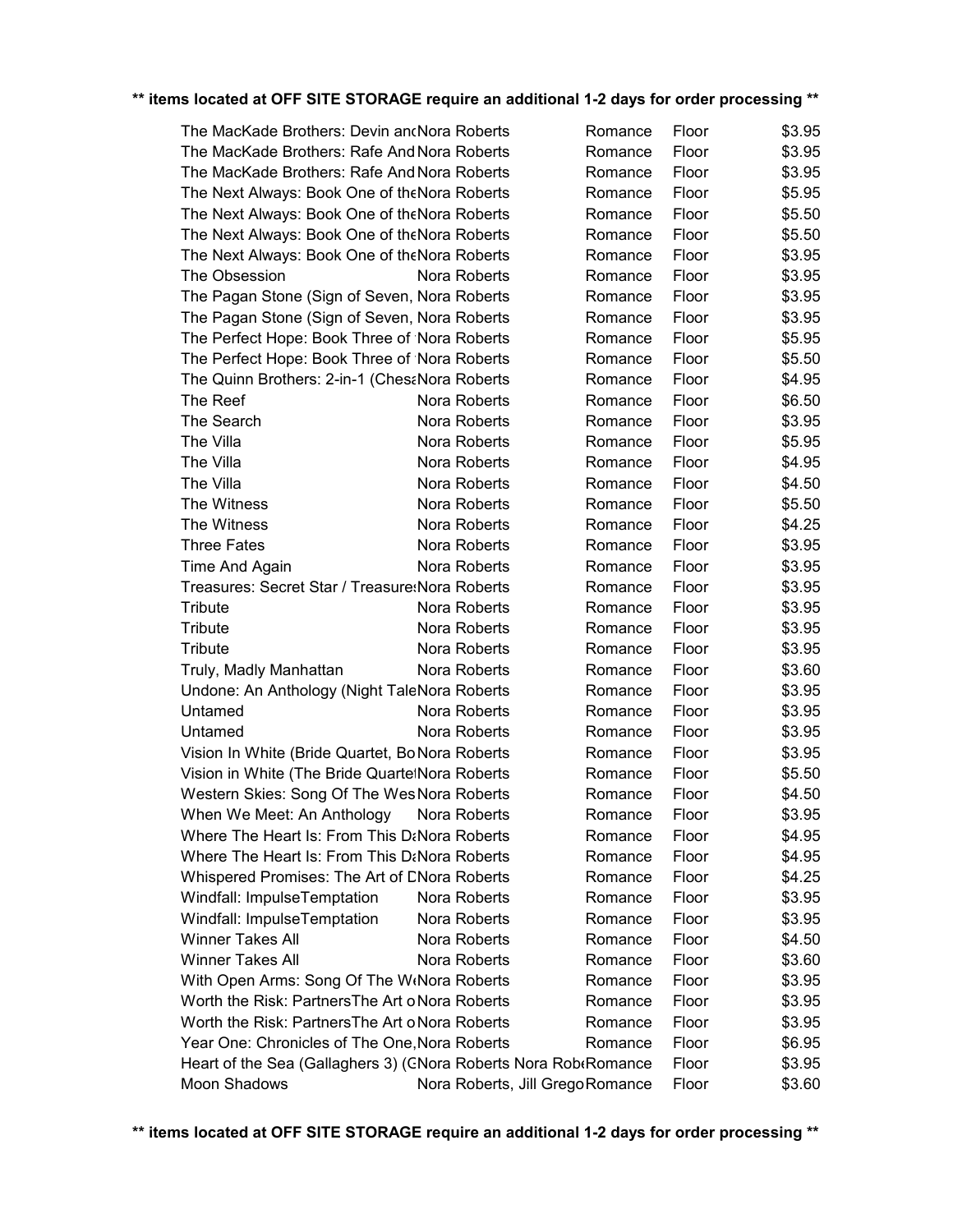|         | Moon Shadows                                                    | Nora Roberts, Jill Grego Romance    |                 | Floor                      | \$3.60 |
|---------|-----------------------------------------------------------------|-------------------------------------|-----------------|----------------------------|--------|
|         | Once Upon a Rose (The Once UpNora Roberts, Jill Gregor Romance  |                                     |                 | Floor                      | \$3.60 |
|         | Bad Boy                                                         | Olivia Goldsmith                    | Romance         | Floor                      | \$3.95 |
| ~~NEW~~ | <b>BLISS</b>                                                    | <b>OPAL CAREW</b>                   |                 | <b>Romance/MOFF SITE S</b> | \$4.50 |
| ~~NEW~~ | <b>Blush</b>                                                    | <b>Opal Carew</b>                   |                 | <b>Romance/MOFF SITE S</b> | \$4.50 |
|         | Courageous & the Deputy Gets H <sub>f</sub> Palmer, Diana       |                                     | Romance         | Floor                      | \$3.95 |
|         | Untamed (MacKinnon's RangersPamela Clare                        |                                     | Romance         | OFF SITE S                 | \$3.95 |
|         | Heart of the West: 2 Novels in 1                                | Pamela Toth, Ruth Wind Romance      |                 | Floor                      | \$2.95 |
|         | <b>Anticipation and Seduction</b>                               | <b>Patrice Michelle</b>             |                 | <b>Romance/MOFF SITE S</b> | \$4.95 |
|         | Story of O                                                      | Pauline Reage                       | Romance/MiFloor |                            | \$3.95 |
|         | Grey                                                            | Penguin Random HouseRomance/MiFloor |                 |                            | \$5.50 |
|         | Grey                                                            | Penguin Random HouseRomance/MiFloor |                 |                            | \$4.95 |
|         | Power Play                                                      | Penny Jordan                        | Romance         | Floor                      | \$3.95 |
|         | Silver                                                          | Penny Jordan                        | Romance         | Floor                      | \$3.50 |
|         | <b>Constant Princess</b>                                        | Philippa Gregory                    | Romance         | B <sub>5</sub>             | \$5.95 |
|         | <b>Constant Princess</b>                                        | Philippa Gregory                    | Romance         | B <sub>5</sub>             | \$5.95 |
|         | <b>Constant Princess</b>                                        | Philippa Gregory                    | Romance         | B <sub>5</sub>             | \$5.95 |
|         | <b>Constant Princess</b>                                        | Philippa Gregory                    | Romance         | B <sub>5</sub>             | \$5.95 |
|         | The Boleyn Inheritance                                          | Philippa Gregory                    | Romance         | B <sub>5</sub>             | \$5.50 |
|         | The Boleyn Inheritance                                          | Philippa Gregory                    | Romance         | B <sub>5</sub>             | \$5.50 |
|         | <b>The Constant Princess</b>                                    | Philippa Gregory                    | Romance         | B <sub>5</sub>             | \$5.50 |
|         | The Constant Princess                                           | Philippa Gregory                    | Romance         | B <sub>5</sub>             | \$5.50 |
|         | The Other Boleyn Girl                                           | Philippa Gregory                    | Romance         | B <sub>5</sub>             | \$5.95 |
|         | The Other Boleyn Girl                                           | Philippa Gregory                    | Romance         | B <sub>5</sub>             | \$5.95 |
|         | The Other Boleyn Girl                                           | Philippa Gregory                    | Romance         | B <sub>5</sub>             | \$5.95 |
|         | The Other Boleyn Girl                                           | Philippa Gregory                    | Romance         | B <sub>5</sub>             | \$5.95 |
|         | The Other Boleyn Girl                                           | Philippa Gregory                    | Romance         | B <sub>5</sub>             | \$3.95 |
|         | The Other Boleyn Girl                                           | Philippa Gregory                    | Romance         | B <sub>5</sub>             | \$2.95 |
|         | The Other Queen                                                 | Philippa Gregory                    | Romance         | B <sub>5</sub>             | \$3.95 |
|         | The Queen's Fool: A Novel (Boley Philippa Gregory               |                                     | Romance         | B <sub>5</sub>             | \$5.95 |
|         | The White Princess (Deckle Edge) Philippa Gregory               |                                     | Romance         | B <sub>5</sub>             | \$6.95 |
|         | The White Queen: A Novel (CousiPhilippa Gregory                 |                                     | Romance         | B <sub>5</sub>             | \$5.95 |
|         | Virgin Earth                                                    | Philippa Gregory                    | Romance         | B <sub>3</sub>             | \$5.50 |
|         | In the Flesh (The Ladies' SewingPortia Da Costa                 |                                     | Romance         | <b>OFF SITE S</b>          | \$3.95 |
|         | Any Man of Mine (Chinooks Hock Rachel Gibson                    |                                     | Romance         | Floor                      | \$3.95 |
|         | Island Girls (and Boys)                                         | Rachel Hawthorne                    | Romance         | Floor                      | \$3.50 |
|         | The Hunted                                                      | Rachel Lee                          | Romance         | Floor                      | \$3.95 |
|         | Promises to Keep                                                | Rachel Moore                        | Romance         | Floor                      | \$3.50 |
|         | The Scent Of Roses (Zebra Splen Rachel Summers                  |                                     | Romance         | Floor                      | \$3.95 |
|         | A Brambleberry Summer                                           | RaeAnne Thayne                      | Romance         | Floor                      | \$4.50 |
|         | Christmas at Holiday House                                      | RaeAnne Thayne                      | Romance         | Floor                      | \$4.50 |
|         | Riverbend Road: A Clean & Whol RaeAnne Thayne                   |                                     | Romance         | Floor                      | \$3.95 |
|         | Sleigh Bells Ring: A Christmas Ro Rae Anne Thayne               |                                     | Romance         | Floor                      | \$4.50 |
|         | The Sea Glass Cottage: A Novel (RaeAnne Thayne                  |                                     | Romance         | Floor                      | \$3.95 |
|         | A Soldier's Return & Engaged to tlRaeAnne Thayne, Lee T Romance |                                     |                 | Floor                      | \$3.60 |
|         | His Second-Chance Family & Kati RaeAnne Thayne, Patric Romance  |                                     |                 | Floor                      | \$3.95 |
|         | Light the Stars & The Farmer NextRaeAnne Thayne, Patric Romance |                                     |                 | Floor                      | \$3.95 |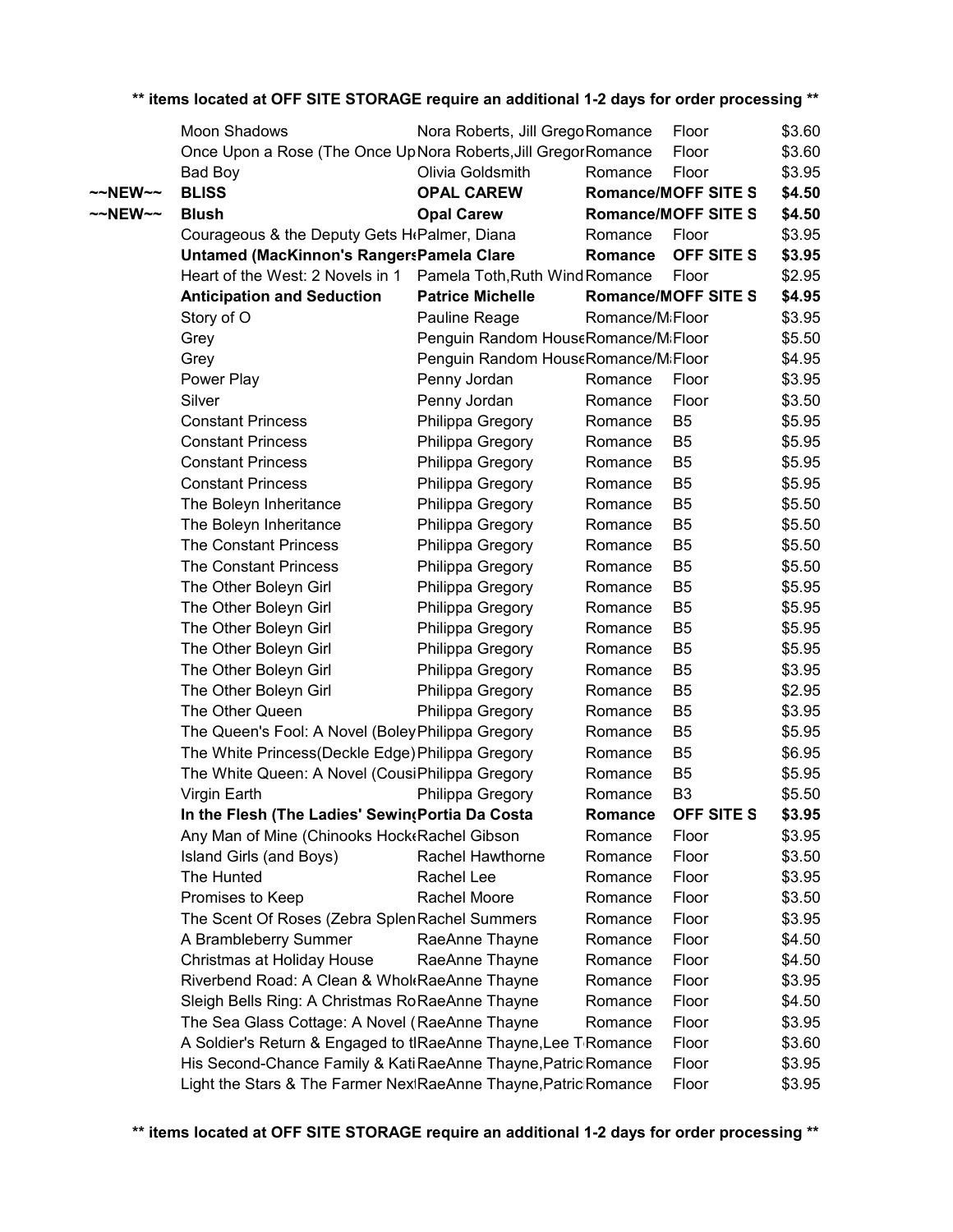|         | Springtime in Salt River & Love TrRaeAnne Thayne, Patric Romance         |                    |                              | Floor          | \$3.95 |
|---------|--------------------------------------------------------------------------|--------------------|------------------------------|----------------|--------|
|         | Dark Warrior                                                             | Rebecca York       | Romance                      | Floor          | \$3.95 |
|         | His Most Suitable Bride & The Ma Renee Ryan, Clari Dees Romance          |                    |                              | Floor          | \$3.60 |
|         | Of Trolls and Evil Things (Soul IRichard H. Stephens Romance/MOFF SITE S |                    |                              |                | \$4.50 |
|         | Shiver                                                                   | Robards, Karen     | Romance                      | Floor          | \$6.95 |
|         | Reflections, No. 6 (Language Of IRoberts                                 |                    | Romance                      | Floor          | \$2.95 |
|         | The Heart's Victory: Language of IRoberts                                |                    | Romance                      | Floor          | \$3.25 |
|         | <b>Wild About You</b>                                                    | <b>Robin Wells</b> | Romance                      | OFF SITE S     | \$3.95 |
|         | A Virgin River Christmas: A Novel Robyn Carr                             |                    | Romance                      | Recently Pu    | \$4.50 |
|         | Four Friends                                                             | Robyn Carr         | Romance                      | Floor          | \$4.95 |
|         | Never Too Late                                                           | Robyn Carr         | Romance                      | Floor          | \$4.95 |
|         | Return to Virgin River                                                   | Robyn Carr         | Romance                      | Floor          | \$5.50 |
|         | Return to Virgin River                                                   | Robyn Carr         | Romance                      | Customer re    | \$5.50 |
|         | Shelter Mountain (A Virgin River NRobyn Carr                             |                    | Romance                      | Customer re    | \$4.50 |
|         | Shelter Mountain: A Virgin River NRobyn Carr                             |                    | Romance                      | Floor          | \$4.25 |
|         | The Best of Us (Sullivan's Crossin Robyn Carr                            |                    | Romance                      | Floor          | \$4.25 |
|         | Love Me Forever                                                          | Rosemary Laurey    | Romance                      | Floor          | \$3.15 |
|         | Only a Duke Will Do (The School ISabrina Jeffries                        |                    | Romance                      | Floor          | \$3.95 |
|         | The Bachelor (Duke Dynasty)                                              | Sabrina Jeffries   | Romance                      | Floor          | \$3.60 |
|         | Undercover Duke: A Witty and En Sabrina Jeffries                         |                    | Romance                      | Floor          | \$3.95 |
|         | Talk Dirty to Me                                                         | Sallie Tisdale     | Romance/M <sub>i</sub> Floor |                | \$5.50 |
|         | The Gentleman Physician: A RegeSally Britton                             |                    | Romance                      | Floor          | \$4.50 |
|         | The Wedding Diaries                                                      | Sam Binnie         | Romance                      | Floor          | \$4.50 |
|         | Married to the Rake (The WallflowSamantha Holt                           |                    | Romance                      | Floor          | \$4.50 |
|         | Hello, Darkness                                                          | Sandra Brown       | Romance                      | B <sub>2</sub> | \$3.95 |
|         | <b>Mean Streak</b>                                                       | Sandra Brown       | Romance                      | B <sub>2</sub> | \$5.50 |
|         | The Crush                                                                | Sandra Brown       | Romance                      | B <sub>2</sub> | \$3.95 |
|         | The Thrill of Victory and TomorrowSandra Brown                           |                    | Romance                      | B <sub>2</sub> | \$3.60 |
|         | <b>Tiger Prince</b>                                                      | Sandra Brown       | Romance                      | B <sub>2</sub> | \$3.95 |
|         | White Hot                                                                | Sandra Brown       | Romance                      | <b>B2</b>      | \$4.50 |
|         | Good Vampires Go to Heaven: /Sandra Hill                                 |                    | Romance                      | OFF SITE S     | \$3.95 |
|         | Vampire in Paradise: A Deadly <i>I</i> Sandra Hill                       |                    | Romance                      | OFF SITE S     | \$3.95 |
|         | True-Blue Cowboy: Includes a borSara Richardson                          |                    | Romance                      | Floor          | \$3.95 |
|         | Daring and the Duke: The BarekniSarah MacLean                            |                    | Romance                      | Floor          | \$3.60 |
|         | Miracle on 5th Avenue                                                    | Sarah Morgan       | Romance                      | Floor          | \$3.95 |
|         | One Summer in Paris                                                      | Sarah Morgan       | Romance                      | Floor          | \$4.50 |
|         | Sunset in Central Park: The perferSarah Morgan                           |                    | Romance                      | Floor          | \$3.95 |
|         | Bubbles Betrothed (Bubbles Book Sarah Strohmeyer                         |                    | Romance                      | Floor          | \$3.50 |
| ~~NEW~~ | <b>Primal Male</b>                                                       | Sasha White        | Romance/MiFloor              |                | \$4.95 |
|         | Duke of Debauchery (Sins and ScScarlett Scott                            |                    | Romance                      | Floor          | \$4.75 |
|         | Fearless Duke (League of Dukes) Scarlett Scott                           |                    | Romance                      | Floor          | \$4.95 |
|         | Her Virtuous Viscount (Wicked HuScarlett Scott                           |                    | Romance                      | Floor          | \$4.50 |
|         | Lady Reckless (Notorious Ladies (Scarlett Scott                          |                    | Romance                      | Floor          | \$4.75 |
|         | Lady Ruthless (Notorious Ladies cScarlett Scott                          |                    | Romance                      | Floor          | \$4.95 |
|         | Lady Wallflower (Notorious LadiesScarlett Scott                          |                    | Romance                      | Floor          | \$4.95 |
|         | Shameless Duke (League of DukeScarlett Scott                             |                    | Romance                      | Floor          | \$4.75 |
|         | No Man's Bride                                                           | Shana Galen        | Romance                      | Floor          | \$3.00 |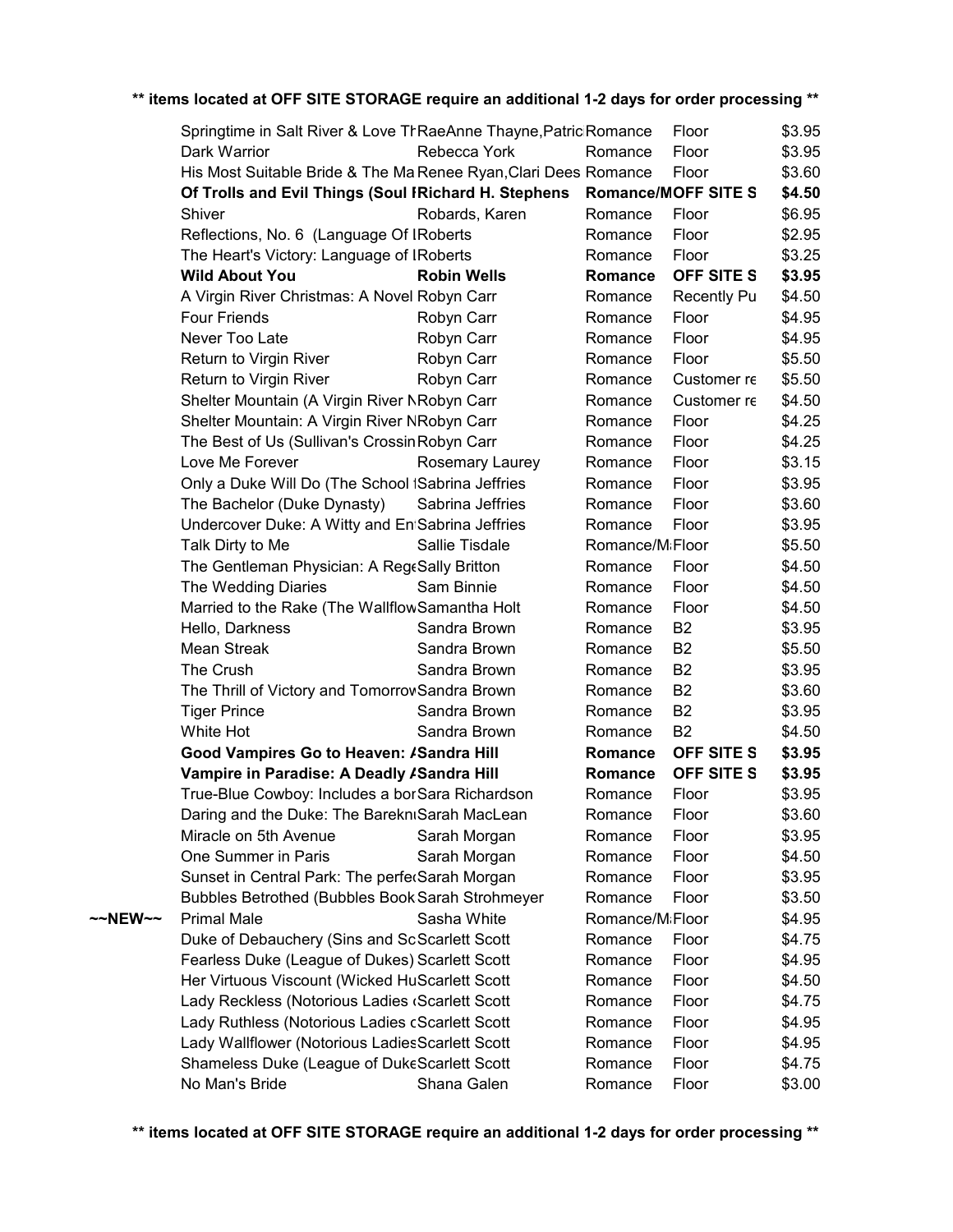|                   | ** items located at OFF SITE STORAGE require an additional 1-2 days for order processing ** |                                         |         |                            |        |
|-------------------|---------------------------------------------------------------------------------------------|-----------------------------------------|---------|----------------------------|--------|
|                   | <b>Bad Boys Next Exit</b>                                                                   | Shannon McKenna, Do Romance/MOFF SITE S |         |                            | \$5.50 |
|                   | Love a Little Sideways (The Kowa Shannon Stacey                                             |                                         | Romance | Floor                      | \$3.50 |
|                   | Chance McCall (Harper MonogranSharon Sala                                                   |                                         | Romance | Floor                      | \$3.50 |
|                   | The Warrior                                                                                 | Sharon Sala                             | Romance | Floor                      | \$3.95 |
|                   | Torn Apart (Storm Front)                                                                    | Sharon Sala                             | Romance | Floor                      | \$3.95 |
|                   | To Protect His Own (Harlequin Se Sharon Sala, Delores Fo Romance                            |                                         |         | Floor                      | \$3.95 |
|                   | Too Good to be True                                                                         | Sheila O'Flanagan                       | Romance | Floor                      | \$3.95 |
| $\sim$ NEW $\sim$ | The Summer Retreat (A MoonlightSheila Roberts                                               |                                         | Romance | Floor                      | \$3.95 |
|                   | Welcome to Moonlight Harbor (A ISheila Roberts                                              |                                         | Romance | Floor                      | \$3.95 |
|                   | <b>At His Mercy</b>                                                                         | <b>Shelly Bell</b>                      |         | <b>Romance/MOFF SITE S</b> | \$4.50 |
|                   | Born of Fire (The League, Book 2) Sherrilyn Kenyon                                          |                                         | Romance | Floor                      | \$3.95 |
|                   | Born of Legend: The League: NenSherrilyn Kenyon                                             |                                         | Romance | Floor                      | \$6.50 |
|                   | Born to Be BAD (B.A.D.: Bureau oSherrilyn Kenyon                                            |                                         | Romance | Floor                      | \$3.60 |
|                   | Dream Chaser (A Dream-Hunter NSherrilyn Kenyon                                              |                                         | Romance | Floor                      | \$3.95 |
|                   | One Silent Night (A Dark-Hunter NSherrilyn Kenyon                                           |                                         | Romance | Floor                      | \$3.95 |
|                   | Unleash the Night (Dark-Hunter, BSherrilyn Kenyon                                           |                                         | Romance | Floor                      | \$3.95 |
|                   | Upon The Midnight Clear (A DrearSherrilyn Kenyon                                            |                                         | Romance | Floor                      | \$3.95 |
|                   | Phantom in the Night (B.a.D. AgerSherrilyn Kenyon, DiannRomance                             |                                         |         | Floor                      | \$3.95 |
|                   | Phantom in the Night (B.A.D.: Bur Sherrilyn Kenyon, Diann & Romance                         |                                         |         | Floor                      | \$4.95 |
|                   | <b>Private Arrangements</b>                                                                 | <b>Sherry Thomas</b>                    | Romance | Floor                      | \$3.95 |
|                   | About That Man (A Trinity Harbor Sherryl Woods                                              |                                         | Romance | Floor                      | \$3.95 |
|                   | Along Came Trouble                                                                          | Sherryl Woods                           | Romance | Floor                      | \$3.50 |
|                   | Amazing Gracie                                                                              | Sherryl Woods                           | Romance | Floor                      | \$3.50 |
|                   | Destiny Unleashed (Perfect Destir Sherryl Woods                                             |                                         | Romance | Floor                      | \$3.50 |
|                   | <b>Flamingo Diner</b>                                                                       | Sherryl Woods                           | Romance | Floor                      | \$3.50 |
|                   | Flirting with Disaster (The Charles Sherryl Woods                                           |                                         | Romance | Floor                      | \$3.50 |
|                   | Home at Rose Cottage: An Anthol Sherryl Woods                                               |                                         | Romance | Floor                      | \$3.50 |
|                   | Home in Carolina (The Sweet MacSherryl Woods                                                |                                         | Romance | Floor                      | \$3.50 |
|                   | The Calamity Janes: Lauren                                                                  | Sherryl Woods                           | Romance | Floor                      | \$3.50 |
|                   | The Devaney Brothers: Daniel: DaSherryl Woods                                               |                                         | Romance | Floor                      | \$3.50 |
|                   | The Devaney Brothers: Michael ar Sherryl Woods                                              |                                         | Romance | Floor                      | \$3.50 |
|                   | The Devaney Brothers: Ryan and Sherryl Woods                                                |                                         | Romance | Floor                      | \$3.60 |
|                   | The Devaney Brothers: Ryan and Sherryl Woods                                                |                                         | Romance | Floor                      | \$3.50 |
|                   | The Heart of Hill Country (Adams Sherryl Woods                                              |                                         | Romance | Floor                      | \$3.50 |
|                   | The Summer Garden (A Chesap Sherryl Woods                                                   |                                         | Romance | OFF SITE S                 | \$3.95 |
|                   | Treasured (Perfect Destinies, 3) Sherryl Woods                                              |                                         | Romance | Floor                      | \$3.50 |
|                   | Tropical Blues: Two Molly DeWitt   Sherryl Woods                                            |                                         | Romance | Floor                      | \$3.50 |
|                   | Welcome to Serenity (Sweet MagrSherryl Woods                                                |                                         | Romance | Floor                      | \$3.50 |
|                   | <b>West Texas Nights</b>                                                                    | Sherryl Woods                           | Romance | Floor                      | \$3.95 |
|                   | <b>Wildflower Ridge</b>                                                                     | Sherryl Woods                           | Romance | Floor                      | \$4.50 |
|                   | Wind Chime Point (An Ocean BreeSherryl Woods                                                |                                         | Romance | Floor                      | \$3.95 |
|                   | Miss Liz's Passion: Home on the FSherryl Woods, Allison L Romance                           |                                         |         | Floor                      | \$3.50 |
|                   | Waltz with a Stranger                                                                       | Sherwood, Pamela                        | Romance | Floor                      | \$2.95 |
|                   | Deeper Than Need: A Secrets & SShiloh Walker                                                |                                         | Romance | Floor                      | \$3.95 |
|                   | Sidney Sheldon: Three Complete Sidney Sheldon                                               |                                         | Romance | Floor                      | \$7.95 |
|                   | The Other Side of Midnight                                                                  | Sidney Sheldon                          | Romance | Floor                      | \$4.00 |
|                   | Pieces of My Heart                                                                          | <b>Sinead Moriarty</b>                  | Romance | Floor                      | \$4.50 |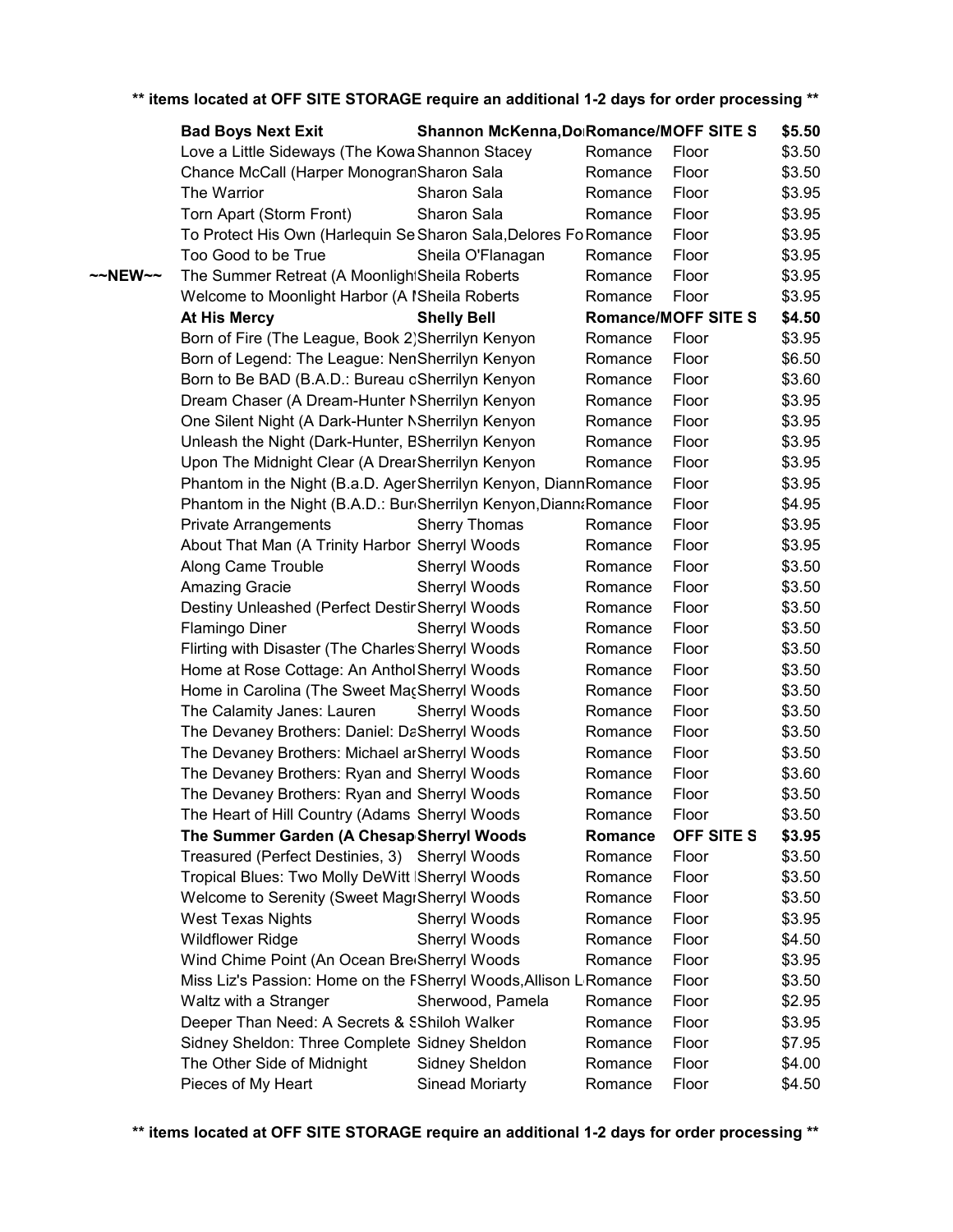|                     | The Plus One: Escape with the beSophia Money-Coutts            |                                  | Romance        | Floor                      | \$4.50 |
|---------------------|----------------------------------------------------------------|----------------------------------|----------------|----------------------------|--------|
|                     | More Than A Rogue (The Crawfor Sophie Barnes                   |                                  | Romance        | Floor                      | \$4.50 |
|                     | The Duke Effect (Rogue Files)                                  | Sophie Jordan                    | Romance        | Floor                      | \$3.60 |
|                     | The Duke's Stolen Bride: The RogSophie Jordan                  |                                  | Romance        | Floor                      | \$3.60 |
|                     | The Virgin and the Rogue: The RcSophie Jordan                  |                                  | Romance        | Floor                      | \$3.60 |
| $~\sim$ NEW $~\sim$ | Remember Me: Firefly Lane: TISophie Kinsella                   |                                  |                | <b>Romance/MOFF SITE S</b> | \$4.95 |
|                     | An Unconventional Affair (Forever Stacy Reid                   |                                  | Romance        | Floor                      | \$4.25 |
|                     | Sophia and the Duke (Forever YorStacy Reid                     |                                  | Romance        | Floor                      | \$4.50 |
|                     | When the Earl was Wicked (ForevStacy Reid                      |                                  | Romance        | Floor                      | \$4.50 |
|                     | To Love Again                                                  | steel-danielle                   | Romance        | B <sub>3</sub>             | \$3.95 |
|                     | Leaving Normal (Mira Romance) Stef Ann Holm                    |                                  | Romance        | Floor                      | \$3.50 |
|                     | Body of Evidence                                               | Stella Cameron                   | Romance        | Floor                      | \$3.95 |
|                     | Kill the Competition                                           | Stephanie Bond                   | Romance        | Floor                      | \$3.50 |
|                     | <b>Whole Lotta Trouble</b>                                     | Stephanie Bond                   | Romance        | Floor                      | \$3.50 |
|                     | A Buccaneer at Heart (The Adven Stephanie Laurens              |                                  | Romance        | Floor                      | \$3.95 |
|                     | A Comfortable Wife                                             | Stephanie Laurens                | Romance        | Floor                      | \$3.95 |
|                     | Ice                                                            | <b>Stephanie Rowe</b>            | Romance        | Floor                      | \$3.60 |
|                     | In the Air Tonight: A Shadow Forc Stephanie Tyler              |                                  | Romance        | Floor                      | \$3.95 |
|                     | In the Air Tonight: A Shadow Forc Stephanie Tyler              |                                  | Romance        | Floor                      | \$3.60 |
|                     | Night Moves: A Shadow Force No Stephanie Tyler                 |                                  | Romance        | Floor                      | \$3.95 |
|                     | Night Moves: A Shadow Force No Stephanie Tyler                 |                                  | Romance        | Floor                      | \$3.60 |
|                     | Promises in the Dark (Shadow FolStephanie Tyler                |                                  | Romance        | Floor                      | \$3.95 |
|                     | Promises in the Dark (Shadow FolStephanie Tyler                |                                  | Romance        | Floor                      | \$3.60 |
|                     | Temptation of a Highland ScoundrSue-Ellen Welfonder            |                                  | Romance        | TallB <sub>2</sub>         | \$3.95 |
|                     | <b>All Shook Up</b>                                            | <b>Susan Andersen</b>            | <b>Romance</b> | <b>OFF SITE S</b>          | \$3.95 |
|                     | <b>Breathing Room</b>                                          | Susan Elizabeth Phillips Romance |                | Floor                      | \$3.50 |
|                     | Heroes Are My Weakness: A NoviSusan Elizabeth Phillips Romance |                                  |                | Floor                      | \$3.60 |
|                     | Lady Be Good                                                   | Susan Elizabeth Phillips Romance |                | Floor                      | \$3.60 |
|                     | Natural Born Charmer                                           | Susan Elizabeth Phillips Romance |                | Floor                      | \$3.95 |
|                     | Home on the Range:: A Caribou Susan Fox                        |                                  | Romance        | <b>OFF SITE S</b>          | \$3.95 |
|                     | Marriage on Demand                                             | Susan Fox                        | Romance        | TallB <sub>2</sub>         | \$3.50 |
|                     | French Kiss (Berkley Sensation) Susan Johnson                  |                                  | Romance        | Floor                      | \$3.95 |
|                     | Once a Wolf (Historical Werewolf Susan Krinard                 |                                  | Romance        | Floor                      | \$3.95 |
|                     | One Minute Later: A Novel                                      | Susan Lewis                      | Romance        | Floor                      | \$4.25 |
|                     | <b>Accidentally Yours</b>                                      | Susan Mallery                    | Romance        | Floor                      | \$3.75 |
|                     | <b>Barefoot Season (Blackberry IslSusan Mallery</b>            |                                  | Romance        | OFF SITE S                 | \$5.50 |
|                     | California Girls                                               | <b>Susan Mallery</b>             | Romance        | Floor                      | \$7.20 |
|                     | Hot on Her Heels (Lone Star Siste Susan Mallery                |                                  | Romance        | Floor                      | \$3.60 |
|                     | Kiss Me (Fool's Gold, Book 19)                                 | <b>Susan Mallery</b>             | Romance        | Floor                      | \$3.50 |
|                     | Meant to Be Yours (Happily Inc, 5 Susan Mallery                |                                  | Romance        | Floor                      | \$3.95 |
|                     | Not Quite Over You (Happily Inc) Susan Mallery                 |                                  | Romance        | Floor                      | \$3.95 |
|                     | Only Mine                                                      | <b>Susan Mallery</b>             | Romance        | Floor                      | \$3.95 |
|                     | Only Yours (Fool's Gold, Book 5) Susan Mallery                 |                                  | Romance        | Floor                      | \$3.95 |
|                     | Summer Days (Fool's Gold, Book Susan Mallery                   |                                  | Romance        | Floor                      | \$3.95 |
|                     | <b>Sweet Talk</b>                                              | <b>Susan Mallery</b>             | Romance        | Floor                      | \$3.50 |
|                     | <b>Sweet Talk</b>                                              | <b>Susan Mallery</b>             | Romance        | Floor                      | \$3.50 |
|                     | The Best of Friends                                            | <b>Susan Mallery</b>             |                | Floor                      | \$3.95 |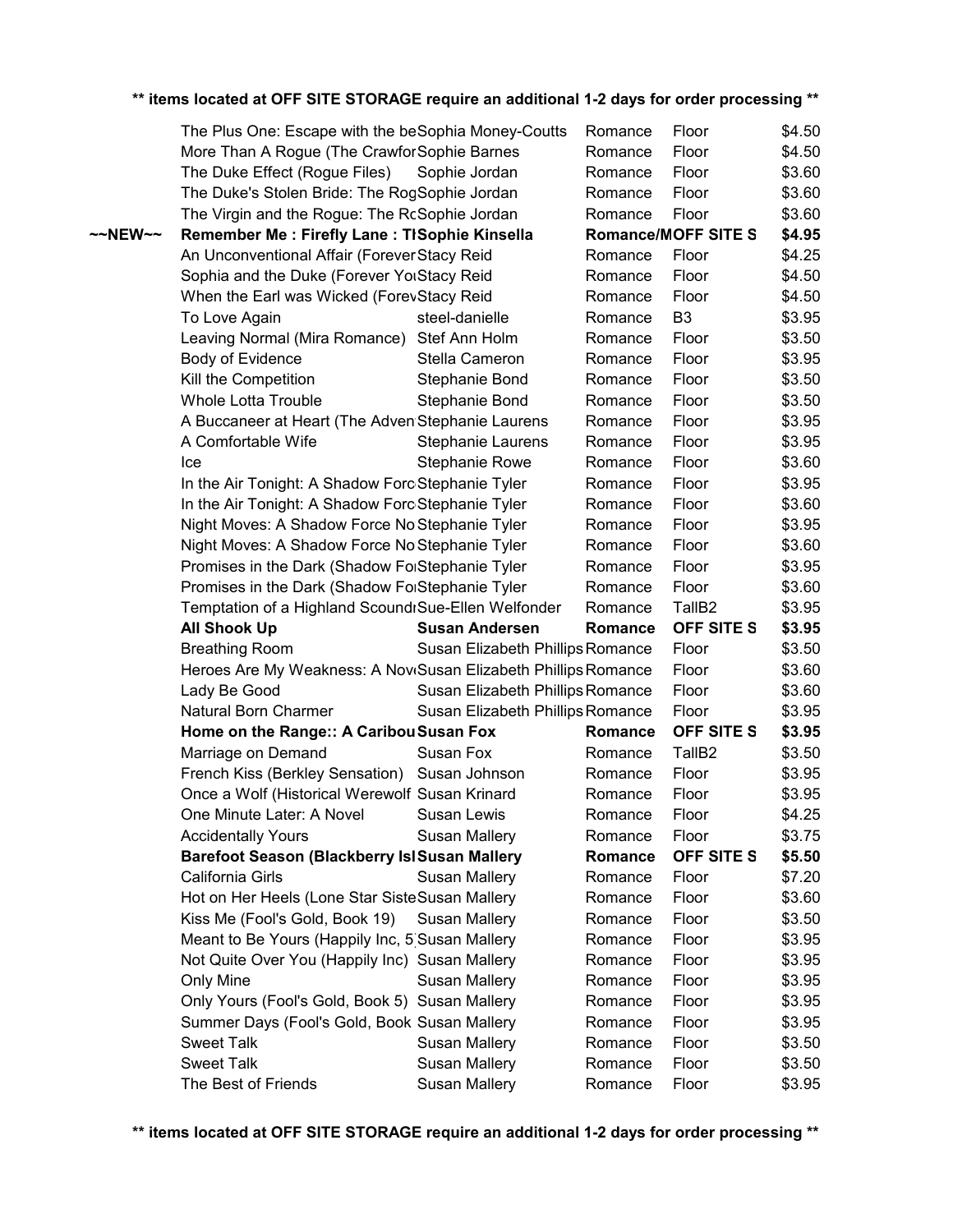|         | When We Found Home                                                                                    | <b>Susan Mallery</b>         | Romance        | Floor                           | \$3.95           |
|---------|-------------------------------------------------------------------------------------------------------|------------------------------|----------------|---------------------------------|------------------|
|         | When We Found Home                                                                                    | <b>Susan Mallery</b>         | Romance        | Floor                           | \$3.95           |
|         | Why Not Tonight (Happily Inc)                                                                         | <b>Susan Mallery</b>         | Romance        | Floor                           | \$3.95           |
|         | You Say It First: A Small-Town WtSusan Mallery                                                        |                              | Romance        | Floor                           | \$3.60           |
|         | A Covert Affair (Librarian/Spy Esc:Susan Mann                                                         |                              | Romance        | Floor                           | \$3.95           |
|         | Twice A Princess (Silhouette RomSusan Meier                                                           |                              | Romance        | Floor                           | \$2.00           |
|         | <b>Bluebell Windows</b>                                                                               | <b>Susan Sallis</b>          | Romance        | Floor                           | \$3.25           |
|         | Danelaw                                                                                               | <b>Susan Squires</b>         | Romance        | Floor                           | \$3.95           |
|         | The Companion (The Companio Susan Squires                                                             |                              | Romance        | OFF SITE S                      | \$3.95           |
|         | The Ruthless Billionaire's Virgin                                                                     | <b>Susan Stephens</b>        | Romance        | Floor                           | \$2.95           |
|         | Family Tree: A Novel                                                                                  | Susan Wiggs                  | Romance        | Floor                           | \$3.95           |
|         | <b>Just Breathe</b>                                                                                   | Susan Wiggs                  | Romance        | Floor                           | \$3.95           |
|         | <b>Just Breathe</b>                                                                                   | Susan Wiggs                  | Romance        | Floor                           | \$3.95           |
|         | Passing Through Paradise                                                                              | Susan Wiggs                  | Romance        | Floor                           | \$3.95           |
|         | Summer at Willow Lake (LakeshorSusan Wiggs                                                            |                              | Romance        | Floor                           | \$3.95           |
|         | The Beekeeper's Ball                                                                                  | Susan Wiggs                  | Romance        | Floor                           | \$3.60           |
|         | The Firebrand (Chicago Fire TrilSusan Wiggs                                                           |                              | Romance        | <b>OFF SITE S</b>               | \$3.95           |
|         | The Horsemaster's Daughter: A N Susan Wiggs                                                           |                              | Romance        | Floor                           | \$3.95           |
|         | The Maiden of Ireland (Women of Susan Wiggs                                                           |                              | Romance        | Floor                           | \$3.50           |
|         | The Ocean Between Us (Mira)                                                                           | Susan Wiggs                  | Romance        | Floor                           | \$5.50           |
|         | <b>Wicked Women 101</b>                                                                               | <b>Susanna Carr</b>          |                | <b>Romance/MOFF SITE S</b>      | \$4.95           |
| ~~NEW~~ | A Desperate Fortune                                                                                   | Susanna Kearsley             | Romance        | Floor                           | \$5.25           |
| ~~NEW~~ | The Rose Garden. Susanna KearsSusanna Kearsley                                                        |                              | Romance        | Floor                           | \$4.50           |
|         | All Through the Night: A Troublest Suzanne Brockmann                                                  |                              | Romance        | Floor                           | \$5.95           |
|         | <b>Bodyguard</b>                                                                                      | <b>Suzanne Brockmann</b>     | <b>Romance</b> | OFF SITE S                      | \$3.95           |
|         | Breaking Point (Troubleshooter:Suzanne Brockmann                                                      |                              | Romance        | <b>OFF SITE S</b>               | \$3.95           |
|         | Breaking Point (Troubleshooters, ISuzanne Brockmann                                                   |                              | Romance        | Floor                           | \$3.60           |
|         | <b>Breaking the Rules (Troublesho Suzanne Brockmann</b>                                               |                              | Romance        | OFF SITE S                      | \$3.95           |
|         | Dark of Night (Troubleshooters, BrSuzanne Brockmann                                                   |                              | Romance        | Floor                           | \$6.50           |
|         | <b>Embraced by Love</b>                                                                               | <b>Suzanne Brockmann</b>     | Romance        | OFF SITE S                      | \$3.95           |
|         | Flashpoint (Troubleshooters, BcSuzanne Brockmann                                                      |                              | Romance        | OFF SITE S                      | \$3.95           |
|         | Force of Nature (Troubleshooters, Suzanne Brockmann                                                   |                              | Romance        | Floor                           | \$6.50           |
|         | Force of Nature (Troubleshoote Suzanne Brockmann                                                      |                              | Romance        | <b>OFF SITE S</b>               | \$3.95           |
|         | Gone Too Far (Troubleshooters Suzanne Brockmann Romance                                               |                              |                | <b>OFF SITE S</b>               | \$4.25           |
|         | Harvard's Education (Tall, Dark Suzanne Brockmann                                                     |                              | Romance        | <b>OFF SITE S</b>               | \$3.95           |
|         | Hot Pursuit: A Novel                                                                                  | Suzanne Brockmann            | Romance        | Floor                           | \$6.50           |
|         | Hot Target- Suzanne Brockmanı Suzanne Brockmann                                                       |                              | Romance        | <b>OFF SITE S</b>               | \$3.95           |
|         | Into the Fire (Troubleshooters, Bo Suzanne Brockmann                                                  |                              | Romance        | Floor                           | \$6.50           |
|         | Into the Night                                                                                        | <b>Suzanne Brockmann</b>     | Romance        | <b>OFF SITE S</b>               | \$3.95           |
|         | Out of Control (Troubleshooters, ESuzanne Brockmann                                                   |                              | Romance        | Floor                           | \$3.50           |
|         | Over the Edge (TroubleshootersSuzanne Brockmann                                                       |                              | Romance        | <b>OFF SITE S</b>               | \$3.95           |
|         | Tall, Dark and Dangerous: PrincSuzanne Brockmann<br>Tall, Dark and Devastating: HarvSuzanne Brockmann |                              | Romance        | OFF SITE S                      | \$3.95<br>\$3.95 |
|         | <b>The Defiant Hero</b>                                                                               | <b>Suzanne Brockmann</b>     | Romance        | OFF SITE S<br><b>OFF SITE S</b> |                  |
|         | Hunted (Harlequin Selects)                                                                            | Suzanne Brockmann, BaRomance | Romance        | Floor                           | \$3.60<br>\$3.95 |
|         | Husband, Lover, Stranger                                                                              | <b>Suzanne Forster</b>       | Romance        | Floor                           | \$3.25           |
|         | At His Service: A Playboys of BrSuzanne Rock                                                          |                              | Romance        | OFF SITE S                      | \$3.95           |
|         |                                                                                                       |                              |                |                                 |                  |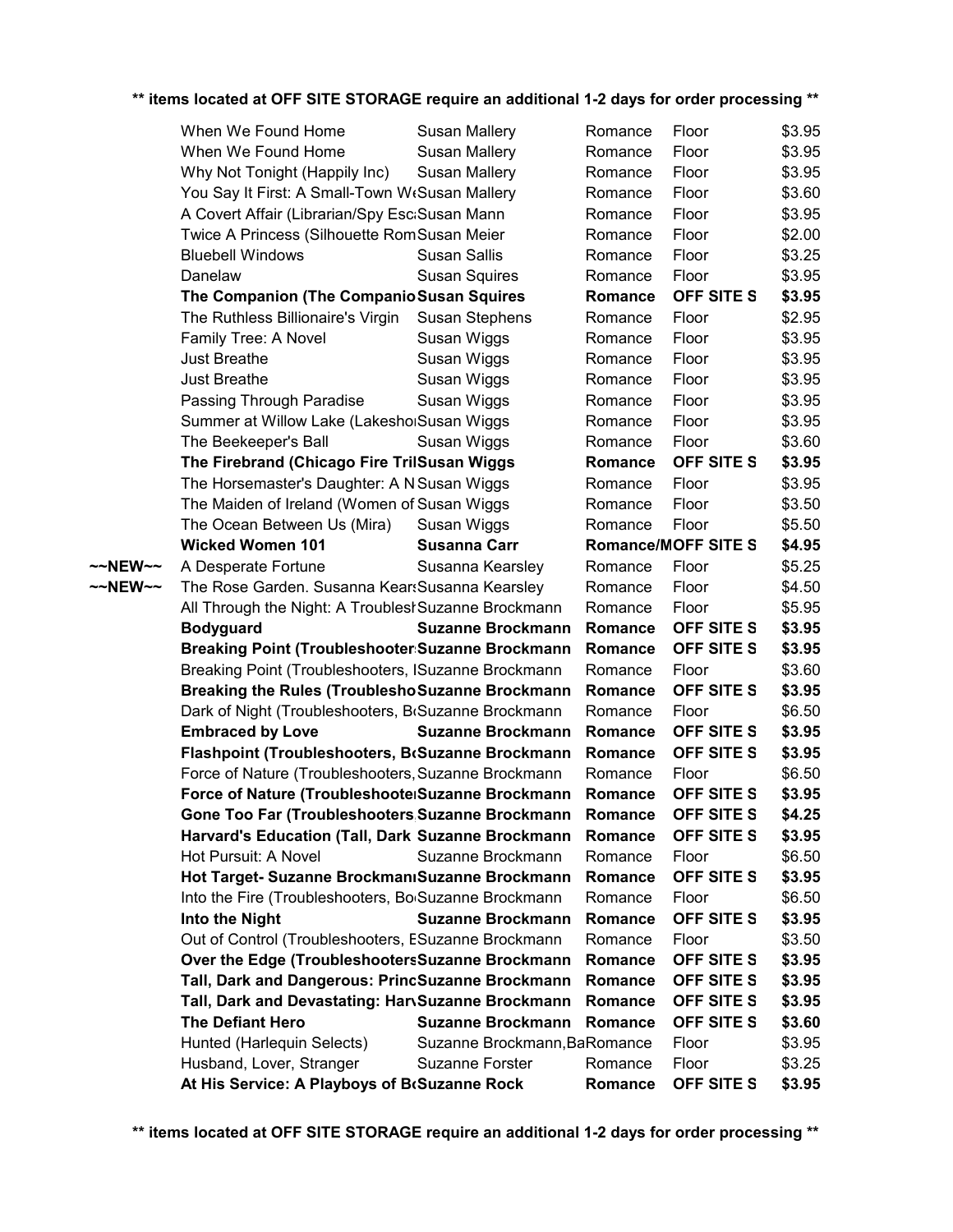|         | A Touch Of Crimson (Renegade ASylvia Day          |                                    | Romance/M <sub>i</sub> Floor |                            | \$5.50 |
|---------|---------------------------------------------------|------------------------------------|------------------------------|----------------------------|--------|
|         | Entwined with You (Crossfire, BooSylvia Day       |                                    | Romance/M <sub>i</sub> Floor |                            | \$5.95 |
|         | Entwined with You (Crossfire, BooSylvia Day       |                                    | Romance/MiFloor              |                            | \$5.50 |
|         | Reflected in You (Crossfire)                      | Sylvia Day                         | Romance/MiFloor              |                            | \$5.50 |
|         | Deal of a Lifetime (Home to Bear IT. R. McClure   |                                    | Romance                      | TallB <sub>2</sub>         | \$3.50 |
|         | A Duke's Wild Kiss (Kiss the WallfTamara Gill     |                                    | Romance                      | Floor                      | \$3.95 |
|         | Dare To Be Scandalous (League (Tamara Gill        |                                    | Romance                      | Floor                      | \$4.25 |
|         | Hellion at Heart (League of UnwecTamara Gill      |                                    | Romance                      | Floor                      | \$4.50 |
|         | Kiss Me, Duke (League of Unwed Tamara Gill        |                                    | Romance                      | Floor                      | \$4.50 |
|         | Tempt Me, Your Grace (League ofTamara Gill        |                                    | Romance                      | Floor                      | \$4.50 |
|         | To Be Wicked With You (League (Tamara Gill        |                                    | Romance                      | Floor                      | \$4.50 |
|         | To Bedevil a Duke (Lords of Lond Tamara Gill      |                                    | Romance                      | Floor                      | \$4.25 |
|         | To Fall For a Kiss (Kiss the WallflcTamara Gill   |                                    | Romance                      | Floor                      | \$3.95 |
|         | <b>Surrender To Sin</b>                           | <b>Tamara Lejeune</b>              | Romance                      | OFF SITE S                 | \$3.95 |
|         | Earl of Sussex: Wicked Regency FTammy Andresen    |                                    | Romance                      | Floor                      | \$3.95 |
|         | When only an Indecent Duke Will Tammy Andresen    |                                    | Romance                      | Floor                      | \$4.50 |
|         | Highland Song (The Highland BridTanya Anne Crosby |                                    | Romance                      | Floor                      | \$3.95 |
|         | Once Upon a Kiss                                  | Tanya Anne Crosby                  | Romance                      | Floor                      | \$3.95 |
|         | <b>Breath of Magic</b>                            | <b>Teresa Medeiros</b>             | Romance                      | OFF SITE S                 | \$3.50 |
| ~~NEW~~ | <b>Some Like It Wicked</b>                        | <b>Teresa Medeiros</b>             | Romance                      | OFF SITE S                 | \$3.50 |
|         | A Highlander's Hope: A MacKendiTerri Brisbin      |                                    | Romance                      | Floor                      | \$4.25 |
|         | Desire Me Only                                    | Thea Devine                        | Romance/M <sub>i</sub> Floor |                            | \$4.95 |
|         | Showdown                                          | <b>Tilly Bagshawe</b>              | Romance                      | Floor                      | \$6.50 |
|         | Love Unscripted: The Love Series Tina Reber       |                                    | Romance                      | Floor                      | \$5.95 |
|         | Letters to a Secret Lover (Avon Toni Blake        |                                    | Romance                      | OFF SITE S                 | \$3.95 |
|         | Her Highness and the Highlander Tracy Anne Warren |                                    | Romance                      | Floor                      | \$3.60 |
|         | The Mammoth Book of RegencyTrisha Telep           |                                    | Romance                      | OFF SITE S                 | \$4.50 |
|         | The Mammoth Book of Special (Trisha Telep         |                                    |                              | <b>Romance/MOFF SITE S</b> | \$4.95 |
|         | Showdown with the Sheriff                         | <b>Tyler Anne Snell</b>            | Romance                      | Floor                      | \$3.95 |
|         | A Song at Twilight by Lilian HariUnknown          |                                    | Romance                      | OFF SITE S                 | \$3.95 |
| ~~NEW~~ | <b>East of the Sun</b>                            | <b>Unknown</b>                     | Romance                      | OFF SITE S                 | \$4.50 |
|         | <b>Friends Forever Danielle Steel</b>             | Unknown                            | Romance                      | Cubby 8 - P                | \$3.95 |
|         | Pleasure Control + Prolonged + Unknown            |                                    |                              | <b>Romance/MOFF SITE S</b> | \$4.95 |
|         | The Daughter of the Manor & a G(Unknown           |                                    | Romance Floor                |                            | \$3.95 |
|         | The Mammoth Book of Hot RomUnknown                |                                    |                              | <b>Romance/MOFF SITE S</b> | \$5.50 |
|         | The Official Nora Roberts ComparUnknown           |                                    | Romance                      | Floor                      | \$5.50 |
|         | Wolf Tales III (Aphrodisia) by KateUnknown        |                                    | Romance/MiFloor              |                            | \$5.50 |
|         | You Betrayed Me: A Chilling Nove Unknown          |                                    | Romance                      | B <sub>3</sub>             | \$5.50 |
|         | Mr. Hunt, I Presume: A Playful BridValerie Bowman |                                    | Romance                      | Floor                      | \$4.50 |
|         | The Valet Who Loved Me (The FoValerie Bowman      |                                    | Romance                      | Floor                      | \$4.50 |
|         | <b>Every Woman's Fantasy</b>                      | <b>Vicki Lewis ThompsonRomance</b> |                              | <b>OFF SITE S</b>          | \$3.95 |
|         | My Nerdy Valentine                                | Vicki Lewis Thompson               | Romance                      | Floor                      | \$3.50 |
|         | Nerd Gone Wild                                    | Vicki Lewis Thompson               | Romance                      | Floor                      | \$3.50 |
|         | The Nerd Who Loved Me                             | Vicki Lewis Thompson               | Romance                      | Floor                      | \$3.50 |
|         | Carved in Stone (Les Gargouillen, Vickie Taylor   |                                    | Romance                      | Floor                      | \$3.50 |
|         | Flesh and Stone (Les Gargouillen, Vickie Taylor   |                                    | Romance                      | Floor                      | \$3.50 |
|         |                                                   |                                    |                              |                            |        |
|         | Legacy of Stone                                   | vickie-taylor                      | Romance                      | Floor                      | \$3.50 |